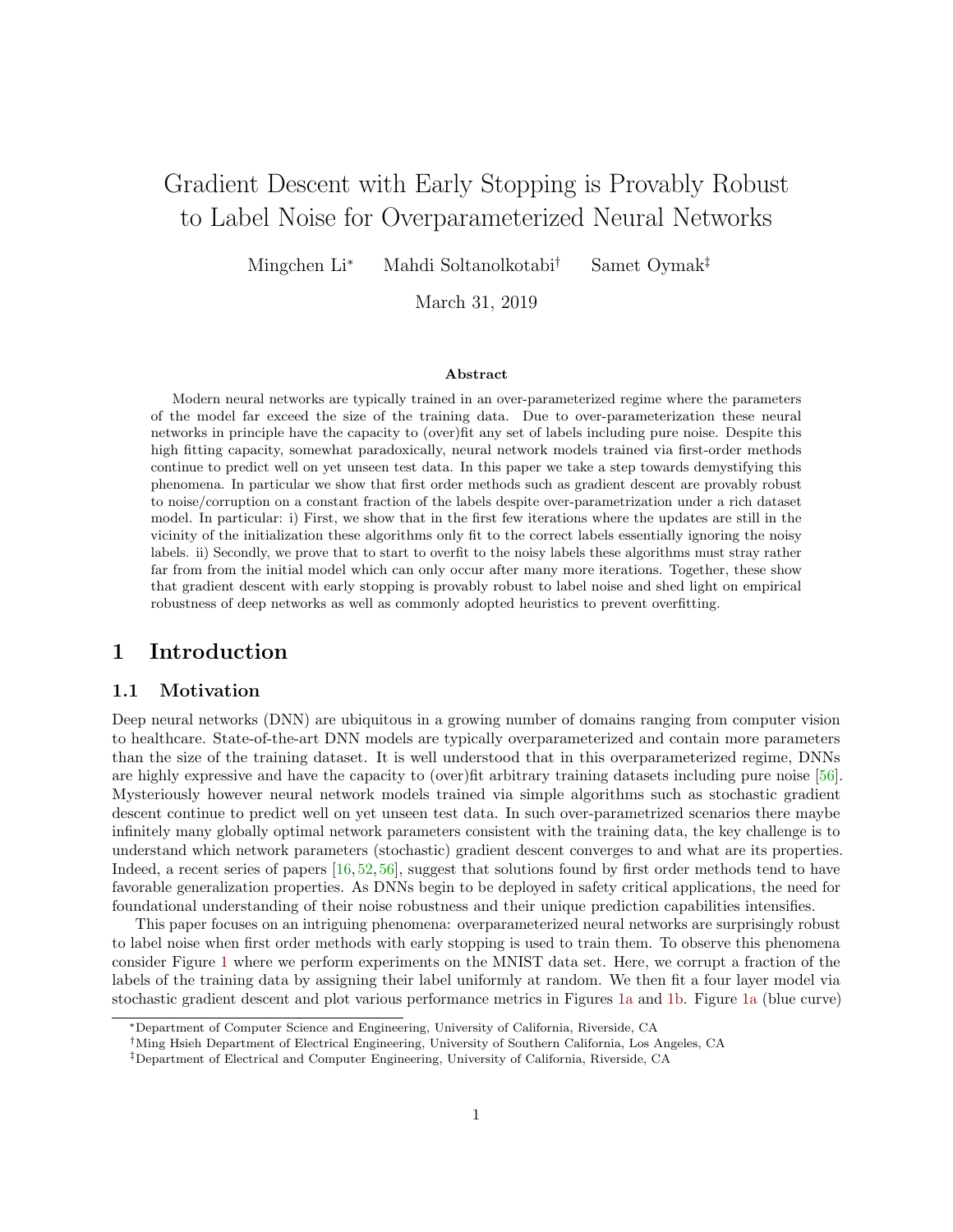<span id="page-1-0"></span>

Figure 1: In these experiments we use a 4 layer neural network consisting of two convolution layers followed by two fully-connected layers to train a data set of 50,000 samples from MNIST with various amounts of random corruption on the lables. In this architecture the convolutional layers have width 64 and 128 kernels, and the fully-connected layers have 256 and 10 outputs, respectively. Overall, there are 4.8 million trainable parameters. We depict the training accuracy both w.r.t. the corrupted and uncorrupted labels as well as the test accuracy. (a) Shows the performance after 200 epochs of Adadelta where near perfect fitting to the corrupted data is achieved. (b) Shows the performance with early stopping. We observe that with early stopping the trained neural network is robust to label corruption.

shows that indeed with a sufficiently large number of iterations the neural network does in fact perfectly fit the corrupted training data. However, Figure [1a](#page-1-0) also shows that such a model does not generalize to the test data (yellow curve) and the accuracy with respect to the ground truth labels degrades (orange curve). These plots clearly demonstrate that the model overfits with many iterations. In Figure [1b](#page-1-0) we repeat the same experiment but this time stop the updates after a few iterations (i.e. use early stopping). In this case the train accuracy degrades linearly (blue curve). However, perhaps unexpected, the test accuracy (yellow curve) remains high even with a significant amount of corruption. This suggests that with early stopping the model does not overfit and generalizes to new test data. Even more surprising, the train accuracy (orange curve) with respect to the ground truth labels continues to stay around %100 even when %50 of the labels are corrupted. That is, with early stopping overparameterized neural networks even correct the corrupted labels! These plots collectively demonstrate that overparameterized neural networks when combined with early stopping have unique generalization and robustness capabilities. As we detail further in Section [4](#page-11-0) this phenomena holds (albeit less pronounced) for reacher data models and architectures.

This paper aims to demystify the surprising robustness of overparameterized neural networks when early stopping is used. We show that gradient descent is indeed provably robust to noise/corruption on a *constant* fraction of the labels in such over-parametrized learning scenarios. In particular, under a fairly expressive dataset model and focusing on one-hidden layer networks, we show that after a few iterations (a.k.a. *early* stopping), gradient descent finds a model (i) that is within a small neighborhood of the point of initialization and (ii) only fits to the correct labels essentially ignoring the noisy labels. We complement these findings by proving that if the network is trained to overfit to the noisy labels, then the solution found by gradient descent must stray rather far from the initial model. Together, these results highlight the key features of a solution that *generalizes* well vs a solution that *fits* well.

Our theoretical results further highlight the role of the distance between final and initial network weights as a key feature that determines noise robustness vs. overfitting. This is inherently connected to the commonly used early stopping heuristic for DNN training as this heuristic helps avoid models that are too far from the point of initialization. In the presence of label noise, we show that gradient descent implicitly ignores the noisy labels as long as the model parameters remain close to the initialization. Hence, our results help explain why early stopping improves robustness and helps prevent overfitting. Under proper normalization,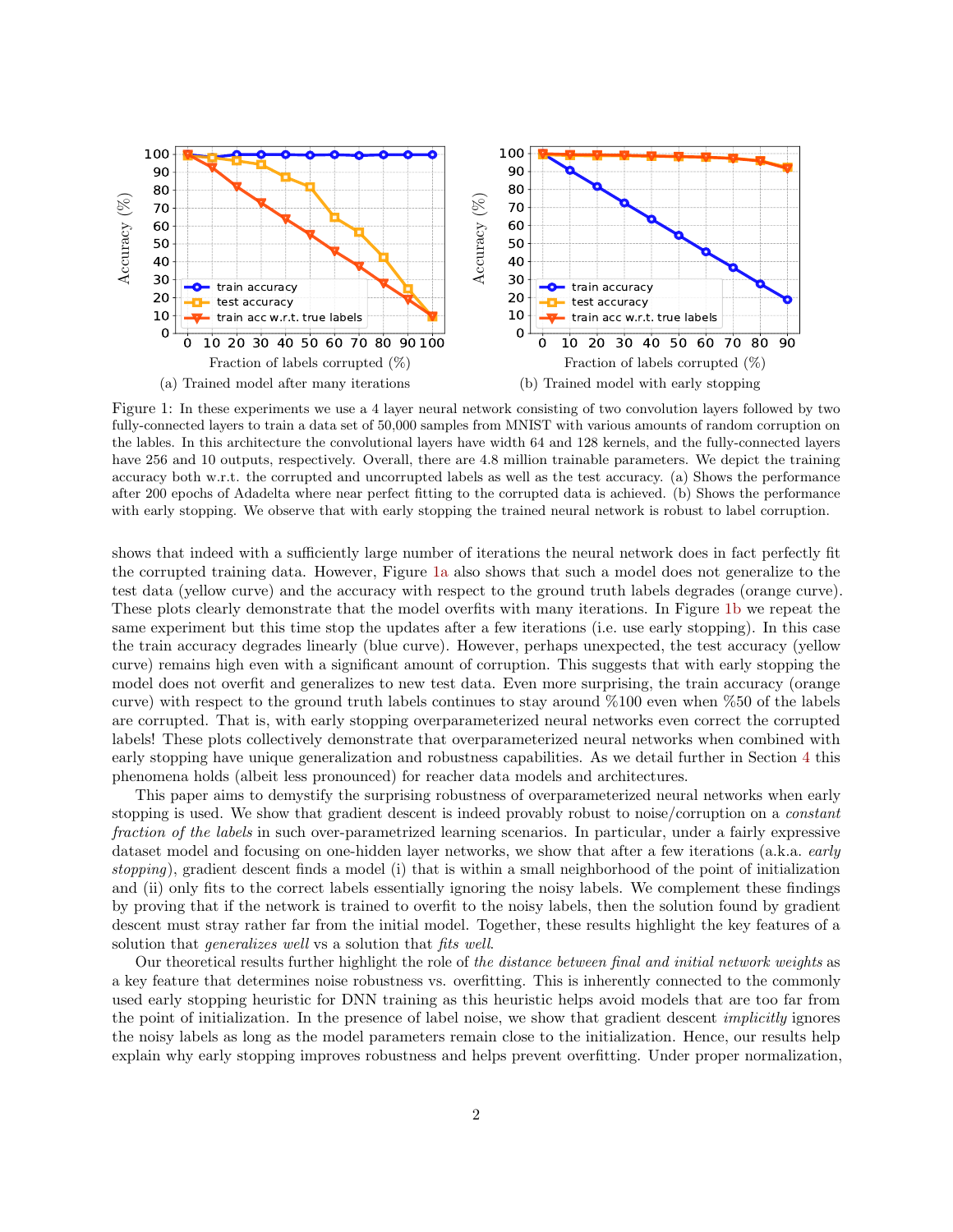the required distance between the final and initial network and the predictive accuracy of the final network is independent of the size of the network such as number of hidden nodes. Our extensive numerical experiments corroborate our theory and verify the surprising robustness of DNNs to label noise. Finally, we would like to note that while our results show that solutions found by gradient descent are inherently robust to label noise, specialized techniques such as  $\ell_1$  penalization or sample reweighting are known to further improve robustness. Our theoretical framework may enable more rigorous understandings of the benefits of such heuristics when training overparameterized models.

#### 1.2 Prior Art

Our work is connected to recent advances on theory for deep learning as well as heuristics and theory surrounding outlier robust optimization.

Robustness to label corruption: DNNs have the ability to fit to pure noise [\[56\]](#page-34-0), however they are also empirically observed to be highly resilient to label noise and generalize well despite large corruption [\[44\]](#page-34-2). In addition to early stopping, several heuristics have been proposed to specifically deal with label noise [\[26,](#page-33-0)[30,](#page-33-1)[36,](#page-33-2)[42,](#page-34-3)[47,](#page-34-4)[57\]](#page-34-5). See also [\[23,](#page-33-3)[37,](#page-33-4)[43,](#page-34-6)[48\]](#page-34-7) for additional work on dealing with label noise in classification tasks. When learning from pairwise relations, noisy labels can be connected to graph clustering and community detection problems  $[1, 14, 54]$  $[1, 14, 54]$  $[1, 14, 54]$  $[1, 14, 54]$ . Label noise is also connected to outlier robustness in regression which is a traditionally well-studied topic. In the context of robust regression and high-dimensional statistics, much of the focus is on regularization techniques to automatically detect and discard outliers by using tools such as  $\ell_1$ penalization  $[6, 10, 15, 17, 22, 32, 35]$  $[6, 10, 15, 17, 22, 32, 35]$  $[6, 10, 15, 17, 22, 32, 35]$  $[6, 10, 15, 17, 22, 32, 35]$  $[6, 10, 15, 17, 22, 32, 35]$  $[6, 10, 15, 17, 22, 32, 35]$  $[6, 10, 15, 17, 22, 32, 35]$  $[6, 10, 15, 17, 22, 32, 35]$  $[6, 10, 15, 17, 22, 32, 35]$  $[6, 10, 15, 17, 22, 32, 35]$  $[6, 10, 15, 17, 22, 32, 35]$  $[6, 10, 15, 17, 22, 32, 35]$ . We would also like to note that there is an interesting line of work that focuses on developing robust algorithms for corruption not only in the labels but also input data [\[19,](#page-33-8) [31,](#page-33-9) [41\]](#page-34-9). Overparameterized neural networks: Intriguing properties and benefits of overparameterized neural networks has been the focus of a growing list of publications  $[4, 11, 12, 18, 28, 49, 51, 53, 56, 58]$  $[4, 11, 12, 18, 28, 49, 51, 53, 56, 58]$  $[4, 11, 12, 18, 28, 49, 51, 53, 56, 58]$  $[4, 11, 12, 18, 28, 49, 51, 53, 56, 58]$  $[4, 11, 12, 18, 28, 49, 51, 53, 56, 58]$  $[4, 11, 12, 18, 28, 49, 51, 53, 56, 58]$  $[4, 11, 12, 18, 28, 49, 51, 53, 56, 58]$  $[4, 11, 12, 18, 28, 49, 51, 53, 56, 58]$  $[4, 11, 12, 18, 28, 49, 51, 53, 56, 58]$  $[4, 11, 12, 18, 28, 49, 51, 53, 56, 58]$  $[4, 11, 12, 18, 28, 49, 51, 53, 56, 58]$  $[4, 11, 12, 18, 28, 49, 51, 53, 56, 58]$  $[4, 11, 12, 18, 28, 49, 51, 53, 56, 58]$  $[4, 11, 12, 18, 28, 49, 51, 53, 56, 58]$  $[4, 11, 12, 18, 28, 49, 51, 53, 56, 58]$  $[4, 11, 12, 18, 28, 49, 51, 53, 56, 58]$  $[4, 11, 12, 18, 28, 49, 51, 53, 56, 58]$  $[4, 11, 12, 18, 28, 49, 51, 53, 56, 58]$ . A recent line of work [\[2,](#page-32-11) [3,](#page-32-12) [20,](#page-33-11) [21,](#page-33-12) [33,](#page-33-13) [38,](#page-33-14) [59\]](#page-34-14) show that overparameterized neural networks can fit the data with random initialization if the number of hidden nodes are polynomially large in the size of the dataset. Recently in [\[40\]](#page-34-15) we showed that this conclusion continues to hold with more modest amounts of overparameterization and as soon as the number of parameters of the model exceed the square of the size of the training data set. This line of work however is not informative about the robustness of the trained network against corrupted labels. Indeed, such theory predicts that (stochastic) gradient descent will eventually fit the corrupted labels. In contrast, our focus here is not in finding a global minima, rather a solution that is robust to label corruption. In particular, we show that with early stopping we fit to the correct labels without overfitting to the corrupted training data. Our result also defers from this line of research in another way. The key property utilized in this research area is that the Jacobian of the neural network is well-conditioned at a random initialization if the dataset is sufficiently diverse (e.g. if the points are well-separated). In contrast, in our model the Jacobian is inherently low-rank with the rank of the Jacobian corresponding to different clusters/classes within the dataset. We harness this low-rank nature to prove that gradient descent is robust to label corruptions. We further utilize this low-rank structure to explain why neural networks can work with much more modest amounts of overparameterization where the number of parameters in the model exceeds the number of clusters raised to the fourth power and is independent of the number of data points. Furthermore, our numerical experiments verify that the Jacobian matrix of real datasets (such as CIFAR10) indeed exhibit low-rank structure. This is closely related to the observations on the Hessian of deep networks which is empirically observed to be low-rank  $\left[45\right]$ . We would also like to note that the importance of the Jacobian for overparameterized neural network analysis has also been noted by other papers including [\[21,](#page-33-12) [39,](#page-33-15) [49\]](#page-34-10) and also [\[16,](#page-32-0) [29\]](#page-33-16) which investigate the optimization landscape and properties of SGD for training neural networks. An equally important question to understanding the convergence behavior of optimization algorithms for overparameterized models is understanding their generalization capabilities. This is the subject of a few interesting recent papers [\[5,](#page-32-13) [7–](#page-32-14)[9,](#page-32-15) [13,](#page-32-16) [24,](#page-33-17) [34,](#page-33-18) [50\]](#page-34-17). While in this paper we do not tackle generalization in the traditional sense, we do show that solution found by gradient descent are robust to label noise/corruption which demonstrates their predictive capabilities and in turn suggests better generalization.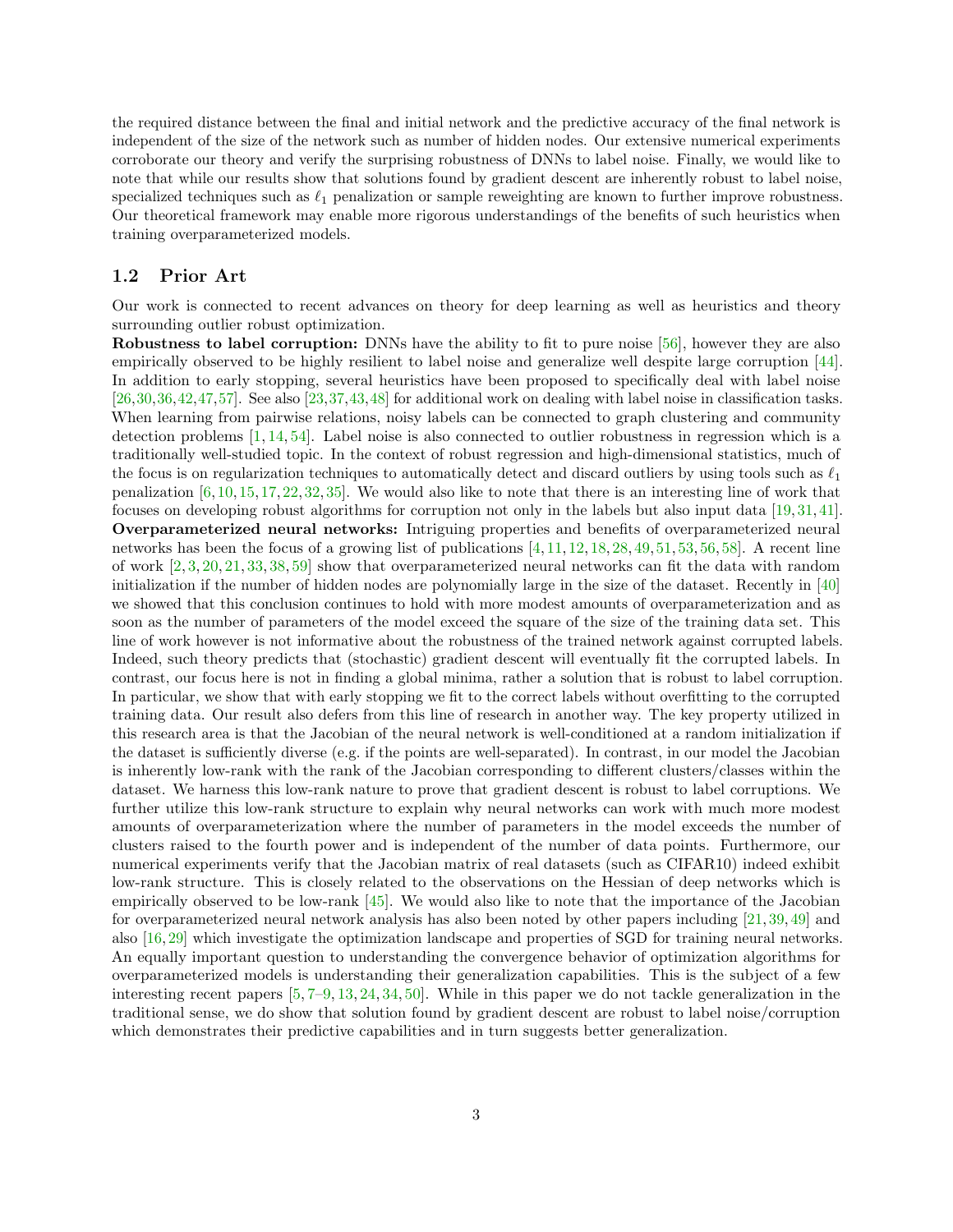<span id="page-3-2"></span>

Figure 2: Visualization of the input/label samples and classes according to the clusterable dataset model in Definition [1.1.](#page-3-0) In the depicted example there are  $K = 6$  clusters,  $\bar{K} = 3$  classes. In this example the number of data points is  $n = 30$  with each cluster containing 5 data points. The labels associated to classes 1, 2, and 3 are  $\alpha_1 = -1$ ,  $\alpha_2 = 0.1$ , and  $\alpha_3 = 1$ , respectively so that  $\delta = 0.9$ . We note that the placement of points are exaggerated for clarity. In particular, per definition the cluster center and data points all have unit Euclidean norm. Also, there is no explicit requirements that the cluster centers be separated. The depicted separation is for exposition purposes only.

#### 1.3 Models

We first describe the dataset model used in our theoretical results. In this model we assume that the input samples  $x_1, x_2, \ldots, x_n \in \mathbb{R}^d$  come from K clusters which are located on the unit Euclidian ball in  $\mathbb{R}^d$ . We also assume our data set consists of  $\bar{K} \leq K$  classes where each class can be composed of multiple clusters. We consider a deterministic data set with  $n$  samples with roughly balanced clusters each consisting on the order of  $n/K$  samples.<sup>[1](#page-3-1)</sup> Finally, while we allow for multiple classes, in our model we assume the labels are scalars and take values in [−1, 1] interval. We formally define our dataset model below and provide an illustration in Figure [2.](#page-3-2)

<span id="page-3-0"></span>Definition 1.1 (Clusterable dataset) Consider a data set of size n consisting of input/label pairs  ${(\pmb{x}_i, y_i)}_{i=1}^n \in \mathbb{R}^d \times \mathbb{R}$ . We assume the input data have unit Euclidean norm and originate from K clusters  $\{x_i, y_i\}_{i=1}^n \in \mathbb{N} \times \mathbb{N}$ . We assume the input data have anti-Eactidean norm and originate from K clusters<br>with the l<sup>th</sup> cluster containing  $n_\ell$  data points. We assume the number of points originating from each is well-balanced in the sense that  $c_{low} \frac{n}{K} \leq n_{\ell} \leq c_{up} \frac{n}{K}$  with  $c_{low}$  and  $c_{up}$  two numerical constants obeying  $0 < c_{low} < c_{up} < 1$ . We use  $\{c_\ell\}_{\ell=1}^K \subset \mathbb{R}^d$  to denote the cluster centers which are distinct unit Euclidian norm vectors. We assume the input data points  $\boldsymbol{x}$  that belong to the  $\ell$ -th cluster obey

$$
\|\boldsymbol{x}-\boldsymbol{c}_{\ell}\|_{\ell_2}\leq\varepsilon_0,
$$

with  $\varepsilon_0 > 0$  denoting the input noise level.

We assume the labels  $y_i$  belong to one of  $\bar{K} \leq K$  classes. Specifically, we assume  $y_i \in \{\alpha_1, \alpha_2, \ldots, \alpha_{\bar{K}}\}$ with  $\{\alpha_\ell\}_{\ell=1}^{\bar{K}}$  $\frac{K}{\ell-1} \in [-1, 1]$  denoting the labels associated with each class. We assume all the elements of the same cluster belong to the same class and hence have the same label. However, a class can contain multiple clusters. Finally, we assume the labels are separated in the sense that

$$
|\alpha_r - \alpha_s| \ge \delta \quad \text{for} \quad r \ne s,
$$
\n(1.1)

with  $\delta > 0$  denoting the class separation.

<span id="page-3-1"></span> $1$ This is for ease of exposition rather than a particular challenge arising in the analysis.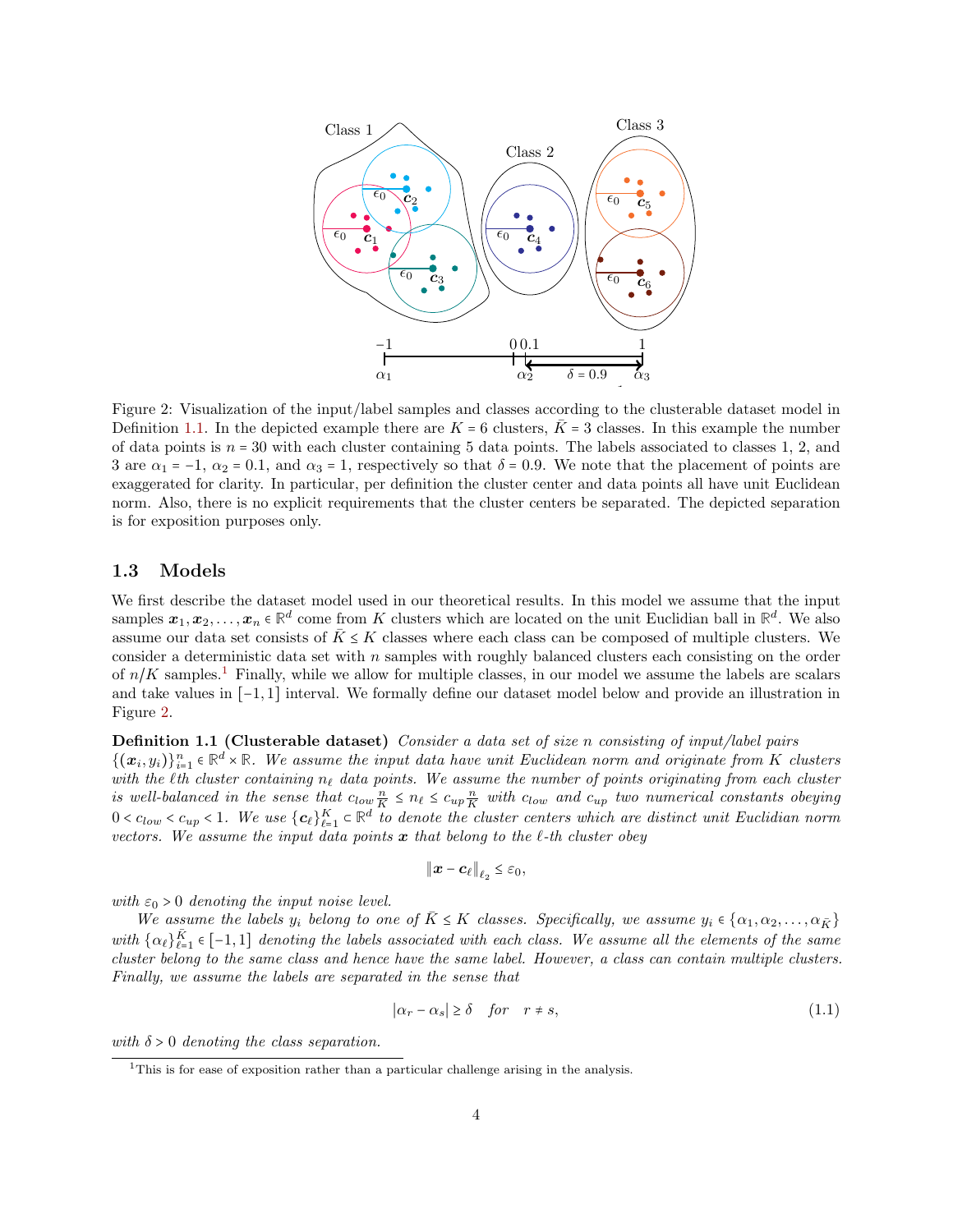In the data model above  ${c_{\ell}}_{\ell=1}^K$  are the K cluster centers that govern the input distribution. We note that in this model different clusters can be assigned to the same label. Hence, this setup is rich enough to model data which is not linearly separable: e.g. over  $\mathbb{R}^2$ , we can assign cluster centers  $(0,1)$  and  $(0,-1)$  to label 1 and cluster centers  $(1,0)$  and  $(-1,0)$  to label  $-1$ . Note that the maximum number of classes are dictated by the separation  $\delta$ . In particular, we can have at most  $\bar{K} \leq \frac{2}{\delta} + 1$  classes. We remark that this model is related to the setup of [\[33\]](#page-33-13) which focuses on providing polynomial guarantees for learning shallow networks. Finally, note that, we need some sort of separation between the cluster centers to distinguish them. While Definition [1.1](#page-3-0) doesn't specifies such separation explicitly, Definition [2.1](#page-4-0) establishes a notion of separation in terms of how well a neural net can distinguish the cluster centers. Next, we introduce our noisy/corrupted dataset model.

<span id="page-4-2"></span>**Definition 1.2**  $((\rho, \varepsilon_0, \delta)$  corrupted dataset) Let  $\{(\boldsymbol{x}_i, \widetilde{y}_i)\}_{i=1}^n$  be an  $(\varepsilon_0, \delta)$  clusterable dataset with  $\alpha_1$ ,  $\alpha_2, \ldots, \alpha_{\bar{K}}$  denoting the  $\bar{K}$  possible class labels. A  $(\rho, \varepsilon_0, \delta)$  noisy/corrupted dataset  $\{(\bm{x}_i, y_i)\}_{i=1}^n$  is generated from  $\{(\boldsymbol{x}_i, \widetilde{y}_i)\}_{i=1}^n$  as follows. For each cluster  $1 \leq \ell \leq K$ , at most  $s_\ell \leq \rho n_\ell$  of the labels associated with that cluster (which contains  $n_\ell$  points) is assigned to another label value chosen from  $\{\alpha_\ell\}_{\ell=1}^K$  $\frac{K}{\ell-1}$ . We shall refer to the initial labels  ${\{\widetilde{y}_i\}}_{i=1}^n$  as the ground truth labels.

We note that this definition allows for a fraction  $\rho$  of corruptions in each cluster.

Network model: We will study the ability of neural networks to learn this corrupted dataset model. To proceed, let us introduce our neural network model. We consider a network with one hidden layer that maps  $\mathbb{R}^d$  to  $\mathbb{R}$ . Denoting the number of hidden nodes by k, this network is characterized by an activation function  $\phi$ , input weight matrix  $\mathbf{W} \in \mathbb{R}^{k \times d}$  and output weight vector  $\mathbf{v} \in \mathbb{R}^k$ . In this work, we will fix output  $\mathbf{v}$  to be a unit vector where half the entries are  $1/\sqrt{k}$  and other half are  $-1/\sqrt{k}$  to simplify exposition.<sup>[2](#page-4-1)</sup> We will only optimize over the weight matrix  $W$  which contains most of the network parameters and will be shown to be sufficient for robust learning. We will also assume  $\phi$  has bounded first and second order derivatives, i.e.  $|\phi'(z)|, |\phi''(z)| \leq \Gamma$  for all z. The network's prediction at an input sample  $x$  is given by

$$
x \mapsto f(\boldsymbol{W}, x) = \boldsymbol{v}^T \phi(\boldsymbol{W} x), \tag{1.2}
$$

where the activation function  $\phi$  applies entrywise. Given a dataset  $\{(\boldsymbol{x}_i, y_i)\}_{i=1}^n$ , we shall train the network via minimizing the empirical risk over the training data via a quadratic loss

$$
\mathcal{L}(\boldsymbol{W}) = \frac{1}{2} \sum_{i=1}^{n} (y_i - f(\boldsymbol{x}_i, \boldsymbol{W}))^2.
$$
 (1.3)

In particular, we will run gradient descent with a constant learning rate  $\eta$ , starting from a random initialization  $W_0$  via the following updates

<span id="page-4-3"></span><span id="page-4-0"></span>
$$
\mathbf{W}_{\tau+1} = \mathbf{W}_{\tau} - \eta \nabla \mathcal{L}(\mathbf{W}_{\tau}). \tag{1.4}
$$

### 2 Main results

Throughout,  $\|\cdot\|$  denotes the largest singular value of a given matrix. The notation  $\mathcal{O}(\cdot)$  denotes that a certain identity holds up to a fixed numerical constant. Also,  $c, c_0, C, C_0$  etc. represent numerical constants.

### 2.1 Robustness of neural network to label noise with early stopping

Our main result shows that overparameterized neural networks, when trained via gradient descent using early stopping are fairly robust to label noise. The ability of neural networks to learn from the training data, even without label corruption, naturally depends on the diversity of the input training data. Indeed, if two input data are nearly the same but have different uncorrupted labels reliable learning is difficult. We will quantify this notion of diversity via a notion of condition number related to a covariance matrix involving the activation  $\phi$  and the cluster centers  $\{c_{\ell}\}_{\ell=1}^{K}$ .

<span id="page-4-1"></span><sup>&</sup>lt;sup>2</sup>If the number of hidden units is odd we set one entry of  $v$  to zero.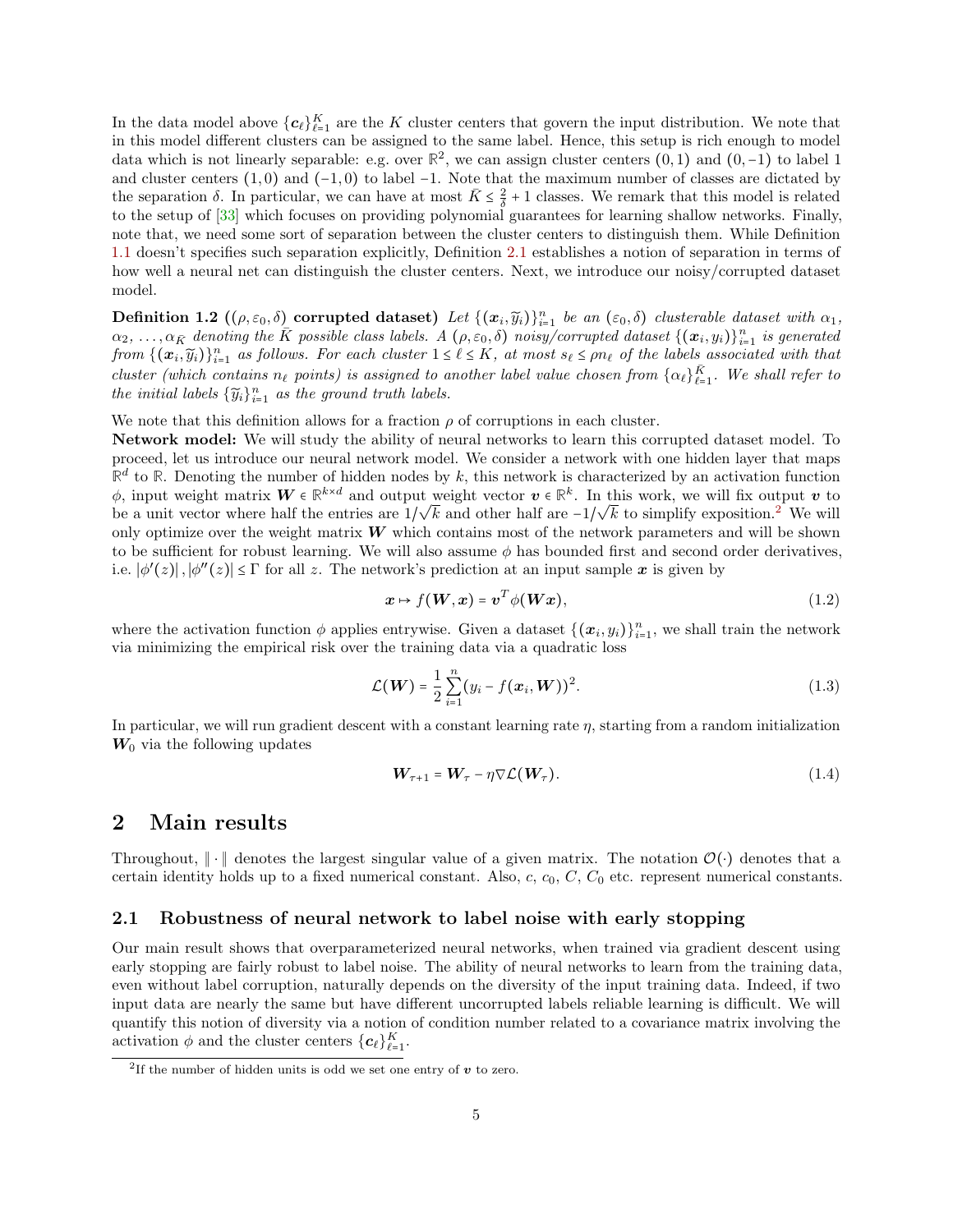Definition 2.1 (Neural Net Cluster Covariance and Condition Number) Define the matrix of cluster centers

$$
\mathbf{C} = [\mathbf{c}_1 \ \dots \ \mathbf{c}_K]^T \in \mathbb{R}^{K \times d}.
$$

Let  $g \sim \mathcal{N}(0, I_d)$ . Define the neural net covariance matrix  $\Sigma(C)$  as

$$
\Sigma(C) = (CC^T) \bigodot \mathbb{E}_{g} [\phi'(Cg)\phi'(Cg)^T].
$$

Here  $\odot$  denotes the elementwise product. Also denote the minimum eigenvalue of  $\Sigma(C)$  by  $\lambda(C)$  and define the following condition number associated with the cluster centers  $C$ 

$$
\kappa({\bm{C}}) = \sqrt{\frac{d}{K}} \frac{\|{\bm{C}}\|}{\lambda({\bm{C}})}.
$$

One can view  $\Sigma(C)$  as an empirical kernel matrix associated with the network where the kernel is given by  $\mathcal{K}(c_i, c_j) = \sum_{ij} (C)$ . Note that  $\Sigma(C)$  is trivially rank deficient if there are two cluster centers that are identical. In this sense, the minimum eigenvalue of  $\Sigma(C)$  will quantify the ability of the neural network to distinguish between distinct cluster centers. Therefore, one can think of  $\kappa(C)$  as a condition number associated with the neural network which characterizes the distinctness/diversity of the cluster centers. The more distinct the cluster centers, the larger  $\lambda(C)$  and smaller the condition number  $\kappa(C)$  is. Indeed, based on results in [\[40\]](#page-34-15) when the cluster centers are maximally diverse e.g. uniformly at random from the unit sphere  $\kappa(C)$  scales like a constant. Throughout we shall assume that  $\lambda(C)$  is strictly positive (and hence  $\kappa(C) < \infty$ ). This property is empirically verified to hold in earlier works [\[55\]](#page-34-18) when  $\phi$  is a standard activation (e.g. ReLU, softplus). As a concrete example, for ReLU activation, using results from [\[40\]](#page-34-15) one can show if the cluster centers are separated by a distance  $\nu > 0$ , then  $\lambda(C) \ge \frac{\nu}{100K^2}$ . We note that variations of the  $\lambda(C) > 0$ assumption based on the data points (i.e.  $\lambda(X) > 0$  not cluster centers) [\[20,](#page-33-11) [21,](#page-33-12) [40\]](#page-34-15) are utilized to provide convergence guarantees for DNNs.Also see  $\left[3,59\right]$  for other publications using related definitions.

Now that we have a quantitative characterization of distinctiveness/diversity in place we are now ready to state our main result. Throughout we use  $c_{\Gamma}, C_{\Gamma}$ , etc. to denote constants only depending on Γ. We note that this Theorem is slightly simplified by ignoring logarithmic terms and precise dependencies on Γ. We refer the reader to Theorem [6.13](#page-28-0) for precise statement including logarithmic terms.

Theorem 2.2 (Robust learning with early stopping-simplified) Consider an  $(s, \varepsilon_0, \delta)$  clusterable corrupted data set of input/label pairs  $\{(\mathbf{x}_i, y_i)\}_{i=1}^n \in \mathbb{R}^d \times \mathbb{R}$  per Definition [1.2](#page-4-2) with cluster centers  $\{c_\ell\}_{\ell=1}^K$  aggregated as rows of a matrix  $C \in \mathbb{R}^{K \times d}$ . Furthermore, let  $\{\widetilde{y}_i\}_{i=1}^n$  truth labels. Also consider a one-hidden layer neural network with k hidden units and one output of the form  $x \mapsto v^T \phi(Wx)$  with  $W \in \mathbb{R}^{k \times d}$  and  $v \in \mathbb{R}^k$  the input-to-hidden and hidden-to-output weights. Also suppose the activation  $\phi$  obeys  $|\phi(0)| \leq \Gamma$  and  $|\phi'(z)|, |\phi''(z)| \leq \Gamma$  for all z and some  $\Gamma \geq 1$ . Furthermore, we set half of the entries of v to  $1/\sqrt{k}$  and the other half to  $-1/\sqrt{k^3}$  $-1/\sqrt{k^3}$  $-1/\sqrt{k^3}$  and train only over W. Starting from an initial weight matrix  $W_0$  selected at random with i.i.d.  $\mathcal{N}(0,1)$  entries we run Gradient Descent (GD) updates of the form  $W_{\tau+1} = W_{\tau} - \eta \nabla \mathcal{L}(W_{\tau})$  on the least-squares loss [\(1.3\)](#page-4-3) with step size  $\eta = \bar{c}_{\Gamma} \frac{K}{n} \frac{1}{\|\mathcal{C}\|}$  $\frac{1}{\|\mathbf{C}\|^2}$  with  $\bar{c}_{\Gamma}$ . Furthermore, assume the number of parameters obey

<span id="page-5-1"></span>
$$
kd \geq C_{\Gamma} \kappa^4(\mathbf{C}) \frac{K^4}{d},
$$

with  $\kappa(C)$  the neural net cluster condition number pre Definition [2.1.](#page-4-0) Then as long as  $\epsilon_0 \leq \tilde{c}_\Gamma/K^2$  and  $\rho \leq \frac{\delta}{8}$ with probability at least  $1-3/K^{100}$ , after  $\tau_0 = c_\Gamma \frac{K}{d} \lambda(C) \kappa^2(C) \log(\frac{1}{\rho})$  iterations, the neural network  $f(\cdot, \mathbf{W}_{\tau_0})$ found by gradient descent assigns all the input samples  $x_i$  to the correct ground truth labels  $\widetilde{y}_i$ . That is,

$$
\arg\min_{\alpha_{\ell}:1\leq\ell\leq\bar{K}}|f(\boldsymbol{W}_{\tau},\boldsymbol{x}_{i})-\alpha_{\ell}|=\widetilde{y}_{i},\tag{2.1}
$$

<span id="page-5-0"></span><sup>&</sup>lt;sup>3</sup>If k is odd we set one entry to zero  $\lfloor \frac{k-1}{2} \rfloor$  to  $1/\sqrt{k}$  and  $\lfloor \frac{k-1}{2} \rfloor$  entries to  $-1/\sqrt{k}$ .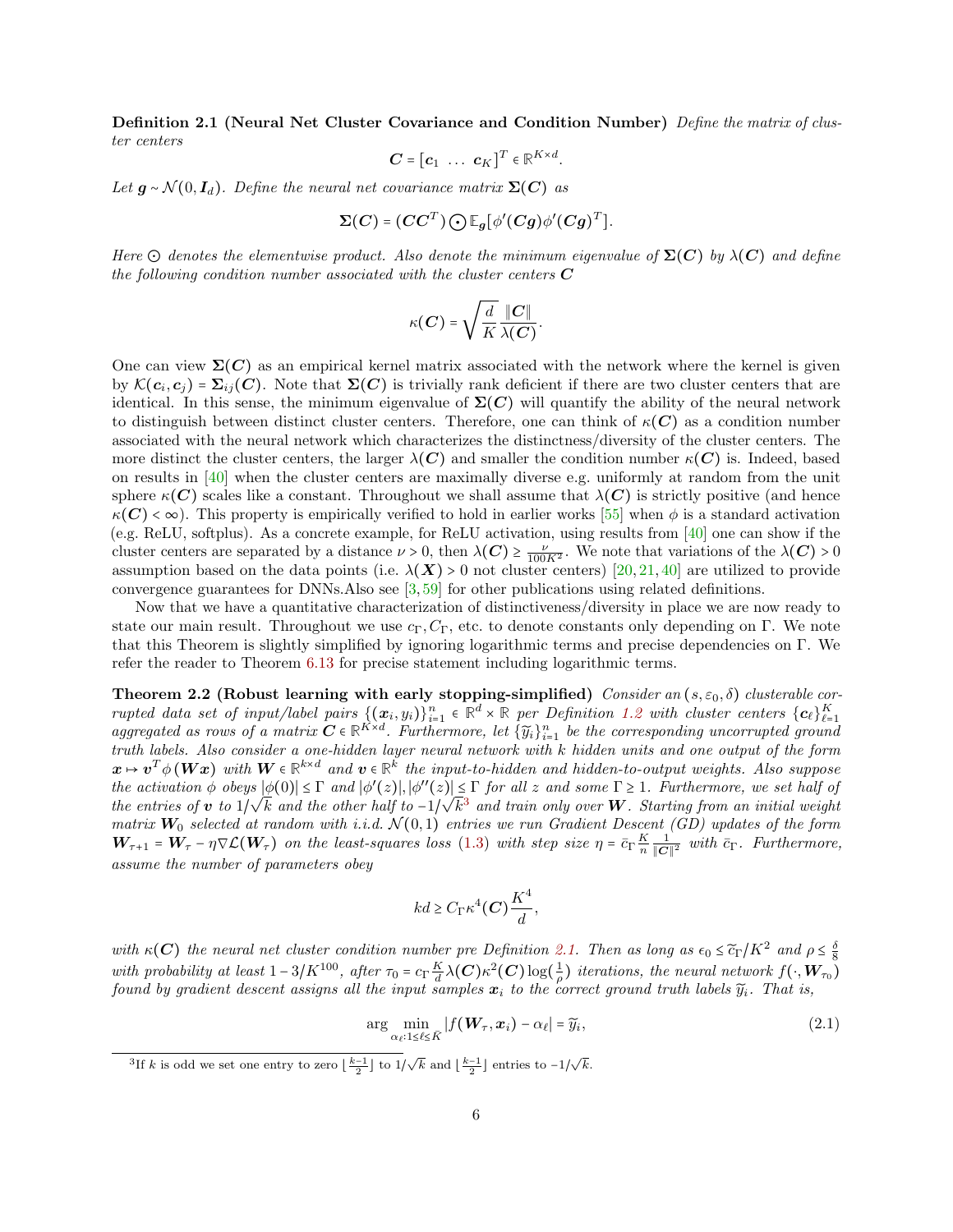holds for all  $1 \le i \le n$ . Furthermore, for all  $0 \le \tau \le \tau_0$ , the distance to the initial point obeys

$$
\|\mathbf{W}_{\tau}-\mathbf{W}_{0}\|_{F}\leq \bar{C}_{\Gamma}\left(\sqrt{K}+\frac{K^{2}}{\|\mathbf{C}\|^{2}}\tau\varepsilon_{0}\right).
$$

Theorem [2.2](#page-5-1) shows that gradient descent with early stopping has a few intriguing properties. We further discuss these properties below.

Robustness. The solution found by gradient descent with early stopping degrades gracefully as the label corruption level  $\rho$  grows. In particular, as long as  $\rho \leq \delta/8$ , the final model is able to correctly classify all samples including the corrupted ones. In our setup, intuitively label gap obeys  $\delta \sim \frac{1}{K}$ , hence, we prove robustness to

Total Number of corrupted labels  $\leq \frac{n}{\overline{K}}$  $\frac{\overline{R}}{\overline{K}}$ .

This result is independent of number of clusters and only depends on number of classes. An interesting future direction is to improve this result to allow on the order of n corrupted labels. Such a result maybe possible by using a multi-output classification neural network.

Early stopping time. We show that gradient descent finds a model that is robust to outliers after a few iterations. In particular using the maximum allowed step size, the required number of iterations is of the order of  $\frac{K}{d}\lambda(C)\kappa^2(C)\log(\frac{1}{\rho})$  which scales with  $K/d$  up to condition numbers.

Modest overparameterization. Our result requires modest overparemetrization and apply as soon as the number of parameters exceed the number of classes to the power four  $(kd \geq K^4)$ . Interestingly, under our data model the required amount of overparameterization is essentially independent of the size of the training data n(ignoring logarithmic terms) and conditioning of the data points, only depending on the number of clusters and conditioning of the cluster centers. This can be interpreted as ensuring that the network has enough capacity to fit the cluster centers  ${c_{\ell}}_{\ell=1}^K$  and the associated true labels.

Distance from initialization. Another feature of Theorem [2.2](#page-5-1) is that the network weights do not stray far from the initialization as the distance between the initial model and the final model (at most) grows with the square root of the number of clusters ( $\sqrt{K}$ ). This  $\sqrt{K}$  dependence implies that the more clusters there are, the updates travel further away but continue to stay within a certain radius. This dependence is intuitive as the Rademacher complexity of the function space is dictated by the distance to initialization and should grow with the square-root of the number of input clusters to ensure the model is expressive enough to learn the dataset.

Before we end this section we would like to note that in the limit of  $\epsilon_0 \to 0$  where the input data set is perfectly clustered one can improve the amount of overparamterization. Indeed, the result above is obtained via a perturbation argument from this more refined result stated below.

<span id="page-6-0"></span>Theorem 2.3 (Training with perfectly clustered data) Consier the setting and assumptions of Theo-rem [2.3](#page-6-0) with  $\epsilon_0 = 0$ . Starting from an initial weight matrix  $W_0$  selected at random with i.i.d.  $\mathcal{N}(0,1)$  entries we run Gradient Descent (GD) updates of the form  $W_{\tau+1} = W_{\tau} - \eta \nabla \mathcal{L}(W_{\tau})$  on the least-squares loss [\(1.3\)](#page-4-3) with step size  $\eta \leq \frac{K}{2c_{up}n\Gamma^2\|\mathcal{C}\|^2}$ . Furthermore, assume the number of parameters obey

$$
kd \geq C\Gamma^4\kappa^2(\mathbf{C})K^2,
$$

with  $\kappa(C)$  the neural net cluster condition number per Definition [2.1.](#page-4-0) Then, with probability at least  $1-2/K^{100}$ over randomly initialized  $W_0 \stackrel{i.i.d.}{\sim} \mathcal{N}(0,1)$ , the iterates  $W_{\tau}$  obey the following properties.

• The distance to initial point  $W_0$  is upper bounded by

$$
\|\mathbf{W}_{\tau}-\mathbf{W}_0\|_F \leq c \Gamma \sqrt{\frac{K \log K}{\lambda(C)}}.
$$

• After  $\tau \ge \tau_0 := c \frac{K}{\eta n \lambda(C)} \log \left( \frac{\Gamma \sqrt{n \log K}}{\rho} \right)$  $\left(\frac{\log R}{\rho}\right)$  iterations, the entrywise predictions of the learned network with respect to the ground truth labels  $\{\widetilde{y}_i\}_{i=1}^n$  satisfy

$$
|f(\boldsymbol{W}_{\tau},\boldsymbol{x}_i)-\widetilde{y}_i|\leq 4\rho,
$$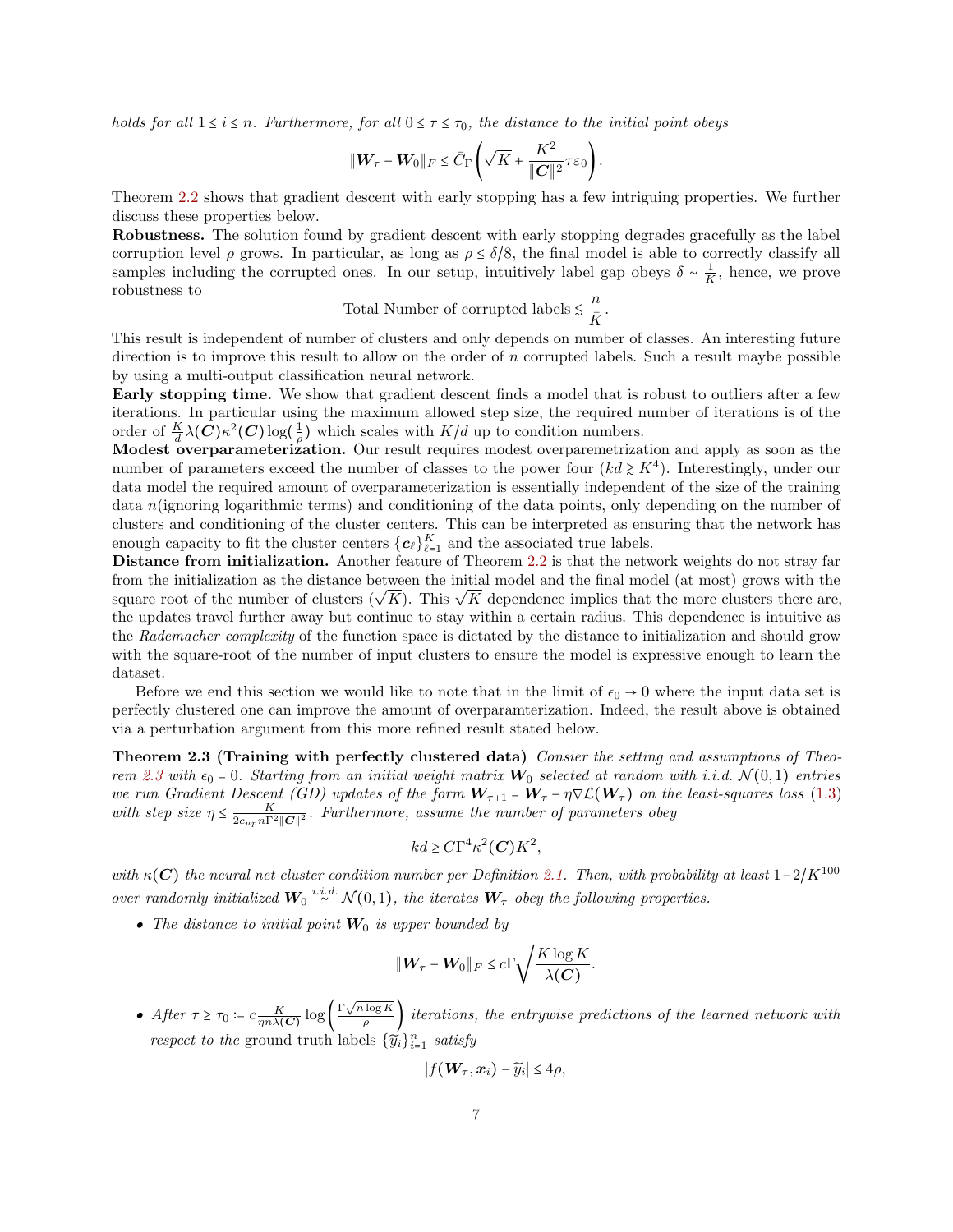for all  $1 \le i \le n$ . Furthermore, if the noise level  $\rho$  obeys  $\rho \le \delta/8$  the network predicts the correct label for all samples i.e.

<span id="page-7-1"></span>
$$
\arg\min_{\alpha_{\ell}:1\leq\ell\leq\bar{K}}|f(\boldsymbol{W}_{\tau},\boldsymbol{x}_{i})-\alpha_{\ell}|=\widetilde{y}_{i} \quad \text{for} \quad i=1,2,\ldots,n. \tag{2.2}
$$

This result shows that in the limit  $\epsilon_0 \rightarrow 0$  where the data points are perfectly clustered, the required amount of overparameterization can be reduced from  $kd \geq K^4$  to  $kd \geq K^2$ . In this sense this can be thought of a nontrivial analogue of [\[40\]](#page-34-15) where the number of data points are replaced with the number of clusters and the condition number of the data points is replaced with a cluster condition number. This can be interpreted as ensuring that the network has enough capacity to fit the cluster centers  ${c_{\ell}}_{\ell=1}^K$  and the associated true labels. Interestingly, the robustness benefits continue to hold in this case. However, in this perfectly clustered scenario there is no need for early stopping and a robust network is trained as soon as the number of iterations are sufficiently large. Infact, in this case given the clustered nature of the input data the network never overfits to the corrupted data even after many iterations.

### 2.2 To (over)fit to corrupted labels requires straying far from initialization

In this section we wish to provide further insight into why early stopping enables robustness and generalizable solutions. Our main insight is that while a neural network maybe expressive enough to fit a corrupted dataset, the model has to travel a longer distance from the point of initialization as a function of the distance from the cluster centers  $\varepsilon_0$  and the amount of corruption. We formalize this idea as follows. Suppose

- 1. two input points are close to each other (e.g. they are from the same cluster),
- 2. but their labels are different, hence the network has to map them to distant outputs.

Then, the network has to be large enough so that it can amplify the small input difference to create a large output difference. Our first result formalizes this for a randomly initialized network. Our random initialization picks W with i.i.d. standard normal entries which ensures that the network is isometric i.e. given input  $x$ ,  $\mathbb{E}[f(\boldsymbol{W}, \boldsymbol{x})^2] = \mathcal{O}(\|\boldsymbol{x}\|_{\ell_2}^2).$ 

<span id="page-7-0"></span>**Theorem 2.4** Let  $x_1, x_2 \in \mathbb{R}^d$  be two vectors with unit Euclidean norm obeying  $||x_2 - x_1||_{\ell_2} \leq \epsilon_0$ . Let  $f(\boldsymbol{W}, \boldsymbol{x}) = \boldsymbol{v}^T \phi(\boldsymbol{W} \boldsymbol{x})$  where  $\boldsymbol{v}$  is fixed,  $\boldsymbol{W} \in \mathbb{R}^{k \times d}$ , and  $k \geq cd$  with  $c > 0$  a fixed constant. Assume  $|\phi'|, |\phi''| \leq \Gamma$ . Let  $y_1$  and  $y_2$  be two scalars satisfying  $|y_2 - y_1| \geq \delta$ . Suppose  $W_0 \stackrel{i.i.d.}{\sim} \mathcal{N}(0,1)$ . Then, with probability at least  $1 - 2e^{-(k+d)} - 2e^{-\frac{t^2}{2}}$ , for any  $\boldsymbol{W} \in \mathbb{R}^{k \times d}$  such that  $\|\boldsymbol{W} - \boldsymbol{W}_0\|_F \le c\sqrt{k}$  and

$$
f(\boldsymbol{W},\boldsymbol{x}_1)=y_1 \quad and \quad f(\boldsymbol{W},\boldsymbol{x}_2)=y_2,
$$

holds, we have

$$
\|\mathbf{W} - \mathbf{W}_0\| \ge \frac{\delta}{C\Gamma\varepsilon_0} - \frac{t}{1000}
$$

<span id="page-7-2"></span>.

In words, this result shows that in order to fit to a data set with a *single corrupted label*, a randomly initialized network has to traverse a distance of at least  $\delta/\varepsilon_0$ . The next lemma clarifies the role of the corruption amount s and shows that more label corruption within a fixed class requires a model with a larger norm in order to fit the labels. For this result we consider a randomized model with  $\varepsilon_0^2$  input noise variance.

**Lemma 2.5** Let  $c \in \mathbb{R}^d$  be a cluster center. Consider 2s data points  $\{x_i\}_{i=1}^s$  and  $\{\widetilde{x}_i\}_{i=1}^s$  in  $\mathbb{R}^d$  generated *i.i.d.* around  $\boldsymbol{c}$  according to the following distribution

$$
c+g
$$
 with  $g \sim \mathcal{N}(0, \frac{\varepsilon_0^2}{d}I_d)$ .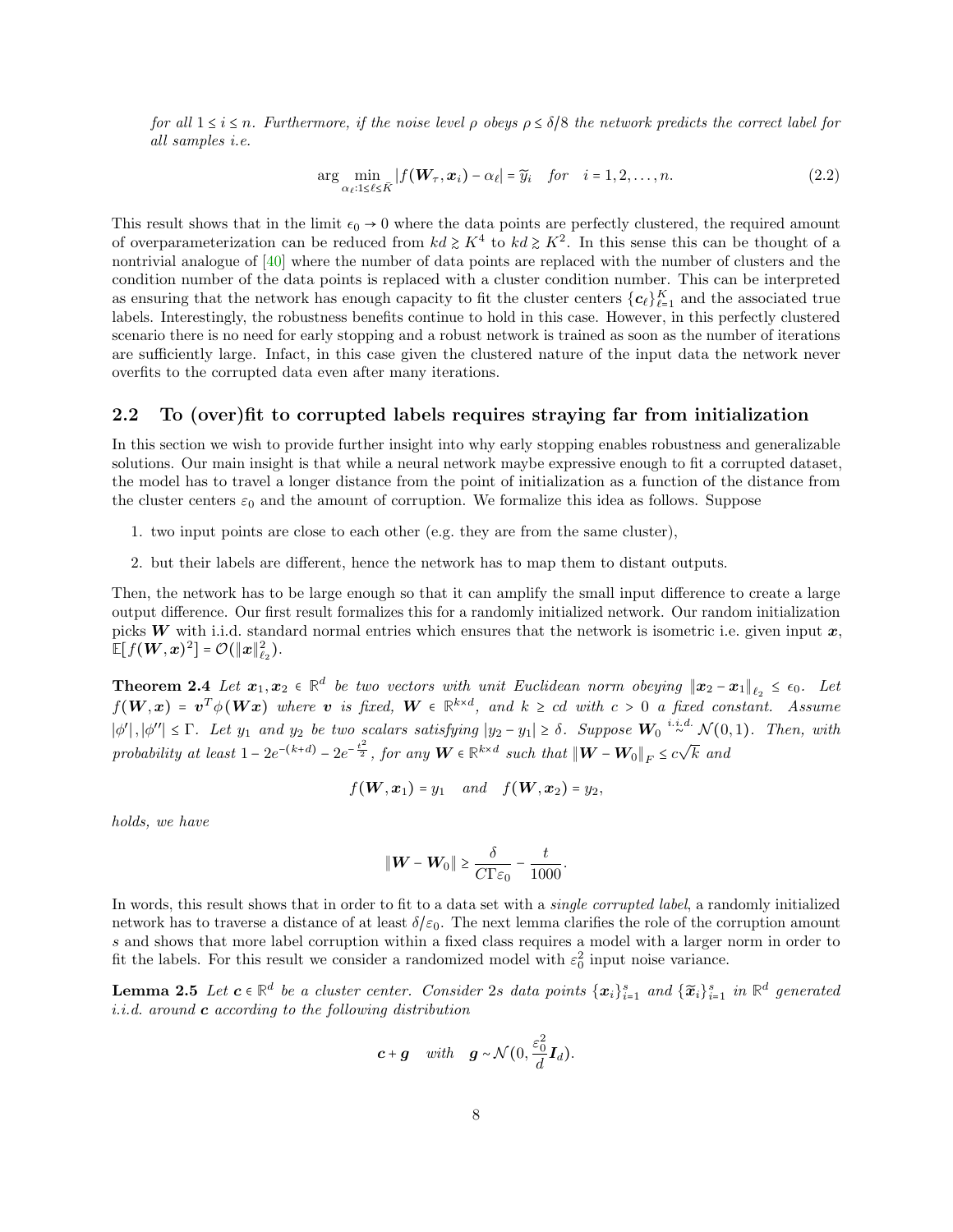Assign  $\{x_i\}_{i=1}^s$  with labels  $y_i = y$  and  $\{\widetilde{x}_i\}_{i=1}^s$  with labels  $\widetilde{y}_i = \widetilde{y}$  and assume these two labels are  $\delta$  separated i.e.  $|y - \widetilde{y}| \ge \delta$ . Also suppose  $s \le d$  and  $|\phi'| \le \Gamma$ . Then, any **W** ∈  $\mathbb{R}^{k \times d}$  satisfying

$$
f(\boldsymbol{W}, \boldsymbol{x}_i) = y_i
$$
 and  $f(\boldsymbol{W}, \widetilde{\boldsymbol{x}}_i) = \widetilde{y}_i$  for  $i = 1, ..., s$ ,

*obeys*  $\|\boldsymbol{W}\|_F \geq \frac{\sqrt{s}\delta}{5\Gamma\varepsilon_0}$  $\frac{\sqrt{ss}}{5\Gamma\varepsilon_0}$  with probability at least  $1-e^{-d/2}$ .

Unlike Theorem [2.4](#page-7-0) this result lower bounds the network norm in lieu of the distance to the initialization  $W_0$ . However, using the triangular inequality we can in turn get a guarantee on the distance from initialization W<sub>0</sub> via triangle inequality as long as  $\|\mathbf{W}_0\|_F \lesssim \mathcal{O}(\sqrt{s}\delta/\varepsilon_0)$  (e.g. by choosing a small  $\varepsilon_0$ ).

The above Theorem implies that the model has to traverse a distance of at least

$$
\|\mathbf{W}_{\tau} - \mathbf{W}_0\|_F \gtrsim \sqrt{\frac{\rho n}{K}} \frac{\delta}{\varepsilon_0},
$$

to perfectly fit corrupted labels. In contrast, we note that the conclusions of the upper bound in Theorem [2.2](#page-5-1) show that to be able to fit to the uncorrupted true labels the distance to initialization grows at most by  $\tau \varepsilon_0$  after  $\tau$  iterates. This demonstrates that there is a gap in the required distance to initialization for fitting enough to generalize and overfitting. To sum up, our results highlight that, one can find a network with good generalization capabilities and robustness to label corruption within a small neighborhood of the initialization and that the size of this neighborhood is independent of the corruption. However, to fit to the corrupted labels, one has to travel much more, increasing the search space and likely decreasing generalization ability. Thus, early stopping can enable robustness without overfitting by restricting the distance to the initialization.

### <span id="page-8-1"></span>3 Technical Approach and General Theory

In this section, we outline our approach to proving robustness of overparameterized neural networks. Towards this goal, we consider a general formulation where we aim to fit a general nonlinear model of the form  $x \mapsto f(\theta, x)$  with  $\theta \in \mathbb{R}^p$  denoting the parameters of the model. For instance in the case of neural networks  $\theta$ represents its weights. Given a data set of n input/label pairs  $\{(\boldsymbol{x}_i, y_i)\}_{i=1}^n \subset \mathbb{R}^d \times \mathbb{R}$ , we fit to this data by minimizing a nonlinear least-squares loss of the form

$$
\mathcal{L}(\boldsymbol{\theta}) = \frac{1}{2} \sum_{i=1}^n (y_i - f(\boldsymbol{\theta}, \boldsymbol{x}_i))^2.
$$

which can also be written in the more compact form

$$
\mathcal{L}(\boldsymbol{\theta}) = \frac{1}{2} || f(\boldsymbol{\theta}) - \boldsymbol{y} ||_{\ell_2}^2 \quad \text{ with } \quad f(\boldsymbol{\theta}) := \begin{bmatrix} f(\boldsymbol{\theta}, \boldsymbol{x}_1) \\ f(\boldsymbol{\theta}, \boldsymbol{x}_2) \\ \vdots \\ f(\boldsymbol{\theta}, \boldsymbol{x}_n) \end{bmatrix}.
$$

To solve this problem we run gradient descent iterations with a constant learning rate  $\eta$  starting from an initial point  $\theta_0$ . These iterations take the form

$$
\boldsymbol{\theta}_{\tau+1} = \boldsymbol{\theta}_{\tau} - \eta \nabla \mathcal{L}(\boldsymbol{\theta}_{\tau}) \quad \text{with} \quad \nabla \mathcal{L}(\boldsymbol{\theta}) = \mathcal{J}^T(\boldsymbol{\theta}) \left( f(\boldsymbol{\theta}) - \mathbf{y} \right). \tag{3.1}
$$

Here,  $\mathcal{J}(\theta)$  is the  $n \times p$  Jacobian matrix associated with the nonlinear mapping f defined via

<span id="page-8-2"></span><span id="page-8-0"></span>
$$
\mathcal{J}(\boldsymbol{\theta}) = \left[\frac{\partial f(\boldsymbol{\theta}, \boldsymbol{x}_1)}{\partial \boldsymbol{\theta}} \dots \frac{\partial f(\boldsymbol{\theta}, \boldsymbol{x}_n)}{\partial \boldsymbol{\theta}}\right]^T.
$$
 (3.2)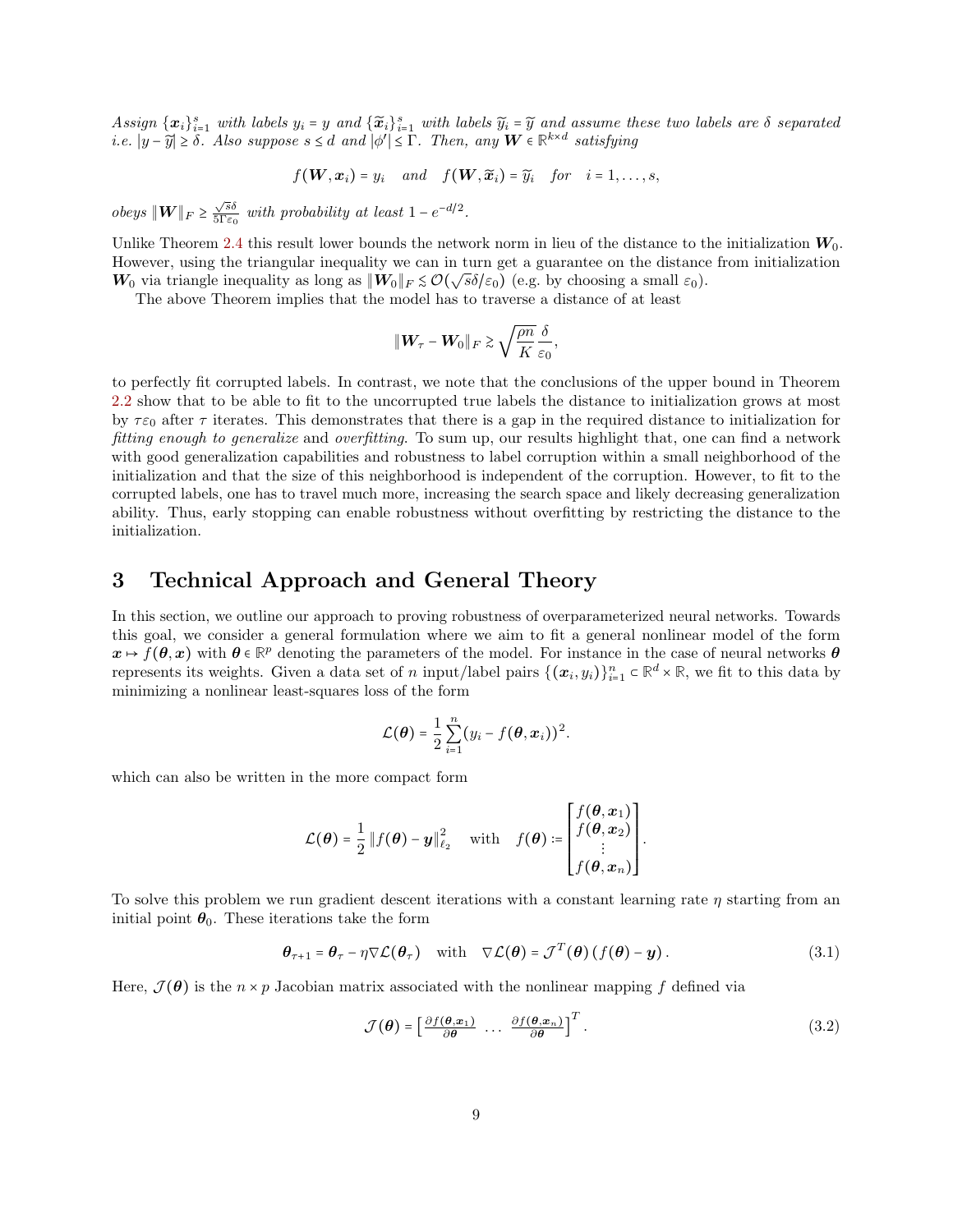#### 3.1 Bimodal jacobian structure

Our approach is based on the hypothesis that the nonlinear model has a Jacobian matrix with bimodal spectrum where few singular values are large and remaining singular values are small. This assumption is inspired by the fact that realistic datasets are clusterable in a proper, possibly nonlinear, representation space. Indeed, one may argue that one reason for using neural networks is to automate the learning of such a representation (essentially the input to the softmax layer). We formalize the notion of bimodal spectrum below.

<span id="page-9-0"></span>Assumption 1 (Bimodal Jacobian) Let  $\beta \ge \alpha \ge \epsilon > 0$  be scalars. Let  $f : \mathbb{R}^p \to \mathbb{R}^n$  be a nonlinear mapping and consider a set  $D \subset \mathbb{R}^p$  containing the initial point  $\theta_0$  (i.e.  $\theta_0 \in \mathcal{D}$ ). Let  $S_+ \subset \mathbb{R}^n$  be a subspace and  $S_-$  be its complement. We say the mapping f has a Bimodal Jacobian with respect to the complementary subpspaces  $S_+$  and  $S_-$  as long as the following two assumptions hold for all  $\theta \in \mathcal{D}$ .

• Spectrum over  $S_+$ : For all  $v \in S_+$  with unit Euclidian norm we have

$$
\alpha \leq \left\|\mathcal{J}^T(\boldsymbol{\theta})\boldsymbol{v}\right\|_{\ell_2} \leq \beta.
$$

• Spectrum over  $S_$ : For all  $v \in S_$  with unit Euclidian norm we have

<span id="page-9-1"></span>
$$
\left\|\mathcal{J}^T(\boldsymbol{\theta})\boldsymbol{v}\right\|_{\ell_2} \leq \epsilon.
$$

We will refer to  $S_+$  as the signal subspace and  $S_-$  as the noise subspace.

When  $\epsilon < \alpha$  the Jacobian is approximately low-rank. An extreme special case of this assumption is where  $\epsilon = 0$  so that the Jacobian matrix is exactly low-rank. We formalize this assumption below for later reference.

Assumption 2 (Low-rank Jacobian) Let  $\beta \ge \alpha > 0$  be scalars. Consider a set  $D \subset \mathbb{R}^p$  containing the initial point  $\theta_0$  (i.e.  $\theta_0 \in \mathcal{D}$ ). Let  $\mathcal{S}_+ \subset \mathbb{R}^n$  be a subspace and  $\mathcal{S}_-$  be its complement. For all  $\theta \in \mathcal{D}$ ,  $v \in \mathcal{S}_+$  and  $w \in S_$  with unit Euclidian norm, we have that

$$
\alpha \leq \left\|\mathcal{J}^T(\boldsymbol{\theta})\boldsymbol{v}\right\|_{\ell_2} \leq \beta \quad and \quad \left\|\mathcal{J}^T(\boldsymbol{\theta})\boldsymbol{w}\right\|_{\ell_2} = 0.
$$

Our dataset model in Definition [1.2](#page-4-2) naturally has a low-rank Jacobian when  $\epsilon_0 = 0$  and each input example is equal to one of the K cluster centers  ${c_{\ell}}_{\ell=1}^K$ . In this case, the Jacobian will be at most rank K since each row will be in the span of  $\left\{\frac{\partial f(c_\ell, \theta)}{\partial \theta}\right\}$ K  $\sum_{\ell=1}^{n}$ . The subspace  $S_+$  is dictated by the *membership* of each cluster as follows: Let  $\Lambda_\ell \subset \{1, \ldots, n\}$  be the set of coordinates i such that  $x_i = c_\ell$ . Then, subspace is characterized by

<span id="page-9-2"></span>
$$
\mathcal{S}_+ = \{ \boldsymbol{v} \in \mathbb{R}^n \mid \boldsymbol{v}_{i_1} = \boldsymbol{v}_{i_2} \text{ for all } i_1, i_2 \in \Lambda_\ell \text{ and } 1 \leq \ell \leq K \}.
$$

When  $\epsilon_0 > 0$  and the data points of each cluster are not the same as the cluster center we have the bimodal Jacobian structure of Assumption [1](#page-9-0) where over S<sup>−</sup> the spectral norm is small but nonzero.

In Section [4,](#page-11-0) we verify that the Jacobian matrix of real datasets indeed have a bimodal structure i.e. there are few large singular values and the remaining singular values are small which further motivate Assumption [2.](#page-9-1) This is inline with earlier papers which observed that Hessian matrices of deep networks have bimodal spectrum (approximately low-rank) [\[45\]](#page-34-16) and is related to various results demonstrating that there are flat directions in the loss landscape [\[27\]](#page-33-19).

### 3.2 Meta result on learning with label corruption

Define the *n*-dimensional residual vector r where  $r(\theta) = [f(x_1, \theta) - y_1, \dots, f(x_n, \theta) - y_n]^T$ . A key idea in our approach is that we argue that (1) in the absence of any corruption  $r(\theta)$  approximately lies on the subspace  $S_+$  and (2) if the labels are corrupted by a vector e, then e approximately lies on the complement space. Before we state our general result we need to discuss another assumption and definition.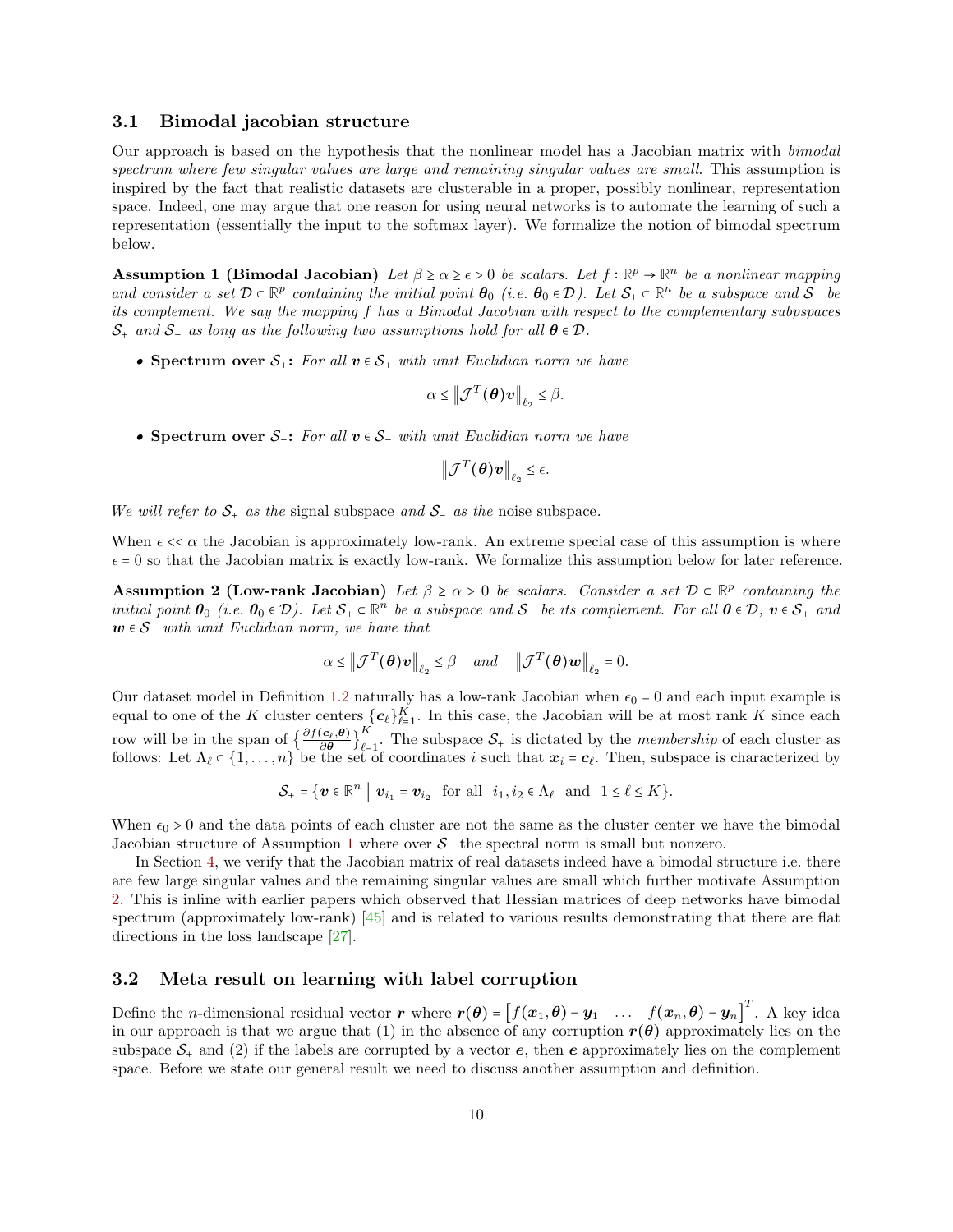Assumption 3 (Smoothness) The Jacobian mapping  $\mathcal{J}(\theta)$  associated to a nonlinear mapping  $f : \mathbb{R}^p \to \mathbb{R}^n$ is L-smooth if for all  $\boldsymbol{\theta}_1, \boldsymbol{\theta}_2 \in \mathbb{R}^p$  we have  $\|\mathcal{J}(\boldsymbol{\theta}_2) - \mathcal{J}(\boldsymbol{\theta}_1)\| \leq L \|\boldsymbol{\theta}_2 - \boldsymbol{\theta}_1\|_{\ell_2}$ .

Additionally, to connect our results to the number of corrupted labels, we introduce the notion of subspace diffusedness defined below.

**Definition 3.1 (Diffusedness)**  $S_+$  is  $\gamma$  diffused if for any vector  $v \in S_+$ 

<span id="page-10-2"></span><span id="page-10-1"></span>
$$
\|\boldsymbol{v}\|_{\ell_{\infty}} \leq \sqrt{\gamma/n} \|\boldsymbol{v}\|_{\ell_2},
$$

holds for some  $\gamma > 0$ .

The following theorem is our meta result on the robustness of gradient descent to sparse corruptions on the labels when the Jacobian mapping is exactly low-rank. Theorem [2.3](#page-6-0) for the perfectly clustered data  $(\epsilon_0 = 0)$  is obtained by combining this result with specific estimates developed for neural networks.

Theorem 3.2 (Gradient descent with label corruption) Consider a nonlinear least squares problem of the form  $\mathcal{L}(\theta) = \frac{1}{2} ||f(\theta) - y||_{\ell_2}^2$  $\mathcal{L}(\theta) = \frac{1}{2} ||f(\theta) - y||_{\ell_2}^2$  $\mathcal{L}(\theta) = \frac{1}{2} ||f(\theta) - y||_{\ell_2}^2$  with the nonlinear mapping  $f : \mathbb{R}^p \to \mathbb{R}^n$  obeying assumptions 2 and [3](#page-9-2) over a unit Euclidian ball of radius  $\frac{4\|\mathbf{r}_0\|_{\ell_2}}{\alpha}$  around an initial point  $\boldsymbol{\theta}_0$  and  $\boldsymbol{y} = [y_1 \dots y_n] \in \mathbb{R}^n$  denoting the corrupted labels. Also let  $\widetilde{y} = [\widetilde{y}_1 \dots \widetilde{y}_n] \in \mathbb{R}^n$  denote the uncorrupted labels and  $e = y - \widetilde{y}$  the corruption. Furthermore, suppose the initial residual  $f(\theta_0) - \tilde{y}$  with respect to the uncorrupted labels obey  $f(\theta_0) - \tilde{y} \in S_+$ . Then, running gradient descent updates of the from [\(3.1\)](#page-8-0) with a learning rate  $\eta \leq \frac{1}{2\beta^2} \min\left(1, \frac{\alpha\beta}{L\|\mathbf{r}_0\|}\right)$  $\frac{\alpha\beta}{L\|\bm{r}_0\|_{\ell_2}}\Big), \text{ all }$ iterates obey

$$
\|\boldsymbol{\theta}_\tau-\boldsymbol{\theta}_0\|_{\ell_2}\leq \frac{4\|\boldsymbol{r}_0\|_{\ell_2}}{\alpha}.
$$

Furthermore, assume  $\nu > 0$  is a precision level obeying  $\nu \geq \|\Pi_{\mathcal{S}_+}(e)\|_{\ell_\infty}$ . Then, after  $\tau \geq \frac{5}{\eta \alpha^2} \log\left(\frac{\|r_0\|_{\ell_2}}{\nu}\right)$ iterations,  $\theta_{\tau}$  achieves the following error bound with respect to the true labels

$$
\|f(\boldsymbol{\theta}_{\tau})-\widetilde{\boldsymbol{y}}\|_{\ell_{\infty}}\leq 2\nu.
$$

Furthermore, if  $e$  has at most s nonzeros and  $\mathcal{S}_+$  is  $\gamma$  diffused per Definition [3.1,](#page-10-1) then using  $\nu = \|\Pi_{\mathcal{S}_+}(e)\|_{\ell_\infty}$ 

$$
\|f(\boldsymbol{\theta}_{\tau})-\widetilde{\boldsymbol{y}}\|_{\ell_{\infty}}\leq 2\|\Pi_{\mathcal{S}_{+}}(\boldsymbol{e})\|_{\ell_{\infty}}\leq \frac{\gamma\sqrt{s}}{n}\|\boldsymbol{e}\|_{\ell_{2}}.
$$

This result shows that when the Jacobian of the nonlinear mapping is low-rank, gradient descent enjoys two intriguing properties. First, gradient descent iterations remain rather close to the initial point. Second, the estimated labels of the algorithm enjoy *sample-wise* robustness guarantees in the sense that the noise in the estimated labels are gracefully distributed over the dataset and the effects on individual label estimates are negligible. This theorem is the key result that allows us to prove Theorem [2.3](#page-6-0) when the data points are perfectly clustered ( $\epsilon_0 = 0$ ). Furthermore, this theorem when combined with a perturbation analysis allows us to deal with data that is not perfectly clustered ( $\epsilon_0 > 0$ ) and to conclude that with early stopping neural networks are rather robust to label corruption (Theorem [2.2\)](#page-5-1).

Finally, we note that a few recent publication [\[3,](#page-32-12) [21,](#page-33-12) [39\]](#page-33-15) require the Jacobian to be well-conditioned to fit labels perfectly. In contrast, our low-rank model cannot perfectly fit the corrupted labels. Furthermore, when the Jacobian is bimodal (as seems to be the case for many practical data sets and neural network models) it would take a very long time to perfectly fit the labels and as demonstrated earlier such a model does not generalize and is not robust to corruptions. Instead we focus on proving robustness with early stopping.

<span id="page-10-0"></span><sup>&</sup>lt;sup>4</sup>Note that, if  $\frac{\partial \mathcal{J}(\theta)}{\partial \theta}$  is continuous, the smoothness condition holds over any compact domain (albeit for a possibly large L).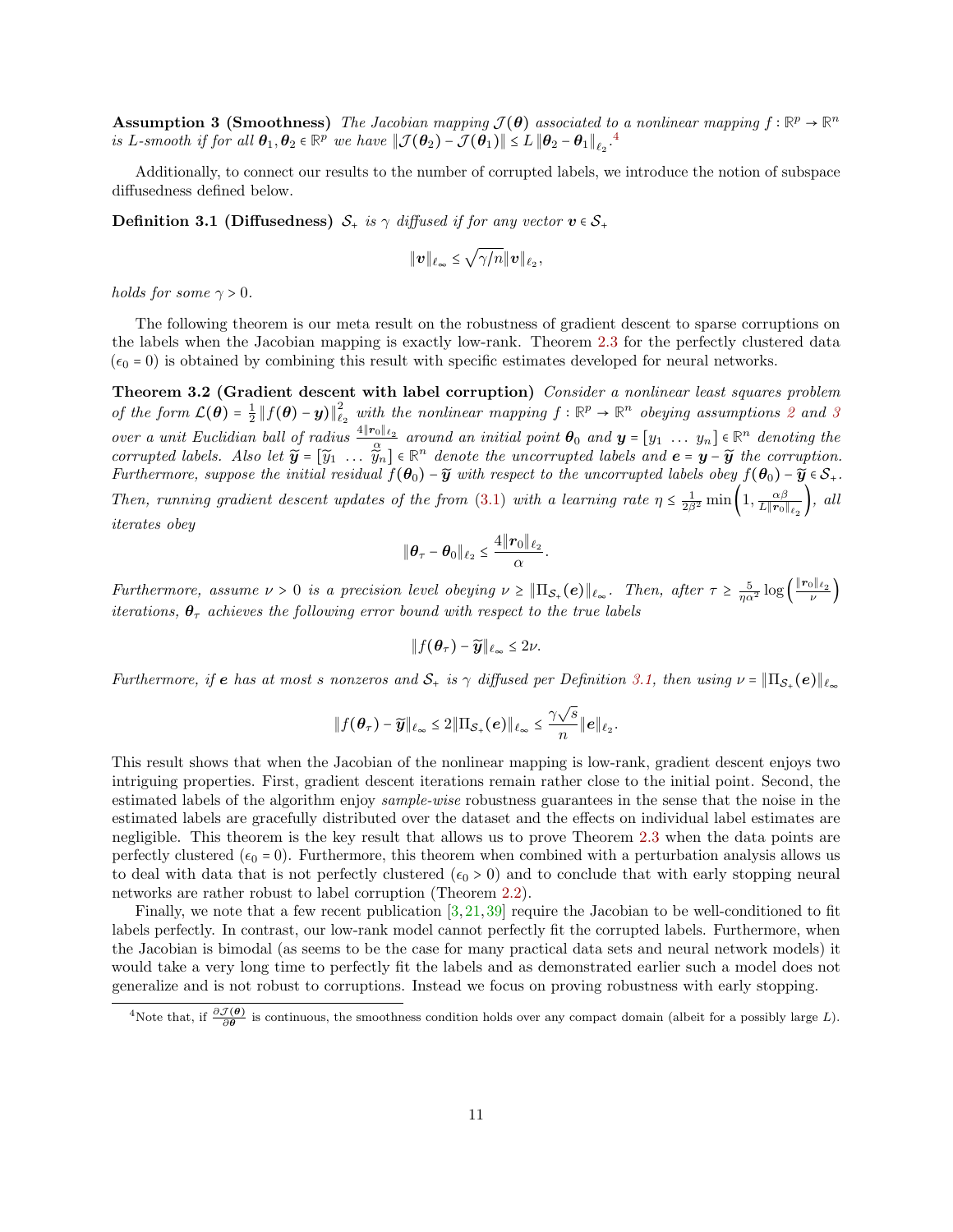<span id="page-11-1"></span>

Figure 3: We depict the training accuracy of a LENET model trainined on 3000 samples from MNIST as a function of relative distance from initialization. Here, the x-axis keeps track of the distance between the current and initial weights of all layers combined.

### 3.3 To (over)fit to corrupted labels requires straying far from initialization

In this section we state a result that provides further justification as to why early stopping of gradient descent leads to more robust models without overfitting to corrupted labels. This is based on the observation that while finding an estimate that fits the uncorrupted labels one does not have to move far from the initial estimate in the presence of corruption one has to stray rather far from the initialization with the distance from initialization increasing further in the presence of more corruption. We make this observation rigorous below by showing that it is more difficult to fit to the portion of the residual that lies on the noise space compared to the portion on the signal space (assuming  $\alpha \gg \epsilon$ ).

**Theorem 3.3** Denote the residual at initialization  $\theta_0$  by  $r_0 = f(\theta_0) - y$ . Define the residual projection over the signal and noise space as

<span id="page-11-2"></span>
$$
E_{+} = \|\Pi_{\mathcal{S}_{+}}(\bm{r}_{0})\|_{\ell_{2}} \quad and \quad E_{-} = \|\Pi_{\mathcal{S}_{-}}(\bm{r}_{0})\|_{\ell_{2}}.
$$

Suppose Assumption [1](#page-9-0) holds over an Euclidian ball  $\mathcal D$  of radius  $R < \max\left(\frac{E_+}{\beta}, \frac{E_-}{\varepsilon}\right)$  around the initial point  $\theta_0$  with  $\alpha \geq \epsilon$ . Then, over  $\mathcal D$  there exists no  $\theta$  that achieves zero training loss. In particular, if  $\mathcal D = \mathbb R^p$ , any parameter  $\theta$  achieving zero training loss  $(f(\theta) = y)$  satisfies the distance bound

$$
\|\boldsymbol{\theta}-\boldsymbol{\theta}_0\|_{\ell_2}\geq \max\left(\frac{E_+}{\beta},\frac{E_-}{\varepsilon}\right).
$$

This theorem shows that the higher the corruption (and hence  $E_{-}$ ) the further the iterates need to stray from the initial model to fit the corrupted data.

### <span id="page-11-0"></span>4 Numerical experiments

We conduct several experiments to investigate the robustness capabilities of deep networks to label corruption. In our first set of experiments, we explore the relationship between loss, accuracy, and amount of label corruption on the MNIST dataset to corroborate our theory. Our next experiments study the distribution of the loss and the Jacobian on the CIFAR-10 dataset. Finally, we simulate our theoretical model by generating data according to the corrupted data model of Definition [1.2](#page-4-2) and verify the robustness capability of gradient descent with early stopping in this model.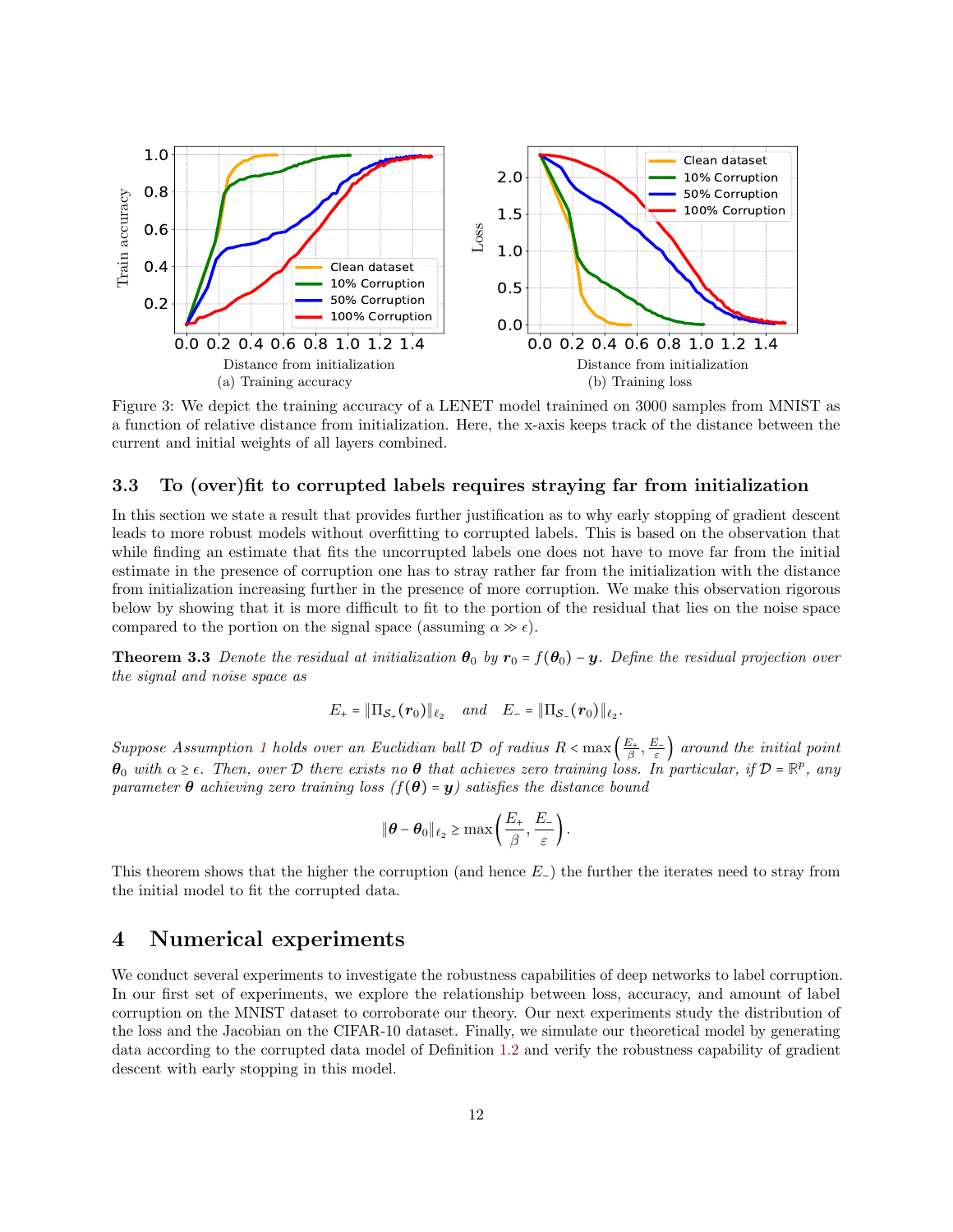<span id="page-12-1"></span>

Figure 4: Histogram of the cross entropy loss of individual data points based on a model trained on 50,000 samples from CIFAR-10 with early stopping. Plot depicts 5000 random samples from these 50,000 samples. The loss distribution of clean and corrupted data are separated but gracefully overlap as the corruption level increases.

In Figure [3,](#page-11-1) we train the same model used in Figure [1](#page-1-0) with  $n = 3,000$  MNIST samples for different amounts of corruption. Our theory predicts that more label corruption leads to a larger distance to initialization. To probe this hypothesis, Figure [3a](#page-11-1) and [3b](#page-11-1) visualizes training accuracy and training loss as a function of the distance from the initialization. These results demonstrate that the distance from initialization gracefully increase with more corruption.

Next, we study the distribution of the individual sample losses on the CIFAR-10 dataset. We conducted two experiments using Resnet-20 with cross entropy loss<sup>[5](#page-12-0)</sup>. In Figure [4](#page-12-1) we assess the noise robustness of gradient descent where we used all 50,000 samples with either 30% random corruption or 50% random corruption. Theorem [2.3](#page-6-0) predicts that when the corruption level is small, the loss distribution of corrupted vs clean samples should be separable. Figure [4](#page-12-1) shows that when 30% of the data is corrupted the distributions are approximately separable. When we increase the shuffling amount to 50% the training loss on the clean data increases as predicted by our theory and the distributions start to gracefully overlap.

As described in Section [3,](#page-8-1) our technical framework utilizes a bimodal prior on the Jacobian matrix [\(3.2\)](#page-8-2) of the model. We now further investigate this hypothesis. For a multiclass task, the Jacobian matrix is essentially a 3-way tensor where dimensions are sample size  $(n)$ , total number of parameters in the model  $(p)$ , and the number of classes  $(K)$ . The neural network model we used for CIFAR 10 has around 270,000 parameters in total. In Figure [5](#page-13-0) we illustrate the singular value spectrum of the two multiclass Jacobian models where we form the Jacobian from all layers except the five largest (in total we use  $\bar{p} \approx 90,000$  parameters).<sup>[6](#page-12-2)</sup> We train the model with all samples and focus on the spectrum before and after the training. In Figure [5a,](#page-13-0) we picked  $n = 1000$  samples and unfolded this tensor along parameters to obtain a  $10,000 \times 90,000$  matrix which verifies our intuition on bimodality. In particular, only 10 to 20 singular values are larger than  $0.1 \times$  the top one. This is consistent with earlier works that studied the Hessian spectrum. However, focusing on the Jacobian has the added advantage of requiring only first order information [\[25,](#page-33-20) [45\]](#page-34-16). A disadvantage is that the size of Jacobian grows with number of classes. Intuitively, cross entropy loss focuses on the class associated with the label hence in Figure [5b,](#page-13-0) we only picked the partial derivative associated with the correct class so that each sample is responsible for a single (size  $\bar{p}$ ) vector. This allowed us to scale to  $n = 10000$  samples and the corresponding spectrum is strikingly similar. Another intriguing finding is that the spectrums of before and after training are fairly close to each other highlighting that even at random initialization, spectrum is bimodal.

<span id="page-12-0"></span> $5$ We opted for cross entropy as it is the standard classification loss however least-squares loss achieves similar accuracy.

<span id="page-12-2"></span> $6$ We depict the smaller Jacobian due to the computational cost of calculating the full Jacobian.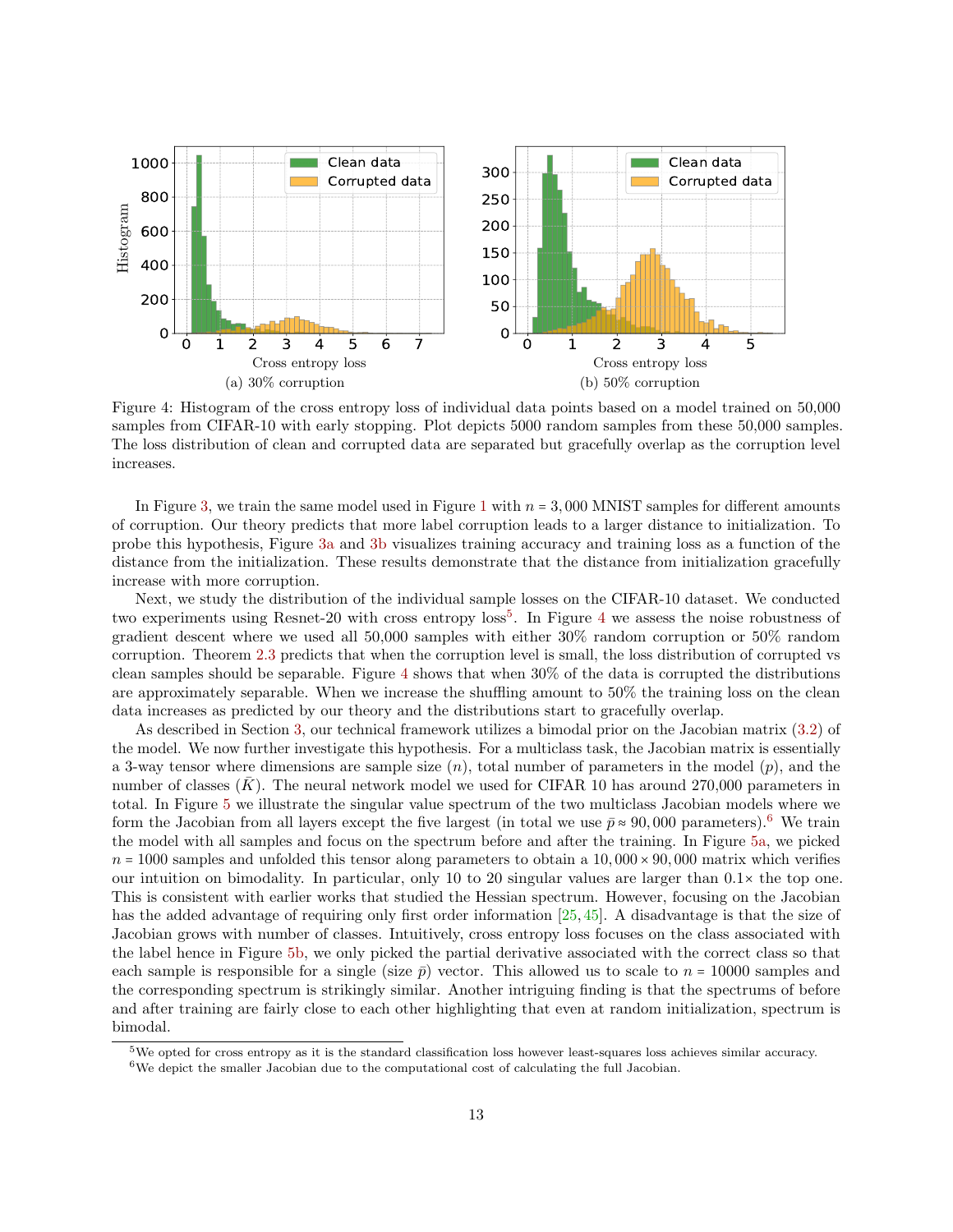<span id="page-13-0"></span>

Figure 5: Spectrum of the Jacobian obtained by plotting the singular values. (a) is obtained by forming the Jacobian by taking partial derivatives of all classes associated with a sample for 1000 samples. (b) is obtained by taking the class corresponding to the label for 10000 samples.

| $\# > 0.1 \times$ top singular   At initialization   After training |    |  |
|---------------------------------------------------------------------|----|--|
| All classes                                                         |    |  |
| Correct class                                                       | 15 |  |

Table 1: Jacobian of the network has few singular values that are significantly large i.e. larger than  $0.1 \times$  the spectral norm. This is true whether we consider the initial network or final network.

In Figure [6,](#page-14-0) we turn our attention to verifying our findings for the corrupted dataset model of Definition [1.2.](#page-4-2) We generated  $K = 2$  classes where the associated clusters centers are generated uniformly at random on the unit sphere of  $\mathbb{R}^{d=20}$ . We also generate the input samples at random around these two clusters uniformly at random on a sphere of radius  $\varepsilon_0 = 0.5$  around the corresponding cluster center. Hence, the clusters are guaranteed to be at least 1 distance from each other to prevent overlap. Overall we generate  $n = 400$  samples (200 per class/cluster). Here,  $\bar{K}$  = K = 2 and the class labels are 0 and 1. We picked a network with  $k = 1000$ hidden units and trained on a data set with 400 samples where 30% of the labels were corrupted. Figure [6a](#page-14-0) plots the trajectory of training error and highlights the model achieves good classification in the first few iterations and ends up overfitting later on. In Figures [6b](#page-14-0) and [6c,](#page-14-0) we focus on the loss distribution of [6a](#page-14-0) at iterations 80 and 4500. In this figure, we visualize the loss distribution of clean and corrupted data. Figure [6b](#page-14-0) highlights the loss distribution with early stopping and implies that the gap between corrupted and clean loss distributions is surprisingly resilient despite a large amount of corruption and the high-capacity of the model. In Figure [6c,](#page-14-0) we repeat plot after many more iterations at which point the model overfits. This plot shows that the distribution of the two classes overlap demonstrating that the model has overfit the corruption and lacks generalization/robustness.

### 5 Conclusions

In this paper, we studied the robustness of overparameterized neural networks to label corruption from a theoretical lens. We provided robustness guarantees for training networks with gradient descent when early stopping is used and complemented these guarantees with lower bounds. Our results point to the distance between final and initial network weights as a key feature to determine robustness vs. overfitting which is inline with weight decay and early stopping heuristics. We also carried out extensive numerical experiments to verify the theoretical predictions as well as technical assumptions. While our results shed light on the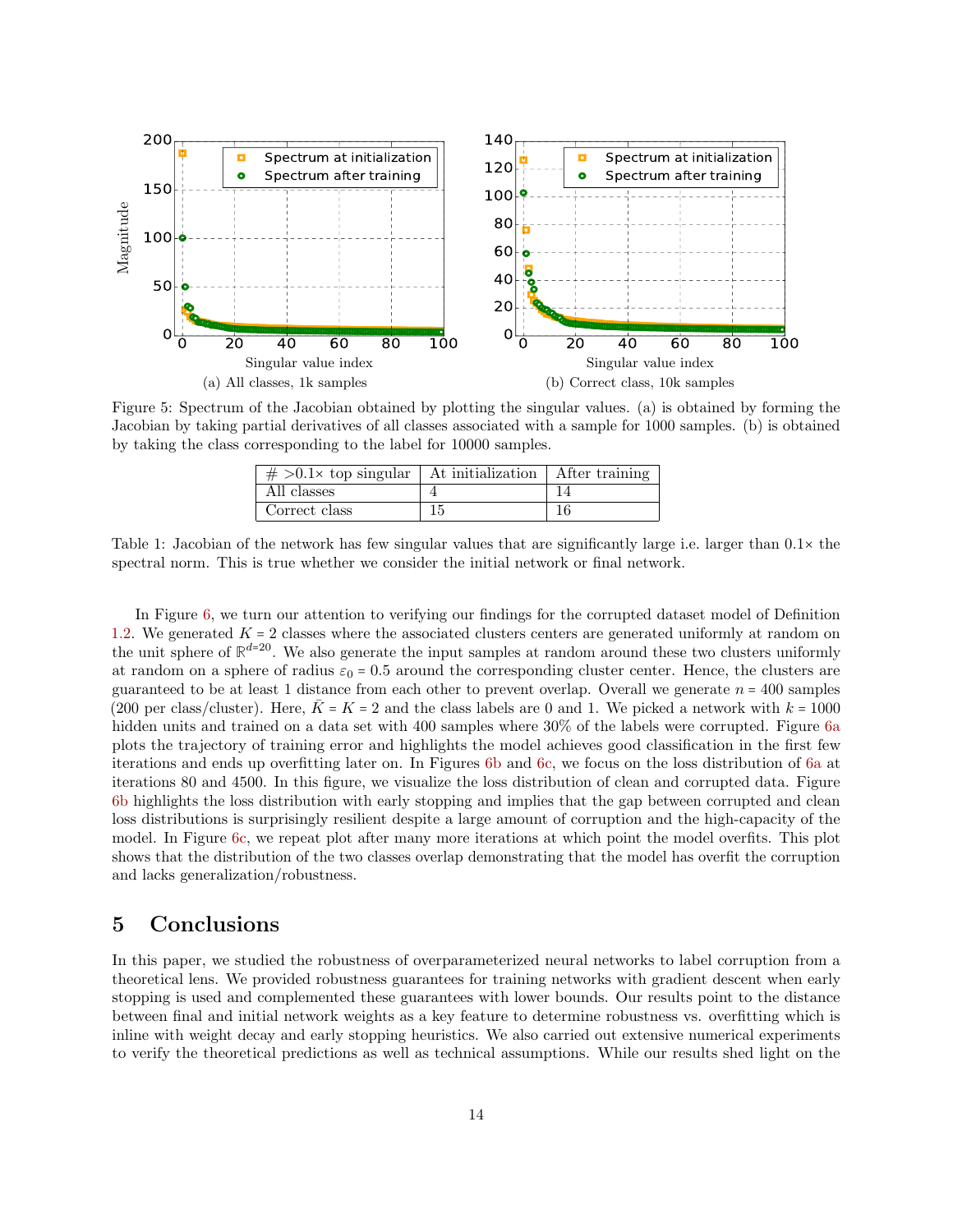<span id="page-14-0"></span>

Figure 6: We experiment with the corrupted dataset model of Definition [1.2.](#page-4-2) We picked  $K = 2$  classes and set  $n = 400$  and  $\varepsilon_0 = 0.5$ . Trained 30% corrupted data with  $k = 1000$  hidden units. Each corruption has 50% chance to remain in the correct class hence around 15% of the labels are actually flipped which corresponds to the dashed green line.

intriguing properties of overparameterized neural network optimization, it would be appealing (i) to extend our results to deeper network architecture, (ii) to more complex data models, and also (iii) to explore other heuristics that can further boost the robustness of gradient descent methods.

### 6 Proofs

### 6.1 Proofs for General Theory

We begin by defining the average Jacobian which will be used throughout our analysis.

Definition 6.1 (Average Jacobian) We define the average Jacobian along the path connecting two points  $\boldsymbol{x}, \boldsymbol{y} \in \mathbb{R}^p$  as

$$
\mathcal{J}(\boldsymbol{y},\boldsymbol{x}) \coloneqq \int_0^1 \mathcal{J}(\boldsymbol{x} + \alpha(\boldsymbol{y} - \boldsymbol{x})) d\alpha.
$$
 (6.1)

<span id="page-14-2"></span>Lemma 6.2 (Linearization of the residual) Given gradient descent iterate  $\hat{\theta} = \theta - \eta \nabla \mathcal{L}(\theta)$ , define

<span id="page-14-1"></span>
$$
\mathbf{C}(\boldsymbol{\theta}) = \mathcal{J}(\hat{\boldsymbol{\theta}}, \boldsymbol{\theta}) \mathcal{J}(\boldsymbol{\theta})^T.
$$

The residuals  $\hat{\mathbf{r}} = f(\hat{\theta}) - \mathbf{y}$ ,  $\mathbf{r} = f(\theta) - \mathbf{y}$  obey the following equation

$$
\hat{\boldsymbol{r}} = (\boldsymbol{I} - \eta \boldsymbol{C}(\boldsymbol{\theta})) \boldsymbol{r}.
$$

**Proof** Following Definition [6.1,](#page-14-1) denoting  $f(\hat{\theta}) - y = \hat{r}$  and  $f(\theta) - y = r$ , we find that

$$
\hat{r} = r - f(\theta) + f(\hat{\theta})
$$
  
\n
$$
\stackrel{(a)}{=} r + \mathcal{J}(\hat{\theta}, \theta)(\hat{\theta} - \theta)
$$
  
\n
$$
\stackrel{(b)}{=} r - \eta \mathcal{J}(\hat{\theta}, \theta) \mathcal{J}(\theta)^T r
$$
  
\n
$$
= (I - \eta C(\theta))r.
$$
\n(6.2)

Here (a) uses the fact that Jacobian is the derivative of f and (b) uses the fact that  $\nabla \mathcal{L}(\theta) = \mathcal{J}(\theta)^T r$ . × Using Assumption [3.1,](#page-10-1) one can show that sparse vectors have small projection on  $S_{+}$ .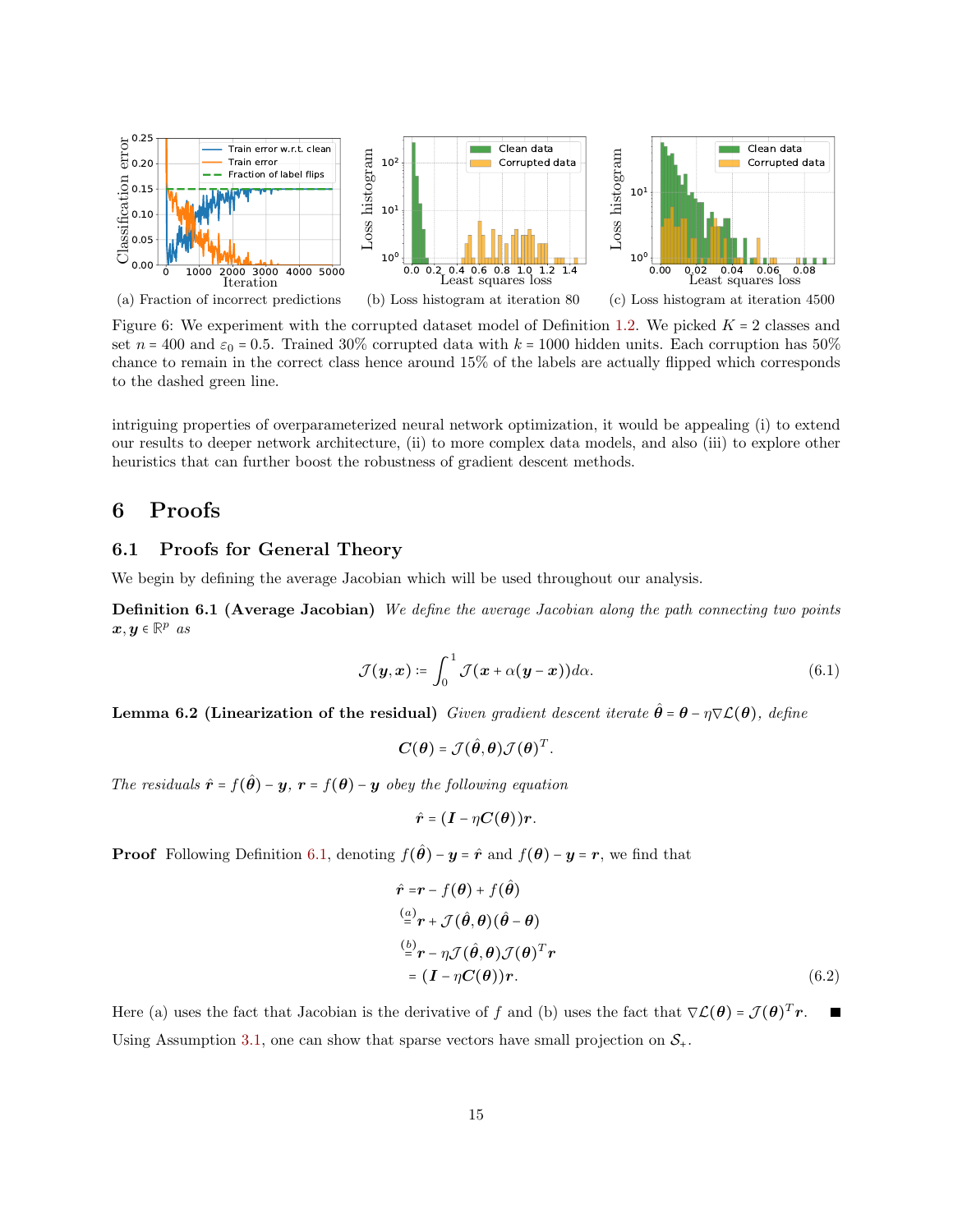**Lemma 6.3** Suppose Assumption [3.1](#page-10-1) holds. If  $r \in \mathbb{R}^n$  is a vector with s nonzero entries, we have that

$$
\|\Pi_{\mathcal{S}_+}(\boldsymbol{r})\|_{\ell_\infty} \leq \frac{\gamma \sqrt{s}}{n} \|\boldsymbol{r}\|_{\ell_2}.
$$
\n(6.3)

**Proof** First, we bound the  $\ell_2$  projection of r on  $S_+$  as follows

$$
\|\Pi_{\mathcal{S}_+}(\bm{r})\|_{\ell_2} = \sup_{\bm{v}\in\mathcal{S}_+}\frac{\bm{v}^T\bm{r}}{\|\bm{v}\|_{\ell_2}} \leq \sqrt{\frac{\gamma}{n}}\|\bm{r}\|_{\ell_1} \leq \sqrt{\frac{\gamma s}{n}}\|\bm{r}\|_{\ell_2}.
$$

where we used the fact that  $|v_i| \leq \sqrt{\gamma} ||v||_{\ell_2}/\sqrt{n}$ . Next, we conclude with

$$
\|\Pi_{\mathcal{S}_+}(\bm{r})\|_{\ell_\infty} \leq \sqrt{\frac{\gamma}{n}} \|\Pi_{\mathcal{S}_+}(\bm{r})\|_{\ell_2} \leq \frac{\gamma \sqrt{s}}{n} \|\bm{r}\|_{\ell_2}.
$$

#### 6.1.1 Proof of Theorem [3.2](#page-10-2)

Proof The proof will be done inductively over the properties of gradient descent iterates and is inspired from the recent work [\[39\]](#page-33-15). In particular, [\[39\]](#page-33-15) requires a well-conditioned Jacobian to fit labels perfectly. In contrast, we have a low-rank Jacobian model which cannot fit the noisy labels (or it would have trouble fitting if the Jacobian was approximately low-rank). Despite this, we wish to prove that gradient descent satisfies desirable properties such as robustness and closeness to initialization. Let us introduce the notation related to the residual. Set  $r_{\tau} = f(\theta_{\tau}) - y$  and let  $r_0 = f(\theta_0) - y$  be the initial residual. We keep track of the growth of the residual by partitioning the residual as  $r_{\tau} = \bar{r}_{\tau} + \bar{e}_{\tau}$  where

$$
\bar{e}_{\tau} = \Pi_{\mathcal{S}_-}(\mathbf{r}_{\tau})
$$
,  $\bar{\mathbf{r}}_{\tau} = \Pi_{\mathcal{S}_+}(\mathbf{r}_{\tau}).$ 

We claim that for all iterations  $\tau \geq 0$ , the following conditions hold.

$$
\bar{e}_{\tau} = \bar{e}_0 \tag{6.4}
$$

<span id="page-15-1"></span><span id="page-15-0"></span>Г

$$
\|\bar{r}_{\tau}\|_{\ell_2}^2 \le \left(1 - \frac{\eta \alpha^2}{2}\right)^{\tau} \|\bar{r}_0\|_{\ell_2}^2 ,\qquad (6.5)
$$

$$
\frac{1}{4}\alpha \left\|\boldsymbol{\theta}_{\tau}-\boldsymbol{\theta}_{0}\right\|_{\ell_{2}}+\left\|\bar{\boldsymbol{r}}_{\tau}\right\|_{\ell_{2}} \leq \left\|\bar{\boldsymbol{r}}_{0}\right\|_{\ell_{2}} \leq \left\|\boldsymbol{r}_{0}\right\|_{\ell_{2}}.\tag{6.6}
$$

Assuming these conditions hold till some  $\tau > 0$ , inductively, we focus on iteration  $\tau + 1$ . First, note that these conditions imply that for all  $\tau \geq i \geq 0$ ,  $\theta_i \in \mathcal{D}$  where  $\mathcal{D}$  is the Euclidian ball around  $\theta_0$  of radius  $\frac{4\|\boldsymbol{r}_0\|_{\ell_2}}{\alpha}$ . This directly follows from [\(6.6\)](#page-15-0) induction hypothesis. Next, we claim that  $\theta_{\tau+1}$  is still within the set  $\mathcal{D}$ . This can be seen as follows:

**Claim 1** Under the induction hypothesis [\(6.4\)](#page-15-1),  $\theta_{\tau+1} \in \mathcal{D}$ .

**Proof** Since range space of Jacobian is in  $S_+$  and  $\eta \leq 1/\beta^2$ , we begin by noting that

$$
\|\boldsymbol{\theta}_{\tau+1} - \boldsymbol{\theta}_{\tau}\|_{\ell_2} = \eta \|\mathcal{J}^T(\boldsymbol{\theta}_{\tau}) \left(f(\boldsymbol{\theta}_{\tau}) - \boldsymbol{y}\right)\|_{\ell_2} \tag{6.7}
$$

$$
\stackrel{(a)}{=} \eta \|\mathcal{J}^T(\boldsymbol{\theta}_\tau) \left(\Pi_{\mathcal{S}_+}(f(\boldsymbol{\theta}_\tau) - \boldsymbol{y})\right)\|_{\ell_2} \tag{6.8}
$$

$$
\stackrel{(b)}{=} \eta \|\mathcal{J}^T(\boldsymbol{\theta}_\tau)\bar{\boldsymbol{r}}_\tau\|_{\ell_2} \tag{6.9}
$$

$$
\stackrel{(c)}{\leq} \eta \beta \| \bar{r}_{\tau} \|_{\ell_2} \tag{6.10}
$$

$$
\stackrel{(d)}{\leq} \frac{\|\bar{\boldsymbol{r}}_{\tau}\|_{\ell_2}}{\beta} \tag{6.11}
$$

$$
\stackrel{(e)}{\leq} \frac{\|\bar{\boldsymbol{r}}_{\tau}\|_{\ell_2}}{\alpha} \tag{6.12}
$$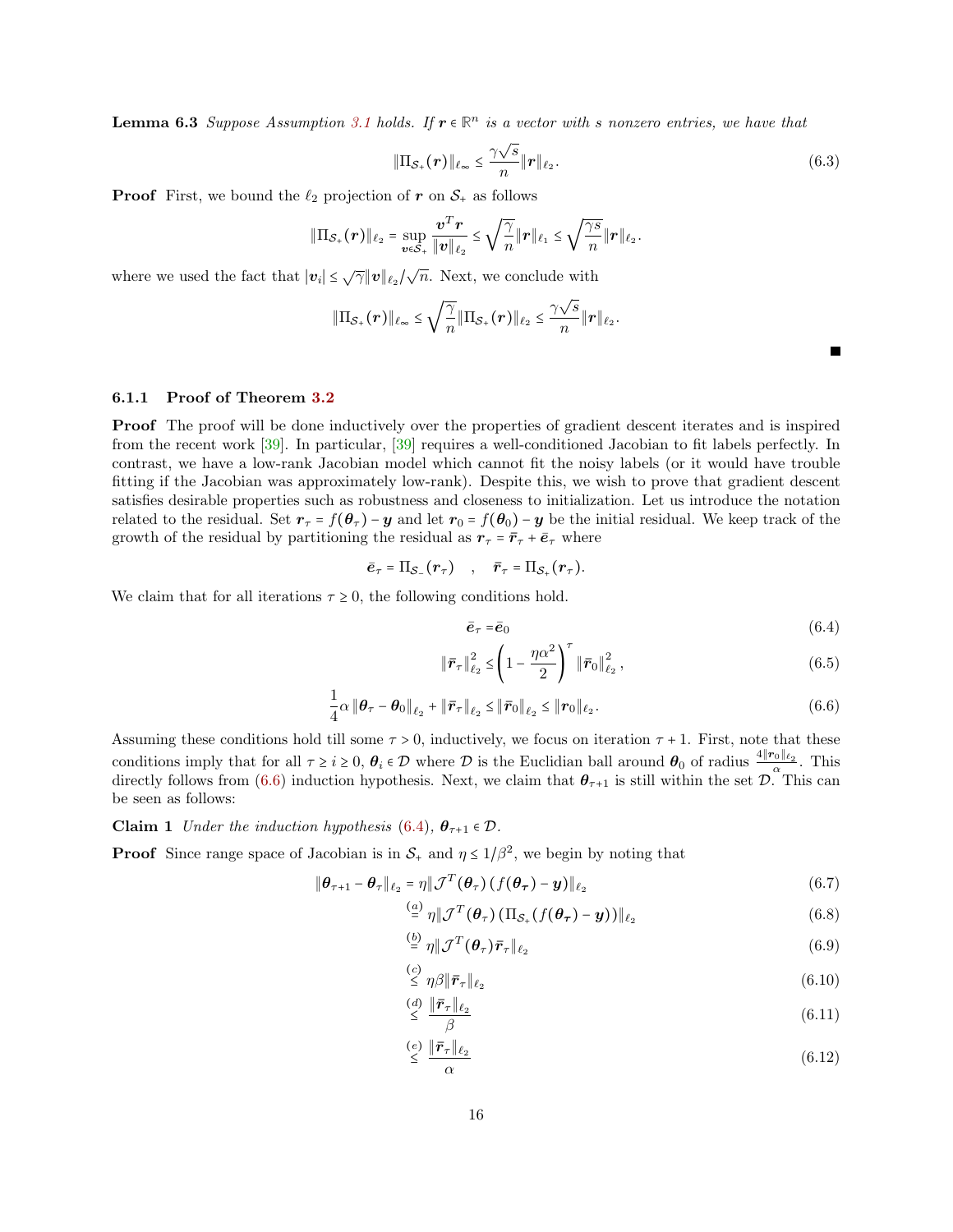In the above, (a) follows from the fact that row range space of Jacobian is subset of  $S<sub>+</sub>$  via Assumption [2.](#page-9-1) (b) follows from the definition of  $\bar{r}_{\tau}$ . (c) follows from the upper bound on the spectral norm of the Jacobian over D per Assumption [2,](#page-9-1) (d) from the fact that  $\eta \leq \frac{1}{\beta^2}$ , (e) from  $\alpha \leq \beta$ . The latter combined with the triangular inequality and induction hypothesis [\(6.6\)](#page-15-0) yields (after scaling (6.6) by  $4/\alpha$ )

$$
\|\boldsymbol{\theta}_{\tau+1}-\boldsymbol{\theta}_0\|_{\ell_2}\leq \|\boldsymbol{\theta}_{\tau+1}-\boldsymbol{\theta}_{\tau}\|_{\ell_2}+\|\boldsymbol{\theta}_0-\boldsymbol{\theta}_{\tau}\|_{\ell_2}\leq \|\boldsymbol{\theta}_{\tau}-\boldsymbol{\theta}_0\|_{\ell_2}+\frac{\|\bar{r}_{\tau}\|_{\ell_2}}{\alpha}\leq \frac{4\|r_0\|_{\ell_2}}{\alpha},
$$

concluding the proof of  $\theta_{\tau+1} \in \mathcal{D}$ .

To proceed, we shall verify that [\(6.6\)](#page-15-0) holds for  $\tau$  + 1 as well. Note that, following Lemma [6.2,](#page-14-2) gradient descent iterate can be written as

$$
r_{\tau+1} = (I - C(\theta_{\tau}))r_{\tau}.
$$

Since both column and row space of  $C(\theta_\tau)$  is subset of  $S_+$ , we have that

$$
\bar{e}_{\tau+1} = \Pi_{\mathcal{S}_-}((\mathbf{I} - \mathbf{C}(\boldsymbol{\theta}_{\tau}))\mathbf{r}_{\tau})
$$
\n(6.13)

$$
= \Pi_{\mathcal{S}_-}(\boldsymbol{r}_\tau) \tag{6.14}
$$

<span id="page-16-2"></span>
$$
=\bar{e}_{\tau},\tag{6.15}
$$

This shows the first statement of the induction. Next, over  $S_{+}$ , we have

$$
\bar{r}_{\tau+1} = \Pi_{\mathcal{S}_+}((\boldsymbol{I} - \boldsymbol{C}(\boldsymbol{\theta}_{\tau}))\boldsymbol{r}_{\tau})
$$
\n(6.16)

$$
= \Pi_{\mathcal{S}_+}((\boldsymbol{I} - \boldsymbol{C}(\boldsymbol{\theta}_\tau))\bar{r}_\tau) + \Pi_{\mathcal{S}_+}((\boldsymbol{I} - \boldsymbol{C}(\boldsymbol{\theta}_\tau))\bar{e}_\tau)
$$
(6.17)

$$
= \Pi_{\mathcal{S}_+}((\boldsymbol{I} - \boldsymbol{C}(\boldsymbol{\theta}_\tau))\bar{r}_\tau) \tag{6.18}
$$

$$
= (\mathbf{I} - \mathbf{C}(\boldsymbol{\theta}_{\tau})) \bar{r}_{\tau} \tag{6.19}
$$

where the second line uses the fact that  $\bar{e}_\tau \in \mathcal{S}_-$  and last line uses the fact that  $\bar{r}_\tau \in \mathcal{S}_+$ . To proceed, we need to prove that  $C(\theta_{\tau})$  has desirable properties over  $S_{+}$ , in particular, it contracts this space.

**Claim 2** let  $P_{S_+} \in \mathbb{R}^{n \times n}$  be the projection matrix to  $S_+$  i.e. it is a positive semi-definite matrix whose eigenvectors over  $S_+$  is 1 and its complement is 0. Under the induction hypothesis and setup of the theorem, we have that<sup>[7](#page-16-0)</sup>

$$
\beta^2 P_{\mathcal{S}_+} \ge C(\theta_\tau) \ge \frac{1}{2} \mathcal{J}(\theta_\tau) \mathcal{J}(\theta_\tau)^T \ge \frac{\alpha^2}{2} P_{\mathcal{S}_+}.
$$
\n(6.20)

Proof The proof utilizes the upper bound on the learning rate. The argument is similar to the proof of Lemma 9.7 of [\[39\]](#page-33-15). Suppose Assumption [3](#page-9-2) holds. Then, for any  $\theta_1, \theta_2 \in \mathcal{D}$  we have

$$
\|\mathcal{J}(\theta_2, \theta_1) - \mathcal{J}(\theta_1)\| = \left\|\int_0^1 (\mathcal{J}(\theta_1 + t(\theta_2 - \theta_1)) - \mathcal{J}(\theta_1)) dt\right\|,
$$
  
\n
$$
\leq \int_0^1 \|\mathcal{J}(\theta_1 + t(\theta_2 - \theta_1)) - \mathcal{J}(\theta_1)\| dt,
$$
  
\n
$$
\leq \int_0^1 tL \|\theta_2 - \theta_1\|_{\ell_2} dt \leq \frac{L}{2} \|\theta_2 - \theta_1\|_{\ell_2}.
$$
 (6.21)

Thus, for  $\eta \leq \frac{\alpha}{L\beta \|\mathbf{r}_0\|_{\ell_2}},$ 

$$
\|\mathcal{J}(\boldsymbol{\theta}_{\tau+1},\boldsymbol{\theta}_{\tau}) - \mathcal{J}(\boldsymbol{\theta}_{\tau})\| \leq \frac{L}{2} \|\boldsymbol{\theta}_{\tau+1} - \boldsymbol{\theta}_{\tau}\|_{\ell_2}
$$
\n(6.22)

<span id="page-16-1"></span>
$$
= \frac{\eta L}{2} \left\| \mathcal{J}^T(\boldsymbol{\theta}_\tau) \left( f(\boldsymbol{\theta}_\tau) - \boldsymbol{y} \right) \right\|_{\ell_2} \leq \frac{\eta \beta L}{2} \left\| \bar{r}_\tau \right\|_{\ell_2} \tag{6.23}
$$

$$
\stackrel{(a)}{\leq} \frac{\eta \beta L}{2} \|\bar{r}_0\|_{\ell_2} \stackrel{(b)}{\leq} \frac{\alpha}{2}.\tag{6.24}
$$

=

<span id="page-16-0"></span><sup>&</sup>lt;sup>7</sup>We say  $A \ge B$  if  $A - B$  is a positive semi-definite matrix in the sense that for any real vector v,  $v^T(A - B)v \ge 0$ .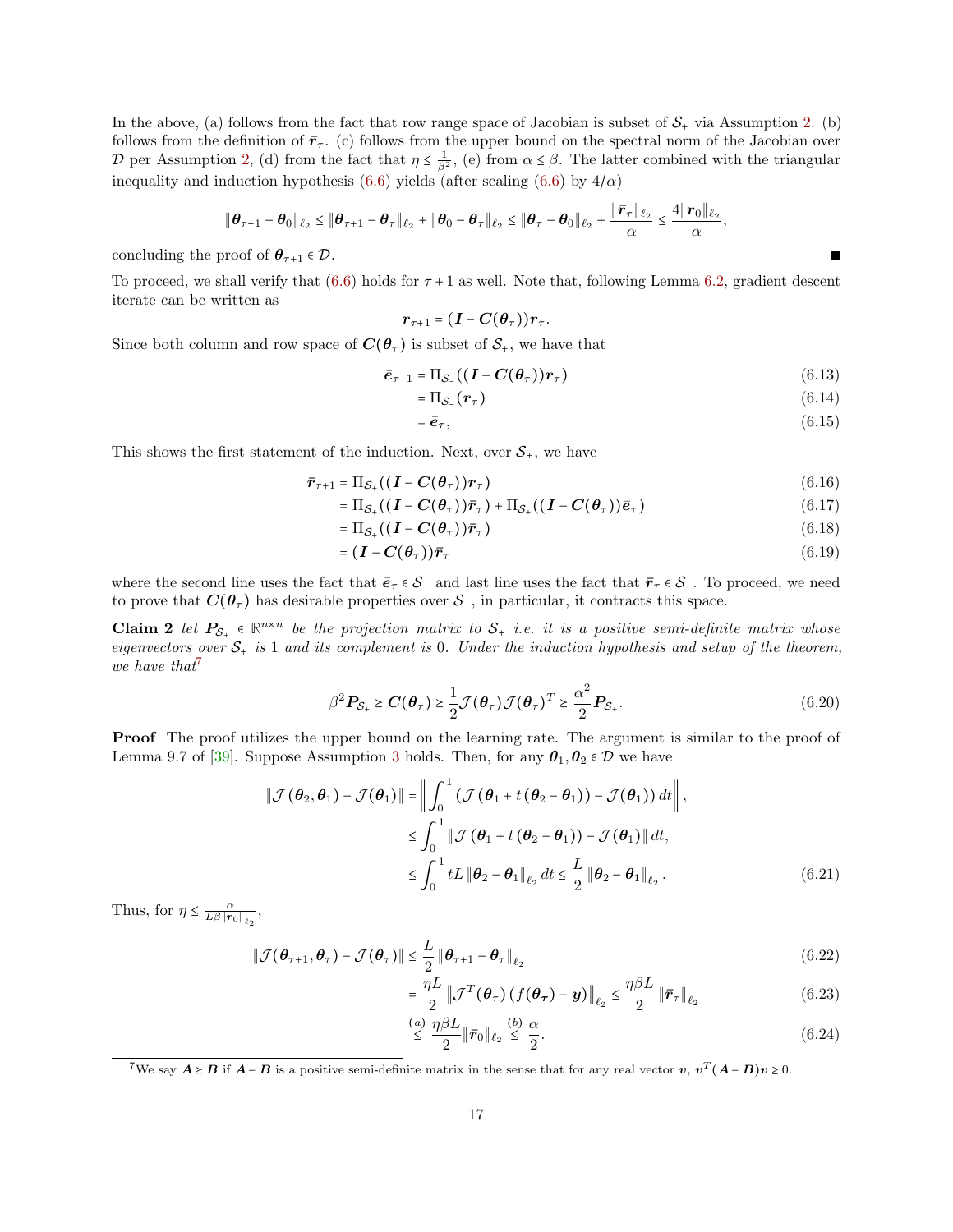where for (a) we utilized the induction hypothesis  $(6.6)$  and (b) follows from the upper bound on  $\eta$ . Now that [\(6.24\)](#page-16-1) is established, using following lemma, we find

$$
\mathcal{C}(\boldsymbol{\theta}_{\tau}) = \mathcal{J}(\boldsymbol{\theta}_{\tau+1}, \boldsymbol{\theta}_{\tau}) \mathcal{J}(\boldsymbol{\theta}_{\tau})^T \geq (1/2) \mathcal{J}(\boldsymbol{\theta}_{\tau}) \mathcal{J}(\boldsymbol{\theta}_{\tau})^T.
$$

The  $\beta^2$  $\beta^2$  upper bound directly follows from Assumption 2 by again noticing range space of Jacobian is subset of  $S_{+}$ .

Lemma 6.4 (Asymmetric PSD perturbation) Consider the matrices  $A, C \in \mathbb{R}^{n \times p}$  obeying  $||A - C|| \le$  $\alpha/2$ . Also suppose  $\boldsymbol{C}\boldsymbol{C}^T \geq \alpha^2 \boldsymbol{P}_{\mathcal{S}_+}$ . Furthermore, assume range spaces of  $\boldsymbol{A}, \boldsymbol{C}$  lies in  $\mathcal{S}_+$ . Then,

$$
AC^T \geq \frac{CC^T}{2} \geq \frac{\alpha^2}{2} P_{S_+}.
$$

**Proof** For  $r \in S_+$  with unit Euclidian norm, we have

$$
\begin{aligned} &\bm{r}^T\bm{A}\bm{C}^T\bm{r}=\|\bm{C}^T\bm{r}\|_{\ell_2}^2+\bm{r}^T(\bm{A}-\bm{C})\bm{C}^T\bm{r}\geq \|\bm{C}^T\bm{r}\|_{\ell_2}^2-\|\bm{C}^T\bm{r}\|_{\ell_2}\|\bm{r}^T(\bm{A}-\bm{C})\|_{\ell_2}\\ &= (\|\bm{C}^T\bm{r}\|_{\ell_2}-\|\bm{r}^T(\bm{A}-\bm{C})\|_{\ell_2})\|\bm{C}^T\bm{r}\|_{\ell_2}\\ &\geq (\|\bm{C}^T\bm{r}\|_{\ell_2}-\alpha/2)\|\bm{C}^T\bm{r}\|_{\ell_2}\\ &\geq \|\bm{C}^T\bm{r}\|_{\ell_2}^2/2.\end{aligned}
$$

Also, for any r, by range space assumption  $r^T A C^T r = \Pi_{\mathcal{S}_+}(r)^T A C^T \Pi_{\mathcal{S}_+}(r)$  (same for  $CC^T$ ). Combined with above, this concludes the claim.

What remains is proving the final two statements of the induction  $(6.6)$ . Note that, using the claim above and recalling [\(6.19\)](#page-16-2) and using the fact that  $|\mathcal{J}(\theta_{\tau+1}, \theta_{\tau})| \leq \beta$ , the residual satisfies

$$
\|\bar{r}_{\tau+1}\|_{\ell_2}^2 = \|(I - \eta C(\theta_\tau))\bar{r}_\tau\|_{\ell_2}^2 = \|\bar{r}_\tau\|_{\ell_2}^2 - 2\eta \bar{r}_\tau^T C_\tau \bar{r}_\tau + \eta^2 \bar{r}_\tau^T C_\tau^T C_\tau \bar{r}_\tau
$$
\n(6.25)

$$
\leq \|\bar{r}_{\tau}\|_{\ell_2}^2 - \eta \bar{r}_{\tau}^T \mathcal{J}(\boldsymbol{\theta}_{\tau}) \mathcal{J}(\boldsymbol{\theta}_{\tau})^T \bar{r}_{\tau} + \eta^2 \beta^2 \bar{r}_{\tau}^T \mathcal{J}(\boldsymbol{\theta}_{\tau}) \mathcal{J}(\boldsymbol{\theta}_{\tau})^T \bar{r}_{\tau}
$$
(6.26)

<span id="page-17-0"></span> $\blacksquare$ 

$$
\leq \|\bar{r}_{\tau}\|_{\ell_2}^2 - (\eta - \eta^2 \beta^2) \|\mathcal{J}(\boldsymbol{\theta}_{\tau})^T \bar{r}_{\tau}\|_{\ell_2}^2 \tag{6.27}
$$

$$
\leq \|\bar{\boldsymbol{r}}_{\tau}\|_{\ell_2}^2 - \frac{\eta}{2} \|\mathcal{J}(\boldsymbol{\theta}_{\tau})^T \bar{\boldsymbol{r}}_{\tau}\|_{\ell_2}^2.
$$
\n(6.28)

where we used the fact that  $\eta \leq \frac{1}{2\beta^2}$ . Now, using the fact that  $\mathcal{J}(\theta_\tau)\mathcal{J}(\theta_\tau)^T \geq \alpha^2 P_{\mathcal{S}_+}$ , we have

$$
\|\bar{\boldsymbol{r}}_{\tau}\|_{\ell_2}^2 - \frac{\eta}{2} \|\mathcal{J}(\boldsymbol{\theta}_{\tau})^T \bar{\boldsymbol{r}}_{\tau}\|_{\ell_2}^2 \leq (1 - \frac{\eta \alpha^2}{2}) \|\bar{\boldsymbol{r}}_{\tau}\|_{\ell_2}^2 \leq (1 - \frac{\eta \alpha^2}{2})^{\tau+1} \|\bar{\boldsymbol{r}}_0\|_{\ell_2}^2,
$$

which establishes the second statement of the induction  $(6.6)$ . What remains is obtaining the last statement of [\(6.6\)](#page-15-0). To address this, completing squares, observe that

$$
\|\bar{r}_{\tau+1}\|_{\ell_2} \leq \sqrt{\|\bar{r}_{\tau}\|_{\ell_2}^2 - \frac{\eta}{2}\|\mathcal{J}(\boldsymbol{\theta}_{\tau})^T\bar{r}_{\tau}\|_{\ell_2}^2} \leq \|\bar{r}_{\tau}\|_{\ell_2} - \frac{\eta}{4} \frac{\|\mathcal{J}(\boldsymbol{\theta}_{\tau})^T\bar{r}_{\tau}\|_{\ell_2}^2}{\|\bar{r}_{\tau}\|_{\ell_2}}.
$$

On the other hand, the distance to initial point satisfies

$$
\|\boldsymbol{\theta}_{\tau+1}-\boldsymbol{\theta}_0\|_{\ell_2}\leq \|\boldsymbol{\theta}_{\tau+1}-\boldsymbol{\theta}_{\tau}\|_{\ell_2}+\|\boldsymbol{\theta}_{\tau}-\boldsymbol{\theta}_0\|_{\ell_2}\leq \|\boldsymbol{\theta}_{\tau}-\boldsymbol{\theta}_0\|_{\ell_2}+\eta \|\mathcal{J}(\boldsymbol{\theta}_{\tau})\bar{\boldsymbol{r}}_{\tau}\|_{\ell_2}.
$$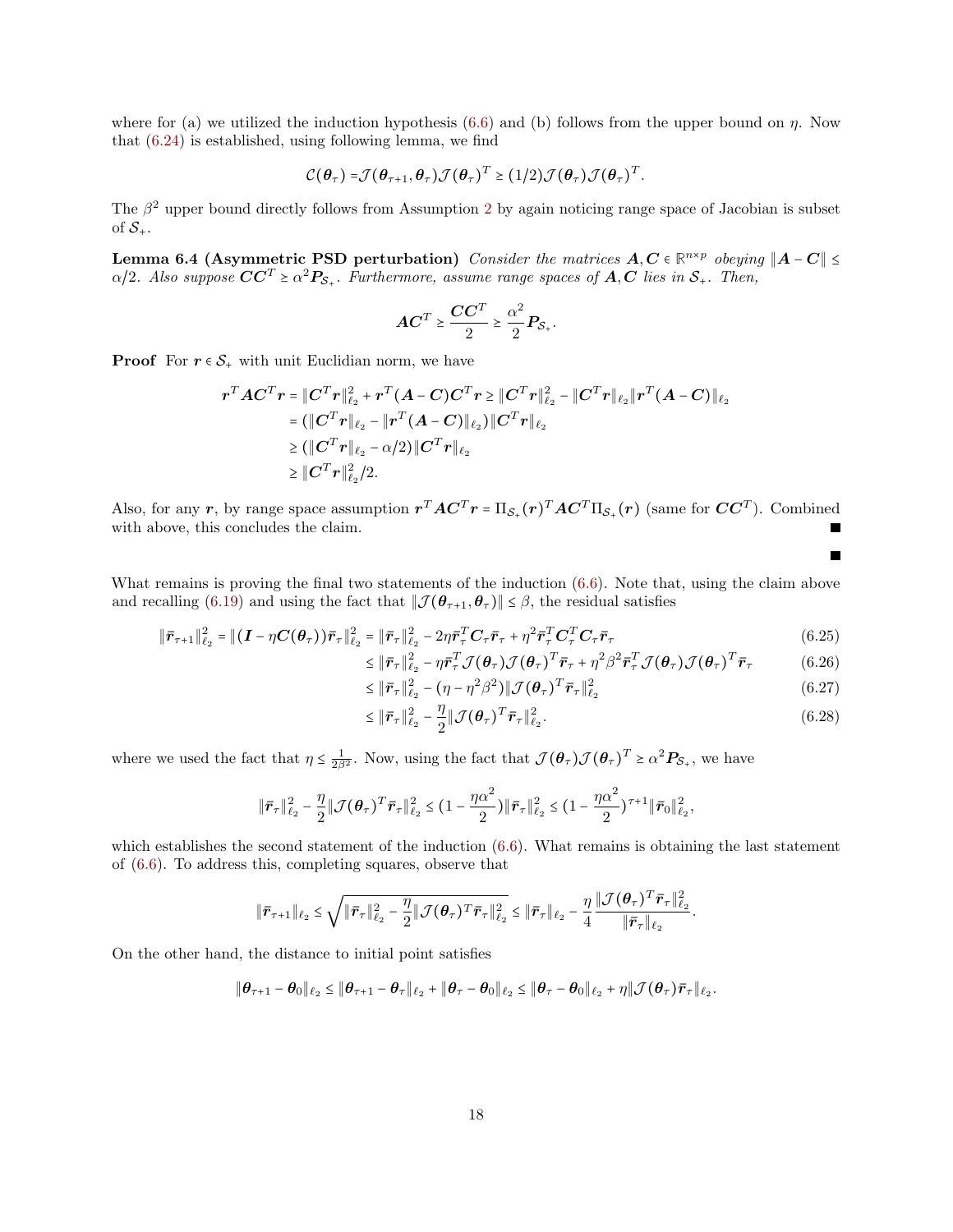Combining the last two lines (by scaling the second line by  $\frac{1}{4}\alpha$ ) and using induction hypothesis [\(6.6\)](#page-15-0), we find that

$$
\frac{1}{4}\alpha \left\|\boldsymbol{\theta}_{\tau+1}-\boldsymbol{\theta}_0\right\|_{\ell_2} + \left\|\bar{\boldsymbol{r}}_{\tau+1}\right\|_{\ell_2} \le \frac{1}{4}\alpha (\left\|\boldsymbol{\theta}_{\tau}-\boldsymbol{\theta}_0\right\|_{\ell_2} + \eta \left\|\mathcal{J}(\boldsymbol{\theta}_{\tau})\bar{\boldsymbol{r}}_{\tau}\right\|_{\ell_2}) + \left\|\bar{\boldsymbol{r}}_{\tau}\right\|_{\ell_2} - \frac{\eta}{4} \frac{\left\|\mathcal{J}(\boldsymbol{\theta}_{\tau})^T\bar{\boldsymbol{r}}_{\tau}\right\|_{\ell_2}^2}{\left\|\bar{\boldsymbol{r}}_{\tau}\right\|_{\ell_2}}
$$
(6.29)

$$
\leq \left[\frac{1}{4}\alpha\|\boldsymbol{\theta}_{\tau}-\boldsymbol{\theta}_{0}\|_{\ell_{2}}+\|\bar{\boldsymbol{r}}_{\tau}\|_{\ell_{2}}\right]+\frac{\eta}{4}\left[\alpha\|\mathcal{J}(\boldsymbol{\theta}_{\tau})\bar{\boldsymbol{r}}_{\tau}\|_{\ell_{2}}-\frac{\|\mathcal{J}(\boldsymbol{\theta}_{\tau})^{T}\bar{\boldsymbol{r}}_{\tau}\|_{\ell_{2}}^{2}}{\|\bar{\boldsymbol{r}}_{\tau}\|_{\ell_{2}}}\right]
$$
(6.30)

$$
\leq \left[\frac{1}{4}\alpha\|\boldsymbol{\theta}_{\tau}-\boldsymbol{\theta}_{0}\|_{\ell_{2}}+\|\bar{\boldsymbol{r}}_{\tau}\|_{\ell_{2}}\right]+\frac{\eta}{4}\|\mathcal{J}(\boldsymbol{\theta}_{\tau})\bar{\boldsymbol{r}}_{\tau}\|_{\ell_{2}}\left[\alpha-\frac{\|\mathcal{J}(\boldsymbol{\theta}_{\tau})^{T}\bar{\boldsymbol{r}}_{\tau}\|_{\ell_{2}}}{\|\bar{\boldsymbol{r}}_{\tau}\|_{\ell_{2}}}\right]
$$
(6.31)

$$
\leq \frac{1}{4}\alpha \|\boldsymbol{\theta}_{\tau} - \boldsymbol{\theta}_{0}\|_{\ell_{2}} + \|\boldsymbol{\bar{r}}_{\tau}\|_{\ell_{2}} \tag{6.32}
$$

$$
\leq \|\bar{\boldsymbol{r}}_0\|_{\ell_2} \leq \|\boldsymbol{r}_0\|_{\ell_2}.\tag{6.33}
$$

This establishes the final line of the induction and concludes the proof of the upper bound on  $||\theta_\tau - \theta_0||_{\ell_2}$ . To proceed, we shall bound the infinity norm of the residual. Using  $\Pi_{\mathcal{S}_-}(e) = \Pi_{\mathcal{S}_-}(r_0) = \bar{e}_{\tau}$ , note that

$$
\|f(\boldsymbol{\theta}_{\tau}) - \boldsymbol{y} - \boldsymbol{e}\|_{\ell_{\infty}} = \|\boldsymbol{r}_{\tau} - \boldsymbol{e}\|_{\ell_{\infty}}
$$
\n(6.34)

$$
\leq \|\bar{r}_{\tau}\|_{\ell_{\infty}} + \|e - \bar{e}_{\tau}\|_{\ell_{\infty}} \tag{6.35}
$$

$$
= \|\bar{\boldsymbol{r}}_{\tau}\|_{\ell_{\infty}} + \| \boldsymbol{e} - \Pi_{\mathcal{S}_{-}}(\boldsymbol{e}) \|_{\ell_{\infty}} \tag{6.36}
$$

$$
= \|\bar{\boldsymbol{r}}_{\tau}\|_{\ell_{\infty}} + \|\Pi_{\mathcal{S}_{+}}(\boldsymbol{e})\|_{\ell_{\infty}}.\tag{6.37}
$$

What remains is controlling  $\|\bar{r}_{\tau}\|_{\ell_{\infty}}$ . For this term, we shall use the naive upper bound  $\|\bar{r}_{\tau}\|_{\ell_{2}}$ . Using the rate of convergence of the algorithm [\(6.6\)](#page-15-0), we have that

$$
\|\bar{r}_{\tau}\|_{\ell_2} \leq (1 - \frac{\eta\alpha^2}{4})^{\tau} \|r_0\|_{\ell_2}.
$$

We wish the right hand side to be at most  $\nu > 0$  where  $\nu \geq ||\Pi_{\mathcal{S}_+}(e)||_{\ell_\infty}$ . This implies that we need

$$
(1 - \frac{\eta \alpha^2}{4})^{\tau} \|\mathbf{r}_0\|_{\ell_2} \le \nu \iff \tau \log(1 - \frac{\eta \alpha^2}{4}) \le \log(\frac{\nu}{\|\mathbf{r}_0\|_{\ell_2}}) \tag{6.38}
$$

$$
\iff \tau \log\left(\frac{1}{1 - \frac{\eta \alpha^2}{4}}\right) \ge \log\left(\frac{\|r_0\|_{\ell_2}}{\nu}\right) \tag{6.39}
$$

To conclude, note that since  $\frac{\eta \alpha^2}{4}$  $\frac{\alpha^2}{4} \leq 1/8$  (as  $\eta \leq 1/2\beta^2$ ), we have

$$
\log\left(\frac{1}{1-\frac{\eta\alpha^2}{4}}\right) \ge \log\left(1+\frac{\eta\alpha^2}{4}\right) \ge \frac{\eta\alpha^2}{5}.
$$

Consequently, if  $\tau \ge \frac{5}{\eta \alpha^2} \log(\frac{\Vert \mathbf{r}_0 \Vert_{\ell_2}}{\nu}),$  we find that  $\Vert \bar{\mathbf{r}}_{\tau} \Vert_{\ell_{\infty}} \le \Vert \bar{\mathbf{r}}_{\tau} \Vert_{\ell_2} \le \nu$ , which guarantees

$$
\|\boldsymbol{r}_{\tau}-\boldsymbol{e}\|_{\ell_{\infty}}\leq 2\nu.
$$

which is the advertised result. If  $e$  is s sparse and  $S<sub>+</sub>$  is diffused, applying Lemma [3.1](#page-10-1) we have

$$
\|\Pi_{\mathcal{S}_+}(e)\|_{\ell_\infty}\leq \frac{\gamma \sqrt{s}}{n}\|e\|_{\ell_2}.
$$

П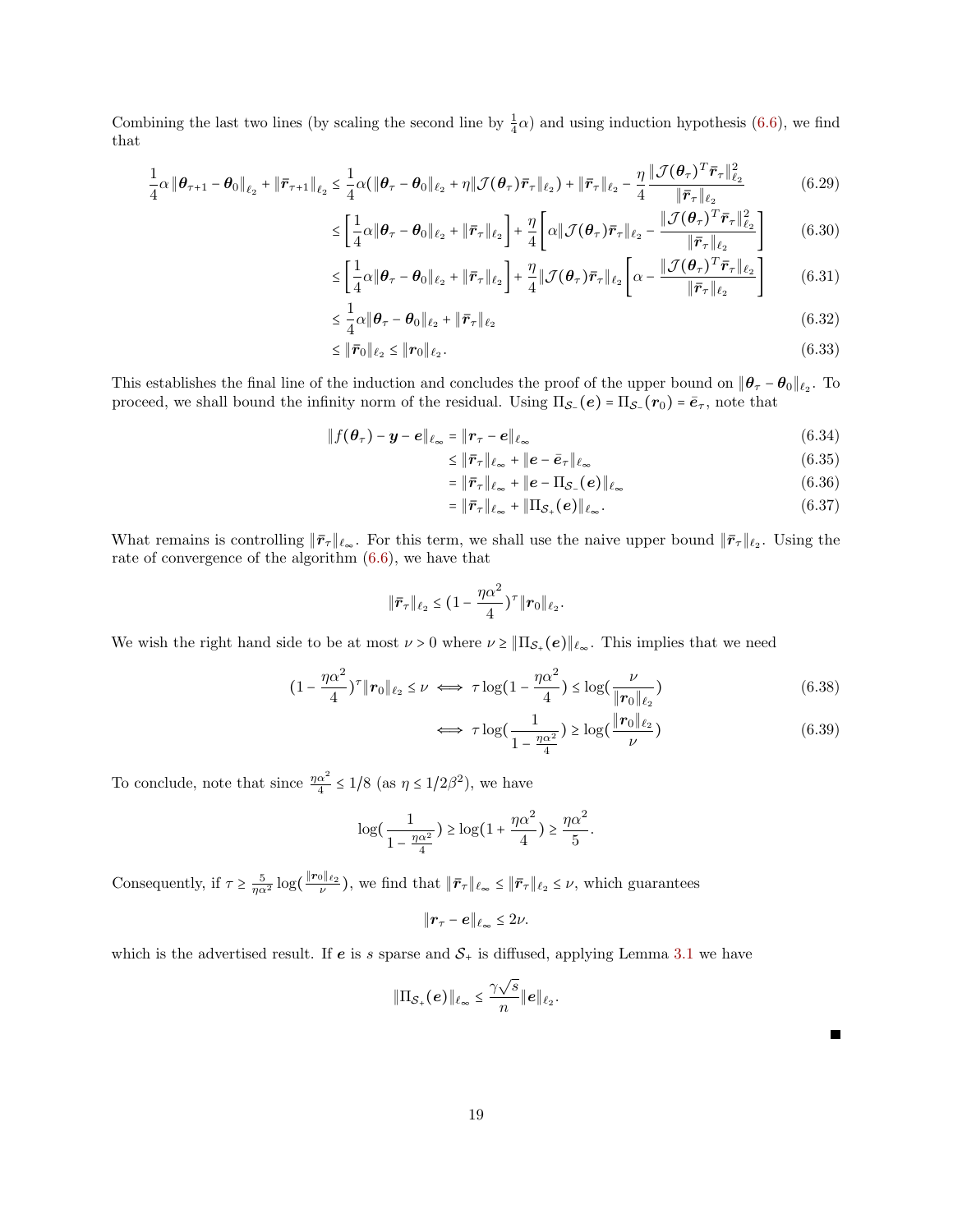#### 6.1.2 Proof of Generic Lower Bound – Theorem [3.3](#page-11-2)

**Proof** Suppose  $\theta \in \mathcal{D}$  satisfies  $y = f(\theta)$ . Define  $J_{\tau} = \mathcal{J}((1 - \tau)\theta + \tau\theta_0)$  and  $J = \mathcal{J}(\theta, \theta_0) = \int_0^1$  $\int_0^1 J_\tau d\tau$ . Since Jacobian is derivative of  $f$ , we have that

$$
f(\boldsymbol{\theta}) - f(\boldsymbol{\theta}_0) = \int_0^1 \boldsymbol{J}_{\tau}(\boldsymbol{\theta} - \boldsymbol{\theta}_0) d\tau = \boldsymbol{J}(\boldsymbol{\theta} - \boldsymbol{\theta}_0).
$$

Now, define the matrices  $J_{+} = \Pi_{\mathcal{S}_{+}}(J)$  and  $J_{-} = \Pi_{\mathcal{S}_{-}}(J)$ . Using Assumption [1,](#page-9-0) we bound the spectral norms via

$$
\|\bm{J}_{+}\| = \sup_{\bm{v} \in \mathcal{S}_{+}, \|\bm{v}\|_{\ell_2} \leq 1} \|\bm{J}^T \bm{v}\|_{\ell_2} \leq \beta \quad , \quad \|\bm{J}_{-}\| = \sup_{\bm{v} \in \mathcal{S}_{-}, \|\bm{v}\|_{\ell_2} \leq 1} \|\bm{J}^T \bm{v}\|_{\ell_2} \leq \epsilon.
$$

To proceed, projecting the residual on  $S_+$ , we find for any  $\theta$  with  $f(\theta) = y$ 

$$
\Pi_{\mathcal{S}_+}(f(\boldsymbol{\theta})-f(\boldsymbol{\theta}_0))=\Pi_{\mathcal{S}_+}(\boldsymbol{J})(\boldsymbol{\theta}-\boldsymbol{\theta}_0)\implies \|\boldsymbol{\theta}-\boldsymbol{\theta}_0\|_{\ell_2}\geq \frac{\|\Pi_{\mathcal{S}_+}(f(\boldsymbol{\theta})-f(\boldsymbol{\theta}_0))\|_{\ell_2}}{\beta}\geq \frac{E_+}{\beta}.
$$

The identical argument for  $S_{-}$  yields  $\|\theta - \theta_0\|_{\ell_2} \ge \frac{E_{-}}{\epsilon}$ . Together this implies

<span id="page-19-0"></span>
$$
\|\boldsymbol{\theta} - \boldsymbol{\theta}_0\|_{\ell_2} \ge \max\left(\frac{E_-}{\epsilon}, \frac{E_+}{\beta}\right). \tag{6.40}
$$

If R is strictly smaller than right hand side, we reach a contradiction as  $\theta \notin \mathcal{D}$ . If  $\mathcal{D} = \mathbb{R}^p$ , we still find [\(6.40\)](#page-19-0).

This shows that if  $\epsilon$  is small and E<sub>−</sub> is nonzero, gradient descent has to traverse a long distance to find a good model. Intuitively, if the projection over the noise space indeed contains the label noise, we actually don't want to fit that. Algorithmically, our idea fits the residual over the signal space and not worries about fitting over the noise space. Approximately speaking, this intuition corresponds to the  $\ell_2$  regularized problem

<span id="page-19-1"></span>
$$
\min_{\theta} \mathcal{L}(\theta) \qquad \|\theta - \theta_0\|_{\ell_2} \leq R.
$$

If we set  $R = \frac{E_+}{\beta}$ , we can hope that solution will learn only the signal and does not overfit to the noise. The next section builds on this intuition and formalizes our algorithmic guarantees.

#### 6.2 Proofs for Neural Networks

Throughout,  $\sigma_{\min}(\cdot)$  denotes the smallest singular value of a given matrix. We first introduce helpful definitions that will be used in our proofs.

**Definition 6.5 (Support subspace)** Let  $\{x_i\}_{i=1}^n$  be an input dataset generated according to Definition [1.1.](#page-3-0) Also let  $\{\widetilde{x}_i\}_{i=1}^n$  be the associated cluster centers, that is,  $\widetilde{x}_i = c_\ell$  iff  $x_i$  is from the  $\ell$ th cluster. We define the support subspace  $S_+$  as a subspace of dimension K, dictated by the cluster membership as follows. Let  $\Lambda_{\ell} \subset \{1, \ldots, n\}$  be the set of coordinates i such that  $\tilde{x}_i = c_{\ell}$ . Then,  $S_+$  is characterized by

$$
\mathcal{S}_+ = \{ \boldsymbol{v} \in \mathbb{R}^n \mid \boldsymbol{v}_{i_1} = \boldsymbol{v}_{i_2} \quad \text{for all} \quad i_1, i_2 \in \Lambda_\ell \quad \text{and for all } 1 \leq \ell \leq K \}.
$$

**Definition 6.6 (Neural Net Jacobian)** Given input samples  $(x_i)_{i=1}^n$ , form the input matrix  $X = [x_1 \dots x_n]^T \in$  $\mathbb{R}^{n \times d}$ . The Jacobian of the learning problem [\(1.3\)](#page-4-3), at a matrix **W** is denoted by  $\mathcal{J}(\boldsymbol{W}, \boldsymbol{X}) \in \mathbb{R}^{n \times kd}$  and is given by

<span id="page-19-2"></span>
$$
\mathcal{J}(\boldsymbol{W}, \boldsymbol{X})^T = (diag(\boldsymbol{v})\phi'(\boldsymbol{W}\boldsymbol{X}^T)) * \boldsymbol{X}^T.
$$

Here ∗ denotes the Khatri-Rao product.

The following theorem is borrowed from [\[40\]](#page-34-15) and characterizes three key properties of the neural network Jacobian. These are smoothness, spectral norm, and minimum singular value at initialization which correspond to Lemmas 6.6, 6.7, and 6.8 in that paper.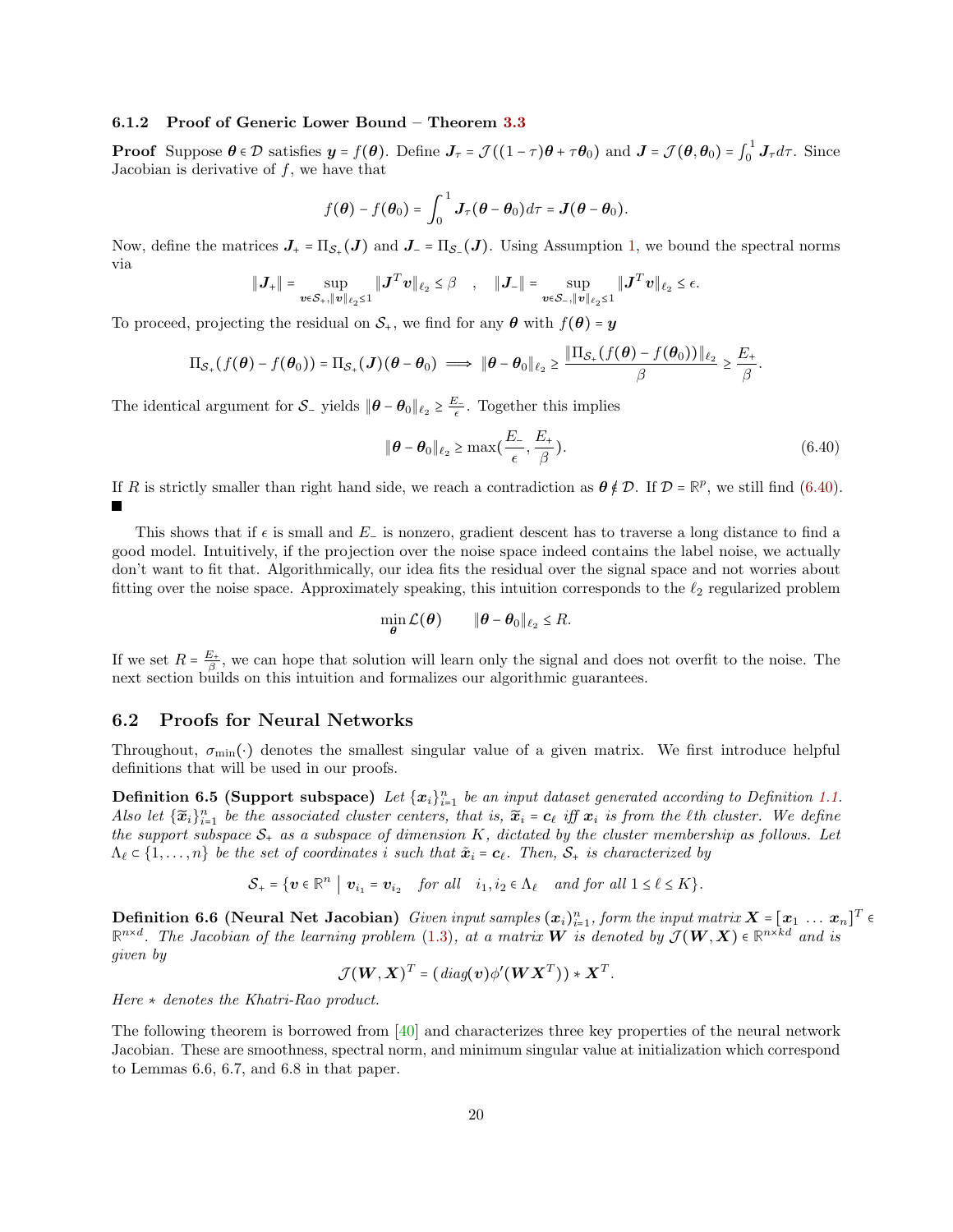**Theorem 6.7** (Jacobian Properties at Cluster Center) Suppose  $X = [x_1 \dots x_n]^T \in \mathbb{R}^{n \times d}$  be an input dataset satisfying  $\lambda(X) > 0$ . Suppose  $|\phi'|, |\phi''| \leq \Gamma$ . The Jacobian mapping with respect to the input-to-hidden weights obey the following properties.

• Smoothness is bounded by

$$
\left\|\mathcal{J}(\widetilde{\boldsymbol{W}},\boldsymbol{X})-\mathcal{J}(\boldsymbol{W},\boldsymbol{X})\right\|\leq\frac{\Gamma}{\sqrt{k}}\left\|\boldsymbol{X}\right\|\left\|\widetilde{\boldsymbol{W}}-\boldsymbol{W}\right\|_{F}\quad\text{for all}\quad\widetilde{\boldsymbol{W}},\boldsymbol{W}\in\mathbb{R}^{k\times d}.
$$

• Top singular value is bounded by

$$
\|\mathcal{J}(\boldsymbol{W},\boldsymbol{X})\| \leq \Gamma \|\boldsymbol{X}\|.
$$

• Let  $C > 0$  be an absolute constant. As long as

$$
k \geq \frac{C\Gamma^2 \log n \left\| \boldsymbol{X} \right\|^2}{\lambda(\boldsymbol{X})}
$$

At random Gaussian initialization  $W_0 \sim \mathcal{N}(0,1)^{k \times d}$ , with probability at least  $1 - 1/K^{100}$ , we have

$$
\sigma_{\min}\left(\mathcal{J}(\boldsymbol{W}_0,\boldsymbol{X})\right) \geq \sqrt{\lambda(\boldsymbol{X})/2}.
$$

In our case, the Jacobian is not well-conditioned. However, it is pretty well-structured as described previously. To proceed, given a matrix  $X \in \mathbb{R}^{n \times d}$  and a subspace  $S \subset \mathbb{R}^n$ , we define the minimum singular value of the matrix over this subspace by  $\sigma_{\min}(\mathbf{X}, \mathcal{S})$  which is defined as

<span id="page-20-0"></span>
$$
\sigma_{\min}(\boldsymbol X, \mathcal{S}) = \sup_{\|\boldsymbol v\|_{\ell_2} = 1, \boldsymbol U \boldsymbol U^T = \boldsymbol P_{\mathcal{S}}} \|\boldsymbol v^T \boldsymbol U^T \boldsymbol X\|_{\ell_2}.
$$

Here,  $P_S \in \mathbb{R}^{n \times n}$  is the projection operator to the subspace. Hence, this definition essentially projects the matrix on  $S$  and then takes the minimum singular value over that projected subspace. The following theorem states the properties of the Jacobian at a clusterable dataset.

Theorem 6.8 (Jacobian Properties at Clusterable Dataset) Let input samples  $(x_i)_{i=1}^n$  be generated **if** a coording to  $(\varepsilon_0, \delta)$  clusterable dataset model of Definition [1.1](#page-3-0) and define  $X = [\mathbf{x}_1 \dots \mathbf{x}_n]^T$ . Let  $S_+$  be the support space and  $(\tilde{x}_i)_{i=1}^n$  be the associated clean dataset as described by Definition [6.5.](#page-19-1) Set  $\tilde{X} = [\tilde{x}_1 \dots \tilde{x}_n]^T$ . Assume  $|\phi'|, |\phi''| \leq \Gamma$  and  $\lambda(C) > 0$ . The Jacobian mapping at  $\tilde{X}$  with respect to the input-to-hidden weights obey the following properties.

• Smoothness is bounded by

$$
\left\|\mathcal{J}(\widetilde{\boldsymbol{W}}, \tilde{\boldsymbol{X}})-\mathcal{J}(\boldsymbol{W}, \tilde{\boldsymbol{X}})\right\| \leq \Gamma \sqrt{\frac{c_{up}n}{kK}} \left\|\boldsymbol{C}\right\| \left\|\widetilde{\boldsymbol{W}}-\boldsymbol{W}\right\|_F \quad \textit{for all} \quad \widetilde{\boldsymbol{W}}, \boldsymbol{W} \in \mathbb{R}^{k \times d}.
$$

• Top singular value is bounded by

$$
\left\|\mathcal{J}(\boldsymbol{W}, \tilde{\boldsymbol{X}})\right\| \leq \sqrt{\frac{c_{up}n}{K}} \Gamma \left\|\boldsymbol{C}\right\|.
$$

• As long as

$$
k \ge \frac{C\Gamma^2 \log K \left\| \mathbf{C} \right\|^2}{\lambda(\mathbf{C})}
$$

At random Gaussian initialization  $W_0 \sim \mathcal{N}(0,1)^{k \times d}$ , with probability at least  $1 - 1/K^{100}$ , we have

$$
\sigma_{\min}\left(\mathcal{J}(\boldsymbol{W}_0,\tilde{\boldsymbol{X}}),\mathcal{S}_+\right) \geq \sqrt{\frac{c_{low}n\lambda(\boldsymbol{C})}{2K}}
$$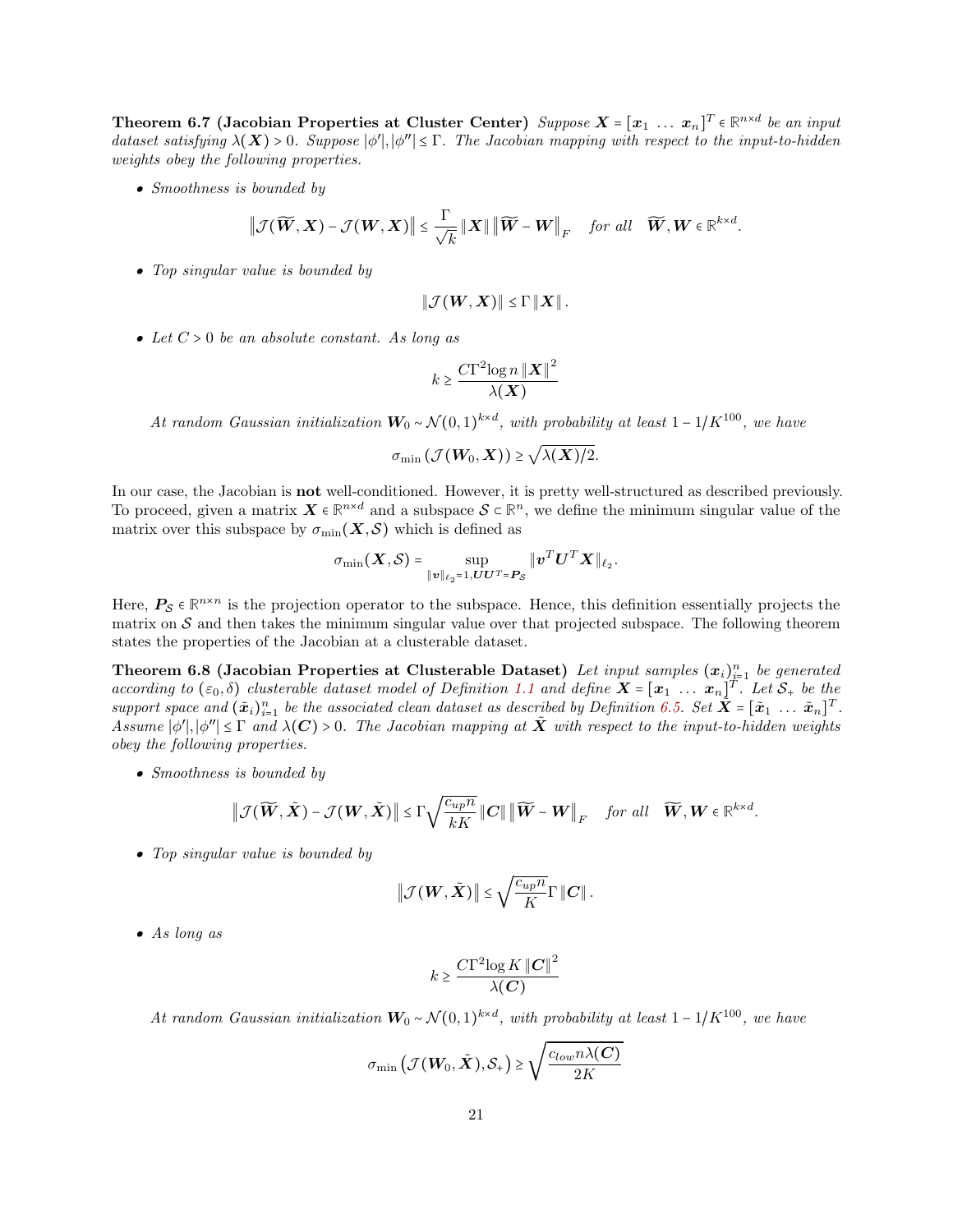• The range space obeys range $(\mathcal{J}(\mathbf{W}_0, \tilde{\mathbf{X}})) \subset \mathcal{S}_+$  where  $\mathcal{S}_+$  is given by Definition [6.5.](#page-19-1)

**Proof** Let  $\mathcal{J}(W, C)$  be the Jacobian at the cluster center matrix. Applying Theorem [6.7,](#page-19-2) this matrix already obeys the properties described in the conclusions of this theorem with desired probability (for the last conclusion). We prove our theorem by relating the cluster center Jacobian to the clean dataset Jacobian matrix  $\mathcal{J}(\boldsymbol{W}, \boldsymbol{X})$ .

Note that  $\hat{X}$  is obtained by duplicating the rows of the cluster center matrix  $C$ . This implies that  $\mathcal{J}(W,X)$  is obtained by duplicating the rows of the cluster center Jacobian. The critical observation is that, by construction in Definition [1.1,](#page-3-0) each row is duplicated somewhere between  $c_{low}n/K$  and  $c_{up}n/K$ .

To proceed, fix a vector v and let  $\tilde{p} = \mathcal{J}(W, \tilde{X})v \in \mathbb{R}^n$  and  $p = \mathcal{J}(W, C)v \in \mathbb{R}^K$ . Recall the definition of the support sets  $\Lambda_{\ell}$  from Definition [6.5.](#page-19-1) We have the identity

$$
\tilde{\boldsymbol{p}}_i = \boldsymbol{p}_\ell \quad \text{for all} \quad i \in \Lambda_\ell.
$$

This implies  $\tilde{p} \in \mathcal{S}_+$  hence range $(\mathcal{J}(W, \tilde{X})) \subset \mathcal{S}_+$ . Furthermore, the entries of  $\tilde{p}$  repeats the entries of p somewhere between  $c_{low}n/K$  and  $c_{up}n/K$ . This implies that,

$$
\sqrt{\frac{c_{up}n}{K}}\|{\boldsymbol{p}}\|_{\ell_2}\geq \|\tilde{{\boldsymbol{p}}}\|_{\ell_2}\geq \sqrt{\frac{c_{low}n}{K}}\|{\boldsymbol{p}}\|_{\ell_2},
$$

and establishes the upper and lower bounds on the singular values of  $\mathcal{J}(W,\tilde{X})$  over  $\mathcal{S}_+$  in terms of the singular values of  $\mathcal{J}(W, C)$ . Finally, the smoothness can be established similarly. Given matrices  $W, \dot{W}$ , the rows of the difference

 $\|\mathcal{J}(\widetilde{\boldsymbol{W}}, \tilde{\boldsymbol{X}}) - \mathcal{J}(\boldsymbol{W}, \tilde{\boldsymbol{X}})\|$ 

is obtained by duplicating the rows of  $\|\mathcal{J}(\widetilde{W}, C) - \mathcal{J}(W, C)\|$  by at most  $c_{up}n/K$  times. Hence the spectral norm is scaled by at most  $\sqrt{c_{up}n/K}$ .

<span id="page-21-0"></span>Lemma 6.9 (Upper bound on initial misfit) Consider a one-hidden layer neural network model of the form  $x \mapsto v^T \phi(Wx)$  where the activation  $\phi$  has bounded derivatives obeying  $|\phi(0)|, |\phi'(z)| \leq \Gamma$ . Suppose entries of  $v \in \mathbb{R}^k$  are half  $1/\sqrt{k}$  and half  $-1/\sqrt{k}$  so that  $||v||_{\ell_2} = 1$ . Also assume we have n data points  $x_1, x_2, \ldots, x_n \in \mathbb{R}^d$  with unit euclidean norm ( $||x_i||_{\ell_2} = 1$ ) aggregated as rows of a matrix  $X \in \mathbb{R}^{n \times d}$  and the corresponding labels given by  $y \in \mathbb{R}^n$  generated accoring to  $(\rho, \varepsilon_0 = 0, \delta)$  noisy dataset (Definition [1.2\)](#page-4-2). Then for  $W_0 \in \mathbb{R}^{k \times d}$  with i.i.d.  $\mathcal{N}(0,1)$  entries

$$
\left\| \boldsymbol{v}^T \phi \left(\boldsymbol{W}_0 \boldsymbol{X}^T \right) - \boldsymbol{y} \right\|_{\ell_2} \leq \mathcal{O}(\Gamma \sqrt{n \log K}),
$$

holds with probability at least  $1 - K^{-100}$ .

**Proof** This lemma is based on a fairly straightforward union bound. First, by construction  $||\mathbf{y}||_{\ell_2} \leq \sqrt{n}$ . What remains is bounding  $||\boldsymbol{v}^T \phi (W_0 \boldsymbol{X}^T) ||_{\ell_2}$ . Since  $\varepsilon_0 = 0$  there are K unique rows. We will show that each of the unique rows is bounded with probability  $1 - K^{-101}$  and union bounding will give the final result. Let w be a row of  $W_0$  and x be a row of X. Since  $\phi$  is Γ Lipschitz and  $|\phi(0)| \leq \Gamma$ , each entry of  $\phi$ (Xw) is  $\mathcal{O}(\Gamma)$ -subgaussian. Hence  $\mathbf{v}^T \phi(\mathbf{W}_0 \mathbf{x})$  is weighted average of k i.i.d. subgaussians which are entries of  $\phi(\mathbf{W}_0\mathbf{x})$ . Additionally it is zero mean since  $\sum_{i=1}^n \mathbf{v}_i = 0$ . This means  $\mathbf{v}^T\phi(\mathbf{W}_0\mathbf{x})$  is also  $\mathcal{O}(\Gamma)$  subgaussian and obeys

$$
\mathbb{P}(|\boldsymbol{v}^T\phi(\boldsymbol{W}_0\boldsymbol{x})|\geq c\Gamma\sqrt{\log K})\leq K^{-101},
$$

for some constant  $c > 0$ , concluding the proof.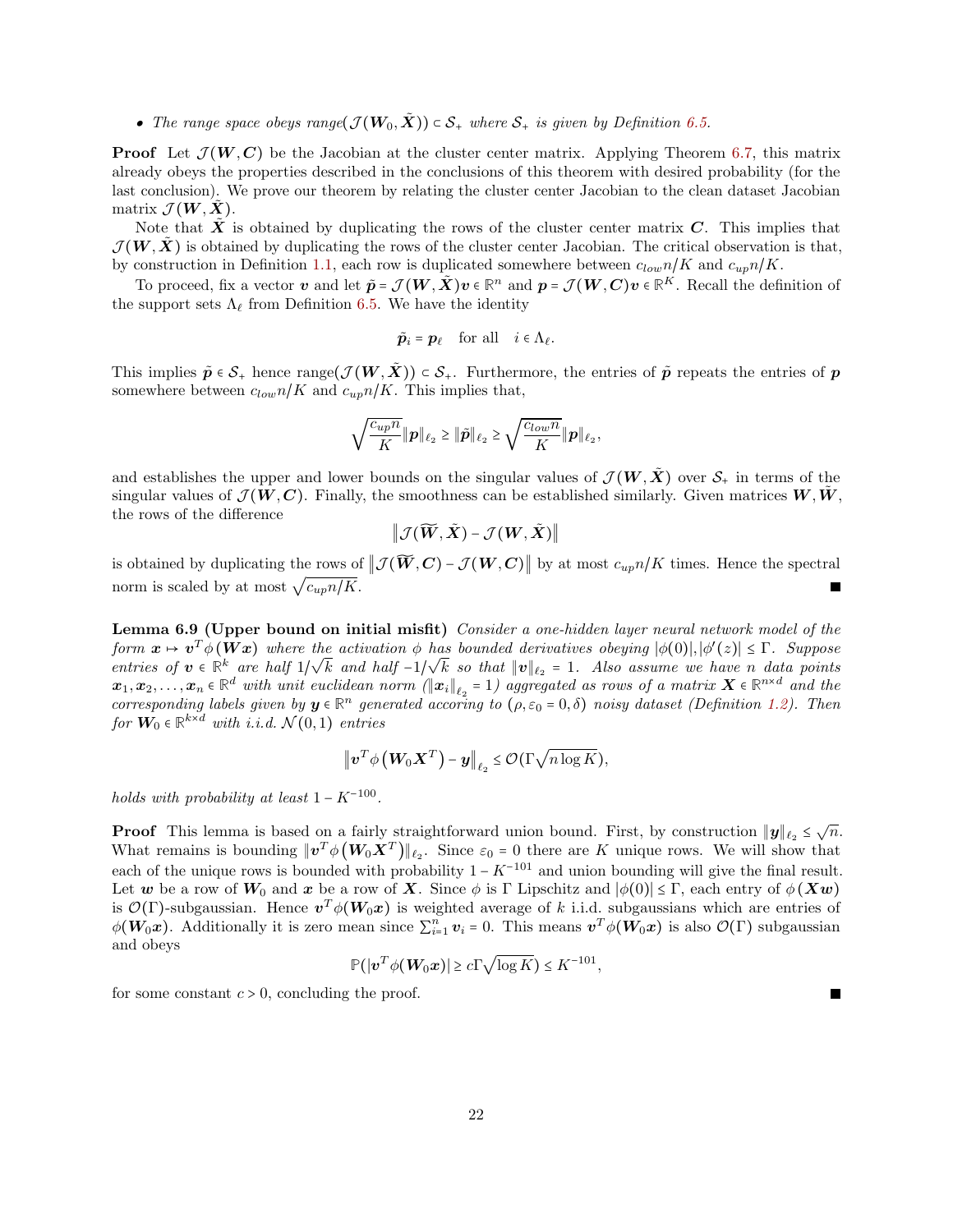#### 6.2.1 Proof of Theorem [2.3](#page-6-0)

We first prove a lemma regarding the projection of label noise on the cluster induced subspace.

**Lemma 6.10** Let  $\{(x_i, y_i)\}_{i=1}^n$  be an  $(\rho, \varepsilon_0 = 0, \delta)$  clusterable noisy dataset as described in Definition [1.2.](#page-4-2) Let  $\{\tilde{y}_i\}_{i=1}^n$  be the corresponding noiseless labels. Let  $\mathcal{J}(\mathbf{W}, \mathbf{C})$  be the Jacobian at the cluster center matrix which is rank K and  $S_+$  be its column space. Then, the difference between noiseless and noisy labels satisfy the bound

<span id="page-22-0"></span>
$$
\|\Pi_{\mathcal{S}_+}(\boldsymbol{y}-\tilde{\boldsymbol{y}})\|_{\ell_\infty}\leq 2\rho.
$$

**Proof** Let  $e = y - \tilde{y}$ . Observe that by assumption,  $\ell$ th cluster has at most  $s_{\ell} = \rho n_{\ell}$  errors. Let  $\mathcal{I}_{\ell}$  denote the membership associated with cluster  $\ell$  i.e.  $\mathcal{I}_{\ell} \subset \{1, \ldots, n\}$  and  $i \in \mathcal{I}_{\ell}$  if and only if  $\mathbf{x}_i$  belongs to  $\ell$ th cluster. Let **1**( $\ell$ ) ∈  $\mathbb{R}^n$  be the indicator function of the  $\ell$ th class where *i*th entry is 1 if  $i \in \mathcal{I}_\ell$  and 0 else for  $1 \le i \le n$ . Then, denoting the size of the  $\ell$ th cluster by  $n_{\ell}$ , the projection to subspace  $S_+$  can be written as the P matrix where

$$
\boldsymbol{P} = \sum_{\ell=1}^K \frac{1}{n_{\ell}} \mathbf{1}(\ell) \mathbf{1}(\ell)^T.
$$

Let  $e_\ell$  be the error pattern associated with  $\ell$ th cluster i.e.  $e_\ell$  is equal to e over  $\mathcal{I}_\ell$  and zero outside. Since cluster membership is non-overlapping, we have that

$$
\boldsymbol{Pe} = \sum_{\ell=1}^K \frac{1}{n_\ell} \boldsymbol{1}(\ell) \boldsymbol{1}(\ell)^T \boldsymbol{e}_\ell.
$$

Similarly since supports of  $\mathbf{1}(\ell)$  are non-overlapping, we have that

$$
\|\boldsymbol{Pe}\|_{\ell_{\infty}} = \max_{1 \leq \ell \leq K} \frac{1}{n_{\ell}} \mathbf{1}(\ell) \mathbf{1}(\ell)^{T} \boldsymbol{e}_{\ell}.
$$

Now, using  $||e||_{\ell_{\infty}} \leq 2$  (max distance between two labels), observe that

$$
\|\mathbf{1}(\ell)\mathbf{1}(\ell)^T e_{\ell}\|_{\ell_{\infty}} \leq 2\|\mathbf{1}(\ell)\|_{\ell_{\infty}}\|e_{\ell}\|_{\ell_1} = 2\|e_{\ell}\|_{\ell_1}.
$$

Since number of errors within cluster  $\ell$  is at most  $n_{\ell}\rho$ , we find that

$$
\|\boldsymbol{Pe}\|_{\ell_{\infty}} = \sum_{\ell=1}^K \|\frac{1}{n_{\ell}}\boldsymbol{1}(\ell)\boldsymbol{1}(\ell)^T\boldsymbol{e}_{\ell}\|_{\ell_{\infty}} \leq \frac{\|\boldsymbol{e}_{\ell}\|_{\ell_1}}{n_{\ell}} \leq 2\rho.
$$

The final line yields the bound

$$
\|\mathcal{P}_{\mathcal{S}_+}(\boldsymbol{y}-\tilde{\boldsymbol{y}})\|_{\ell_\infty}=\|\mathcal{P}_{\mathcal{S}_+}(e)\|_{\ell_\infty}=\|\boldsymbol{P} e\|_{\ell_\infty}\leq 2\rho.
$$

With this, we are ready to state the proof of Theorem [2.3.](#page-6-0)

Proof The proof is based on the meta Theorem [3.2,](#page-10-2) hence we need to verify its Assumptions [2](#page-9-1) and [3](#page-9-2) with proper values and apply Lemma [6.10](#page-22-0) to get  $\|\mathcal{P}_{\mathcal{S}_+}(e)\|_{\ell_{\infty}}$ . We will also make significant use of Corollary [6.8.](#page-20-0)

Using Corollary [6.8,](#page-20-0) Assumption [3](#page-9-2) holds with  $L = \Gamma \sqrt{\frac{c_{up}n}{kK}} ||C||$  where L is the Lipschitz constant of Jacobian spectrum. Denote  $r_{\tau} = f(W_{\tau}) - y$ . Using Lemma [6.9](#page-21-0) with probability 1 – K<sup>-100</sup>, we have that  $||r_0||_{\ell_2} = ||y - f(W_0)||_{\ell_2} \leq \Gamma \sqrt{\frac{\ln(N+1)}{2}}$  for some  $c_0 > 0$ . Corollary [6.8](#page-20-0) guarantees a uniform bound for  $\beta$ , hence in Assumption [2,](#page-9-1) we pick

$$
\beta \leq \sqrt{\frac{c_{up}n}{K}} \Gamma \left\| \boldsymbol{C} \right\|.
$$

We shall also pick the minimum singular value over  $S_{+}$  to be

$$
\alpha = \frac{\alpha_0}{2} \quad \text{where} \quad \alpha_0 = \sqrt{\frac{c_{low} n \lambda(\boldsymbol{C})}{2K}},
$$

Е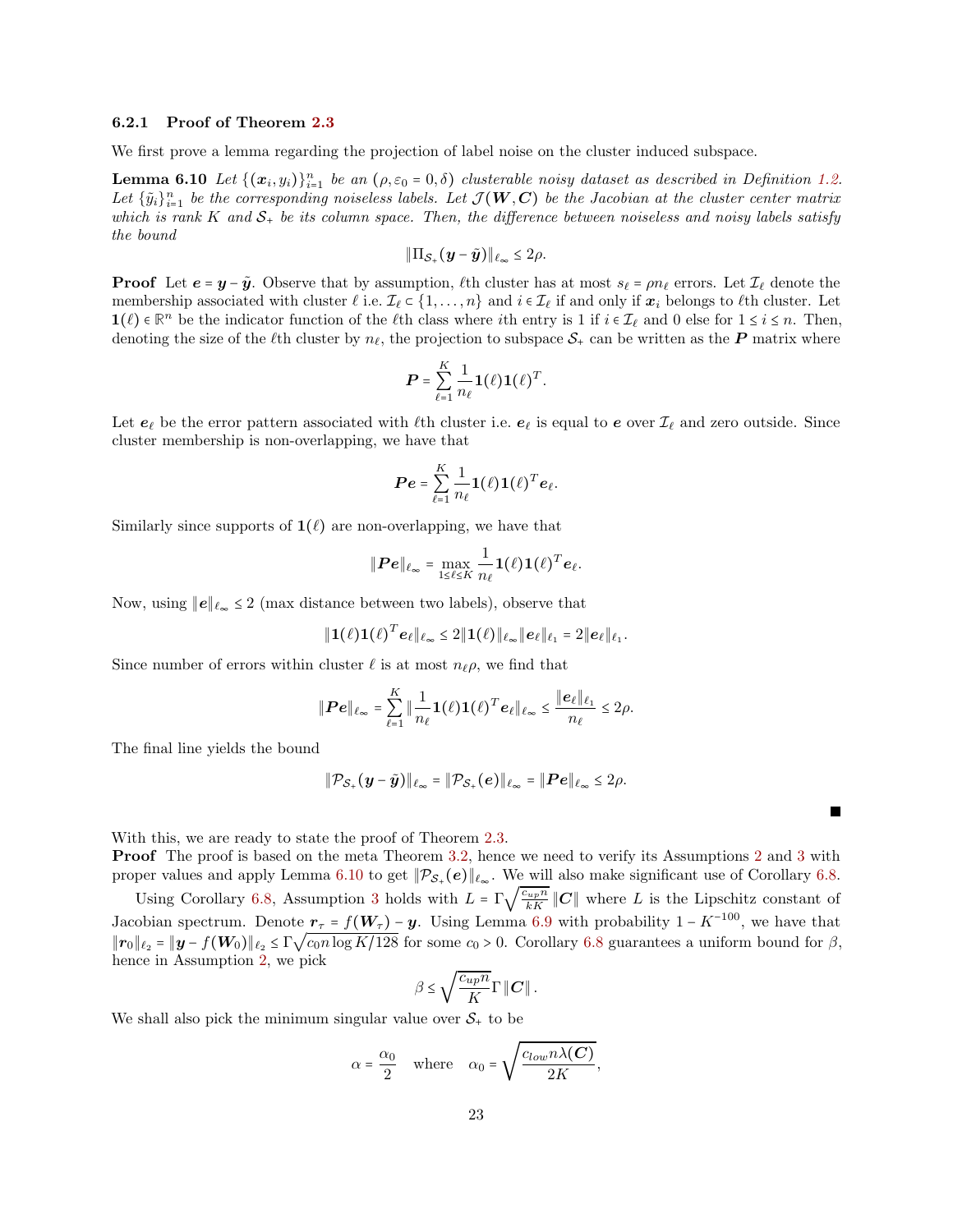We wish to verify Assumption [2](#page-9-1) over the radius of

$$
R = \frac{4||f(\boldsymbol{W_0}) - \boldsymbol{y}||_{\ell_2}}{\alpha} \le \frac{\Gamma \sqrt{c_0 n \log K/8}}{\alpha} = \Gamma \sqrt{\frac{c_0 n \log K/2}{\frac{c_{low} n \lambda(C)}{2K}}} = \Gamma \sqrt{\frac{c_0 K \log K}{c_{low} \lambda(C)}},
$$

neighborhood of  $W_0$ . What remains is ensuring that Jacobian over  $S_+$  is lower bounded by  $\alpha$ . Our choice of k guarantees that at the initialization, with probability  $1 - K^{-100}$ , we have

$$
\sigma_{\min}(\mathcal{J}(\boldsymbol{W}_0,\boldsymbol{X}),\mathcal{S}_+) \geq \alpha_0.
$$

Suppose  $LR \le \alpha = \alpha_0/2$ . Using triangle inequality on Jacobian spectrum, for any  $W \in \mathcal{D}$ , using  $\|W - W_0\|_F \le$ R, we would have

$$
\sigma_{\min}(\mathcal{J}(\boldsymbol{W},\boldsymbol{X}),\mathcal{S}_+) \geq \sigma_{\min}(\mathcal{J}(\boldsymbol{W}_0,\boldsymbol{X}),\mathcal{S}_+) - LR \geq \alpha_0 - \alpha = \alpha.
$$

Now, observe that

$$
LR = \Gamma \sqrt{\frac{c_{up}n}{kK}} \left\| C \right\| \Gamma \sqrt{\frac{c_0 K \log(K)}{c_{low} \lambda(C)}} = \Gamma^2 \| C \| \sqrt{\frac{c_{up}c_0 n \log K}{c_{low} k \lambda(C)}} \le \frac{\alpha_0}{2} = \sqrt{\frac{c_{low} n \lambda(C)}{8K}},\tag{6.41}
$$

as  $k$  satisfies

$$
k \geq \mathcal{O}(\Gamma^4 \|C\|^2 \frac{c_{up} K \log(K)}{c_{low}^2 \lambda(C)^2}) \geq \mathcal{O}(\frac{\Gamma^4 K \log(K) \|C\|^2}{\lambda(C)^2}).
$$

Finally, since  $LR = 4L ||\mathbf{r}_0||_{\ell_2}/\alpha \leq \alpha$ , the learning rate is

$$
\eta \le \frac{1}{2\beta^2} \min(1, \frac{\alpha\beta}{L \| \mathbf{r}_0 \|_{\ell_2}}) = \frac{1}{2\beta^2} = \frac{K}{2c_{up}n\Gamma^2 \| \mathbf{C} \|^2}.
$$

Overall, the assumptions of Theorem [3.2](#page-10-2) holds with stated  $\alpha, \beta, L$  with probability  $1-2K^{-100}$  (union bounding initial residual and minimum singular value events). This implies for all  $\tau > 0$  the distance of current iterate to initial obeys

$$
\|\mathbf{W}_{\tau}-\mathbf{W}_0\|_F\leq R.
$$

The final step is the properties of the label corruption. Using Lemma [6.10,](#page-22-0) we find that

$$
\|\Pi_{\mathcal{S}_+}(\tilde{\bm{y}}-\bm{y})\|_{\ell_\infty}\leq 2\rho.
$$

Substituting the values corresponding to  $\alpha, \beta, L$  yields that, for all gradient iterations with

$$
\frac{5}{\eta\alpha^2}\log\Bigl(\frac{\| \pmb{r}_0 \|_{\ell_2}}{2\rho}\Bigr) \leq \frac{5}{\eta\alpha^2}\log\Bigl(\frac{\Gamma\sqrt{c_0 n \log K / 32}}{2\rho}\Bigr) = \mathcal{O}\Bigl(\frac{K}{\eta n \lambda(\pmb{C})}\log\Bigl(\frac{\Gamma\sqrt{n \log K}}{\rho}\Bigr)\Bigr) \leq \tau,
$$

denoting the clean labels by  $\tilde{y}$  and applying Theorem [3.2,](#page-10-2) we have that, the infinity norm of the residual obeys (using  $\|\Pi_{\mathcal{S}_+}(e)\|_{\ell_\infty} \leq 2\rho$ )

$$
\|f(\boldsymbol{W})-\tilde{\boldsymbol{y}}\|_{\ell_{\infty}}\leq 4\rho.
$$

This implies that if  $\rho \leq \delta/8$ , the network will miss the correct label by at most  $\delta/2$ , hence all labels (including noisy ones) will be correctly classified noisy ones) will be correctly classified.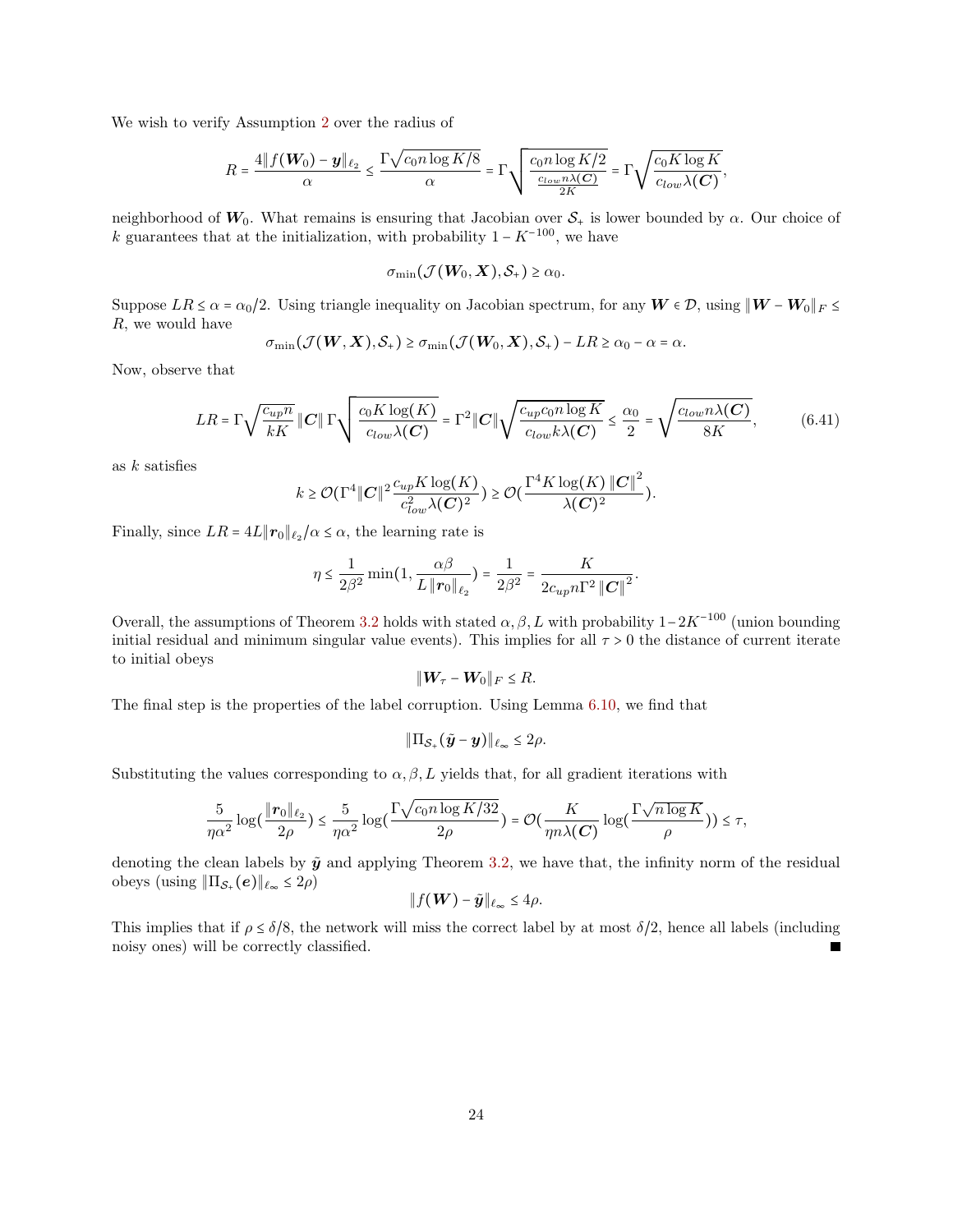### 6.2.2 Proof of Theorem [2.4](#page-7-0)

Consider

$$
f(\boldsymbol{W}, \boldsymbol{x}) = \boldsymbol{v}^T \phi(\boldsymbol{W}\boldsymbol{x})
$$

and note that

$$
\nabla_{\bm{x}} f(\bm{W}, \bm{x}) = \bm{W}^T \text{diag}(\phi'(\bm{Wx})) \, \bm{v}
$$

Thus

$$
\frac{\partial}{\partial x} f(\boldsymbol{W},x) \boldsymbol{u} = \boldsymbol{v}^T \text{diag}\left(\phi'\left(\boldsymbol{W}x\right)\right) \boldsymbol{W} \boldsymbol{u} \\ = \sum_{\ell=1}^k \boldsymbol{v}_\ell \phi'\left(\left\langle \boldsymbol{w}_\ell,x\right\rangle\right) \boldsymbol{w}_\ell^T \boldsymbol{u}
$$

Thus

$$
\nabla_{\boldsymbol{w}_{\ell}}\left(\frac{\partial}{\partial \boldsymbol{x}}f(\boldsymbol{W},\boldsymbol{x})\boldsymbol{u}\right)=\boldsymbol{v}_{\ell}\left(\phi''(\boldsymbol{w}_{\ell}^T\boldsymbol{x})(\boldsymbol{w}_{\ell}^T\boldsymbol{u})\boldsymbol{x}+\phi'(\boldsymbol{w}_{\ell}^T\boldsymbol{x})\boldsymbol{u}\right)
$$

Thus, denoting vectorization of a matrix by  $\text{vect}(\cdot)$ 

$$
\text{vect}(\boldsymbol{U})^T\bigg(\frac{\partial}{\partial \text{vect}(\boldsymbol{W})}\frac{\partial}{\partial x}f(\boldsymbol{W},x)\bigg)\boldsymbol{u}=\sum_{\ell=1}^k\boldsymbol{v}_\ell\big(\phi''(\boldsymbol{w}_\ell^T\boldsymbol{x})(\boldsymbol{w}_\ell^T\boldsymbol{u})(\boldsymbol{u}_\ell^T\boldsymbol{x})+\phi'(\boldsymbol{w}_\ell^T\boldsymbol{x})(\boldsymbol{u}_\ell^T\boldsymbol{u})\big)\\=\boldsymbol{u}^T\boldsymbol{W}^T\text{diag}\left(\boldsymbol{v}\right)\text{diag}\left(\phi''(\boldsymbol{W}\boldsymbol{x})\right)\boldsymbol{U}\boldsymbol{x}+\boldsymbol{v}^T\text{diag}\left(\phi'\left(\boldsymbol{W}\boldsymbol{x}\right)\right)\boldsymbol{U}\boldsymbol{u}
$$

Thus by the general mean value theorem there exists a point  $(\widetilde{W}, \widetilde{x})$  in the square  $(W_0, x_1), (W_0, x_2), (W, x_1)$ and  $(\boldsymbol{W},\boldsymbol{x}_2)$  such that

$$
(f(\boldsymbol{W},\boldsymbol{x}_2)-f(\boldsymbol{W}_0,\boldsymbol{x}_2))-(f(\boldsymbol{W},\boldsymbol{x}_1)-f(\boldsymbol{W}_0,\boldsymbol{x}_1))
$$
  
=  $(\boldsymbol{x}_2-\boldsymbol{x}_1)^T\widetilde{\boldsymbol{W}}^T\text{diag}(\boldsymbol{v})\text{diag}(\phi''(\widetilde{\boldsymbol{W}}\widetilde{\boldsymbol{x}}))(\boldsymbol{W}-\boldsymbol{W}_0)\widetilde{\boldsymbol{x}}+\boldsymbol{v}^T\text{diag}(\phi'(\widetilde{\boldsymbol{W}}\widetilde{\boldsymbol{x}}))(\boldsymbol{W}-\boldsymbol{W}_0)(\boldsymbol{x}_2-\boldsymbol{x}_1)$ 

Using the above we have that

$$
\left| (f(W, x_2) - f(W_0, x_2)) - (f(W, x_1) - f(W_0, x_1)) \right|
$$
  
\n
$$
\leq |(x_2 - x_1)^T \widetilde{W}^T \text{diag} (v) \text{ diag} (\phi''(\widetilde{W}\widetilde{x})) (W - W_0) \widetilde{x}|
$$
  
\n
$$
+ |v^T \text{diag} (\phi'(\widetilde{W}\widetilde{x})) (W - W_0) (x_2 - x_1)|
$$
  
\n
$$
\leq (||v||_{\ell_{\infty}} ||\widetilde{x}||_{\ell_2} ||\widetilde{W}|| + ||v||_{\ell_2}) \Gamma ||x_2 - x_1||_{\ell_2} ||W - W_0||
$$
  
\n
$$
\leq ( \frac{1}{\sqrt{k}} ||\widetilde{x}||_{\ell_2} ||\widetilde{W}|| + 1 ) \Gamma ||x_2 - x_1||_{\ell_2} ||W - W_0||
$$
  
\n
$$
\leq ( \frac{1}{\sqrt{k}} ||\widetilde{W}|| + 1 ) \Gamma ||x_2 - x_1||_{\ell_2} ||W - W_0||
$$
  
\n
$$
\leq ( \frac{1}{\sqrt{k}} ||W_0|| + \frac{1}{\sqrt{k}} ||\widetilde{W} - W_0|| + 1 ) \Gamma ||x_2 - x_1||_{\ell_2} ||W - W_0||
$$
  
\n
$$
\leq ( \frac{1}{\sqrt{k}} ||W_0|| + \frac{1}{\sqrt{k}} ||\widetilde{W} - W_0||_F + 1 ) \Gamma ||x_2 - x_1||_{\ell_2} ||W - W_0||
$$
  
\n
$$
\leq ( \frac{1}{\sqrt{k}} ||\widetilde{W} - W_0||_F + 3 + 2 \sqrt{\frac{d}{k}} ) \Gamma ||x_2 - x_1||_{\ell_2} ||W - W_0||
$$
  
\n
$$
\leq C \Gamma ||x_2 - x_1||_{\ell_2} ||W - W_0||
$$
  
\n(6.42)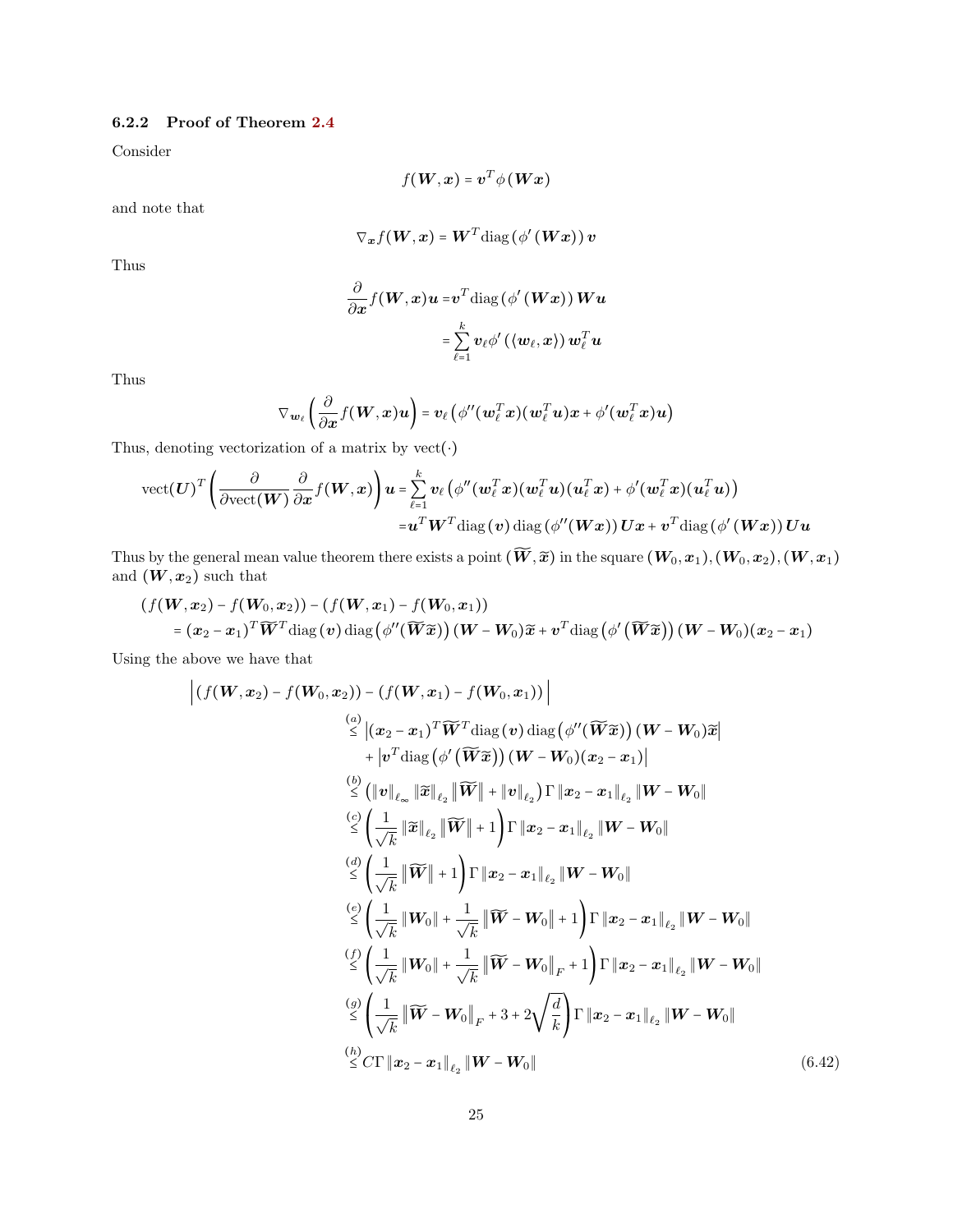Here, (a) follows from the triangle inequality, (b) from simple algebraic manipulations along with the fact that  $|\phi'(z)| \leq \Gamma$  and  $|\phi''(z)| \leq \Gamma$ , (c) from the fact that  $v_{\ell} = \pm \frac{1}{\sqrt{\ell}}$  $\frac{1}{k}$ , (d) from  $||x_2||_{\ell_2} = ||x_1||_{\ell_2} = 1$  which implies  $\|\widetilde{x}\|_{\ell_2} \leq 1$ , (e) from triangular inequality, (f) from the fact that Frobenius norm dominates the spectral norm, (g) from the fact that with probability at least  $1 - 2e^{-(d+k)}$ ,  $\|\mathbf{W}_0\| \le 2(\sqrt{k} + \sqrt{d})$ , and (h) from the fact that  $\|\widetilde{\boldsymbol{W}} - \boldsymbol{W}_0\| \leq \|\boldsymbol{W} - \boldsymbol{W}_0\|_F \leq \widetilde{c}\sqrt{k}$  and  $k \geq cd$ .

Next we note that for a Gaussian random vector  $g \sim \mathcal{N}(0, I_d)$  we have

$$
\begin{aligned} \|\phi(\bm{g}^T\bm{x}_2) - \phi(\bm{g}^T\bm{x}_1)\|_{\psi_2} &= \|\phi(\bm{g}^T\bm{x}_2) - \phi(\bm{g}^T\bm{x}_1)\|_{\psi_2} \\ &= \|\phi'(\bm{t}\bm{g}^T\bm{x}_2 + (1-t)\bm{g}^T\bm{x}_1)\bm{g}^T(\bm{x}_2 - \bm{x}_1)\|_{\psi_2} \\ &\leq & \Gamma \|\bm{g}^T(\bm{x}_2 - \bm{x}_1)\|_{\psi_2} \\ &\leq & c\Gamma \|\bm{x}_2 - \bm{x}_1\|_{\ell_2}. \end{aligned} \tag{6.43}
$$

Also note that

$$
f(\boldsymbol{W}_0, \boldsymbol{x}_2) - f(\boldsymbol{W}_0, \boldsymbol{x}_1) = \boldsymbol{v}^T \left( \phi \left( \boldsymbol{W}_0 \boldsymbol{x}_2 \right) - \phi \left( \boldsymbol{W}_0 \boldsymbol{x}_1 \right) \right) \\ \sim \sum_{\ell=1}^k \boldsymbol{v}_\ell \left( \phi(\boldsymbol{g}_\ell^T \boldsymbol{x}_2) - \phi(\boldsymbol{g}_\ell^T \boldsymbol{x}_1) \right)
$$

where  $g_1, g_2, \ldots, g_k$  are i.i.d. vectors with  $\mathcal{N}(0, I_d)$  distribution. Also for v obeying  $\mathbf{1}^T v = 0$  this random variable has mean zero. Hence, using the fact that weighted sum of subGaussian random variables are subgaussian combined with [\(B.2\)](#page-36-0) we conclude that  $f(\mathbf{W}_0,\mathbf{x}_2) - f(\mathbf{W}_0,\mathbf{x}_1)$  is also subGaussian obeying  $|| f(\boldsymbol{W_0}, \boldsymbol{x}_2) - f(\boldsymbol{W_0}, \boldsymbol{x}_1) ||_{\psi_2} \le c \Gamma ||\boldsymbol{v}||_{\ell_2} ||\boldsymbol{x}_2 - \boldsymbol{x}_1||_{\ell_2}.$  Thus

$$
|f(\boldsymbol{W}_0, \boldsymbol{x}_2) - f(\boldsymbol{W}_0, \boldsymbol{x}_1)| \leq ct \Gamma \|\boldsymbol{v}\|_{\ell_2} \|\boldsymbol{x}_2 - \boldsymbol{x}_1\|_{\ell_2} = ct \Gamma \|\boldsymbol{x}_2 - \boldsymbol{x}_1\|_{\ell_2},
$$
\n(6.44)

with probability at least  $1 - e^{-\frac{t^2}{2}}$ .

Now combining  $(B.1)$  and  $(B.3)$  we have

$$
\delta \le |y_2 - y_2|
$$
\n
$$
= |f(\mathbf{W}, \mathbf{x}_1) - f(\mathbf{W}, \mathbf{x}_2)|
$$
\n
$$
= |\mathbf{v}^T (\phi(\mathbf{W}\mathbf{x}_2) - \phi(\mathbf{W}\mathbf{x}_1))|
$$
\n
$$
\le |(f(\mathbf{W}, \mathbf{x}_2) - f(\mathbf{W}_0, \mathbf{x}_2)) - (f(\mathbf{W}, \mathbf{x}_1) - f(\mathbf{W}_0, \mathbf{x}_1))| + |\mathbf{v}^T (\phi(\mathbf{W}_0 \mathbf{x}_2) - \phi(\mathbf{W}_0 \mathbf{x}_1))|
$$
\n
$$
\le C \Gamma \|\mathbf{x}_2 - \mathbf{x}_1\|_{\ell_2} \|\mathbf{W} - \mathbf{W}_0\| + ct \Gamma \|\mathbf{x}_2 - \mathbf{x}_1\|_{\ell_2}
$$
\n
$$
\le C \Gamma \varepsilon_0 \left( \|\mathbf{W} - \mathbf{W}_0\| + \frac{1}{1000} t \right)
$$

Thus

$$
\|\mathbf{W}-\mathbf{W}_0\| \geq \frac{\delta}{C\Gamma\varepsilon_0} - \frac{t}{1000},
$$

with high probability.

### 6.3 Perturbation analysis for perfectly clustered data (Proof of Theorem [2.2\)](#page-5-1)

<span id="page-25-0"></span>Denote average neural net Jacobian at data X via

$$
\mathcal{J}(\boldsymbol{W}_1,\boldsymbol{W}_2,\boldsymbol{X})=\int_0^1\mathcal{J}(\alpha\boldsymbol{W}_1+(1-\alpha)\boldsymbol{W}_2,\boldsymbol{X})d\alpha.
$$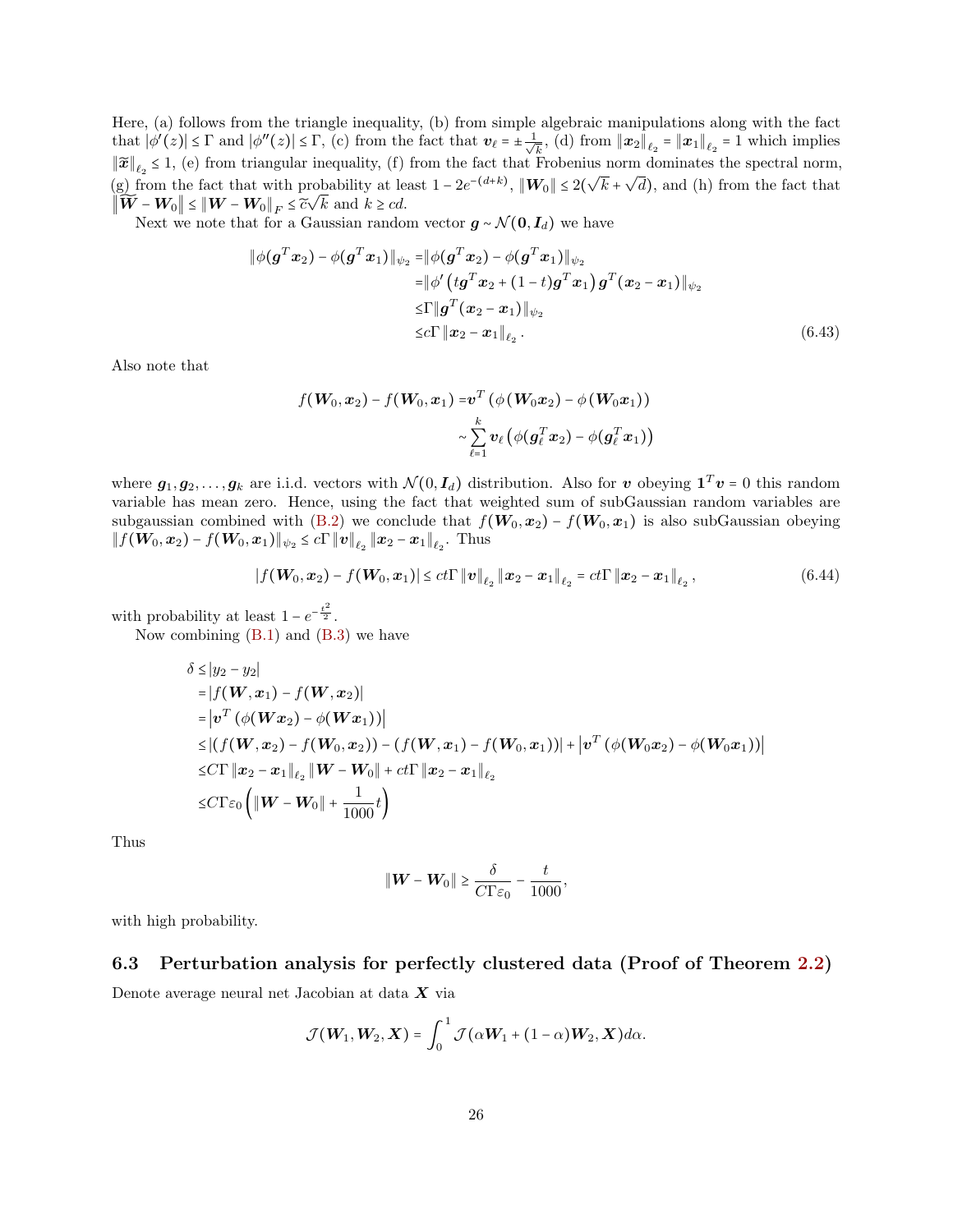**Lemma 6.11 (Perturbed Jacobian Distance)** Let  $X = [x_1 \dots x_n]^T$  be the input matrix obtained from Definition [1.1.](#page-3-0) Let  $\tilde{X}$  be the noiseless inputs where  $\tilde{x}_i$  is the cluster center corresponding to  $x_i$ . Given weight matrices  $W_1, W_2, \tilde{W}_1, \tilde{W}_2$ , we have that

$$
\|\mathcal{J}(\boldsymbol{W}_1,\boldsymbol{W}_2,\boldsymbol{X})-\mathcal{J}(\tilde{\boldsymbol{W}}_1,\tilde{\boldsymbol{W}}_2,\tilde{\boldsymbol{X}})\|\leq \Gamma\sqrt{n}(\frac{\|\tilde{\boldsymbol{W}}_1-\boldsymbol{W}_1\|_F+\|\tilde{\boldsymbol{W}}_2-\boldsymbol{W}_2\|_F}{2\sqrt{k}}+\varepsilon_0).
$$

**Proof** Given  $W, \tilde{W}$ , we write

$$
\|\mathcal{J}(\boldsymbol{W},\boldsymbol{X})-\mathcal{J}(\tilde{\boldsymbol{W}},\tilde{\boldsymbol{X}})\|\leq \|\mathcal{J}(\boldsymbol{W},\boldsymbol{X})-\mathcal{J}(\tilde{\boldsymbol{W}},\boldsymbol{X})\|+\|\mathcal{J}(\tilde{\boldsymbol{W}},\boldsymbol{X})-\mathcal{J}(\tilde{\boldsymbol{W}},\tilde{\boldsymbol{X}})\|.
$$

We first bound

$$
\|\mathcal{J}(\boldsymbol{W}, \boldsymbol{X}) - \mathcal{J}(\tilde{\boldsymbol{W}}, \boldsymbol{X})\| = \|\text{diag}(\boldsymbol{v})\phi'(\boldsymbol{W}\boldsymbol{X}^T) \cdot \boldsymbol{X}^T - \text{diag}(\boldsymbol{v})\phi'(\tilde{\boldsymbol{W}}\boldsymbol{X}^T) \cdot \boldsymbol{X}^T\|
$$
(6.45)

$$
= \frac{1}{\sqrt{k}} \| (\phi'(\boldsymbol{W}\boldsymbol{X}^T) - \phi'(\tilde{\boldsymbol{W}}\boldsymbol{X}^T)) \cdot \boldsymbol{X}^T \|
$$
\n(6.46)

To proceed, we use the results on the spectrum of Hadamard product of matrices due to Schur [\[46\]](#page-34-19). Given  $A \in \mathbb{R}^{k \times d}, B \in \mathbb{R}^{n \times d}$  matrices where **B** has unit length rows, we have

$$
||A * B|| = \sqrt{||(A * B)^T(A * B)||} = \sqrt{||(A^T A) \odot (B^T B)||} \le \sqrt{||A^T A||} = ||A||.
$$

Substituting  $\mathbf{A} = \phi'(\mathbf{W}\mathbf{X}^T) - \phi'(\tilde{\mathbf{W}}\mathbf{X}^T)$  and  $\mathbf{B} = \mathbf{X}^T$ , we find

$$
\|(\phi'(\boldsymbol{W}\boldsymbol{X}^T)-\phi'(\tilde{\boldsymbol{W}}\boldsymbol{X}^T))\ast\boldsymbol{X}^T\|\leq \|\phi'(\boldsymbol{W}\boldsymbol{X}^T)-\phi'(\tilde{\boldsymbol{W}}\boldsymbol{X}^T)\|\leq \Gamma\|(\tilde{\boldsymbol{W}}-\boldsymbol{W})\boldsymbol{X}^T\|_F\leq \Gamma\sqrt{n}\|\tilde{\boldsymbol{W}}-\boldsymbol{W}\|_F.
$$

Secondly,

$$
\|\mathcal{J}(\tilde{\boldsymbol{W}},\boldsymbol{X})-\mathcal{J}(\tilde{\boldsymbol{W}},\tilde{\boldsymbol{X}})\|=\frac{1}{\sqrt{k}}\|\phi'(\tilde{\boldsymbol{W}}\boldsymbol{X}^T)\ast(\boldsymbol{X}-\tilde{\boldsymbol{X}})\|
$$

where reusing Schur's result and boundedness of  $|\phi'| \leq \Gamma$ 

$$
\|\phi'(\tilde{\boldsymbol{W}}\boldsymbol{X}^T)\ast(\boldsymbol{X}-\tilde{\boldsymbol{X}})\|\leq \Gamma\sqrt{k}\|\boldsymbol{X}-\tilde{\boldsymbol{X}}\|\leq \Gamma\sqrt{kn}\varepsilon_0.
$$

Combining both estimates yields

$$
\|\mathcal{J}(\boldsymbol{W},\boldsymbol{X})-\mathcal{J}(\tilde{\boldsymbol{W}},\tilde{\boldsymbol{X}})\|\leq \Gamma\sqrt{n}(\frac{\|\tilde{\boldsymbol{W}}-\boldsymbol{W}\|_F}{\sqrt{k}}+\varepsilon_0).
$$

To get the result on  $\|\mathcal{J}(\bm{W}_1,\bm{W}_2,\bm{X}) - \mathcal{J}(\tilde{\bm{W}}_1,\tilde{\bm{W}}_2,\tilde{\bm{X}})\|$ , we integrate

$$
\|\mathcal{J}(\boldsymbol{W}_1,\boldsymbol{W}_2,\boldsymbol{X}) - \mathcal{J}(\tilde{\boldsymbol{W}}_1,\tilde{\boldsymbol{W}}_2,\tilde{\boldsymbol{X}})\| \leq \int_0^1 \Gamma \sqrt{n} \big(\frac{\|\alpha(\tilde{\boldsymbol{W}}_1 - \boldsymbol{W}_1) + (1-\alpha)(\tilde{\boldsymbol{W}}_1 - \boldsymbol{W}_1)\|_F}{\sqrt{k}} + \varepsilon_0\big)d\alpha \qquad (6.47)
$$

$$
\leq \Gamma \sqrt{n} \left( \frac{\|\tilde{\mathbf{W}}_1 - \mathbf{W}_1\|_F + \|\tilde{\mathbf{W}}_2 - \mathbf{W}_2\|_F}{2\sqrt{k}} + \varepsilon_0 \right). \tag{6.48}
$$

<span id="page-26-0"></span>Theorem 6.12 (Robustness of gradient path to perturbation) Generate samples  $(x_i, y_i)_{i=1}^n$  according to  $(\rho, \varepsilon_0, \delta)$  noisy dataset model and form the concatenated input/labels  $\boldsymbol{X} \in \mathbb{R}^{d \times n}$ ,  $\boldsymbol{y} \in \mathbb{R}^n$ . Let  $\tilde{\boldsymbol{X}}$  be the clean input sample matrix obtained by mapping  $x_i$  to its associated cluster center. Set learning rate  $\eta \leq \frac{K}{2c_{up}n\Gamma^2\|\mathcal{C}\|^2}$  and maximum iterations  $\tau_0$  satisfying

$$
\eta \tau_0 = C_1 \frac{K}{n \lambda(C)} \log \left( \frac{\Gamma \sqrt{n \log K}}{\rho} \right).
$$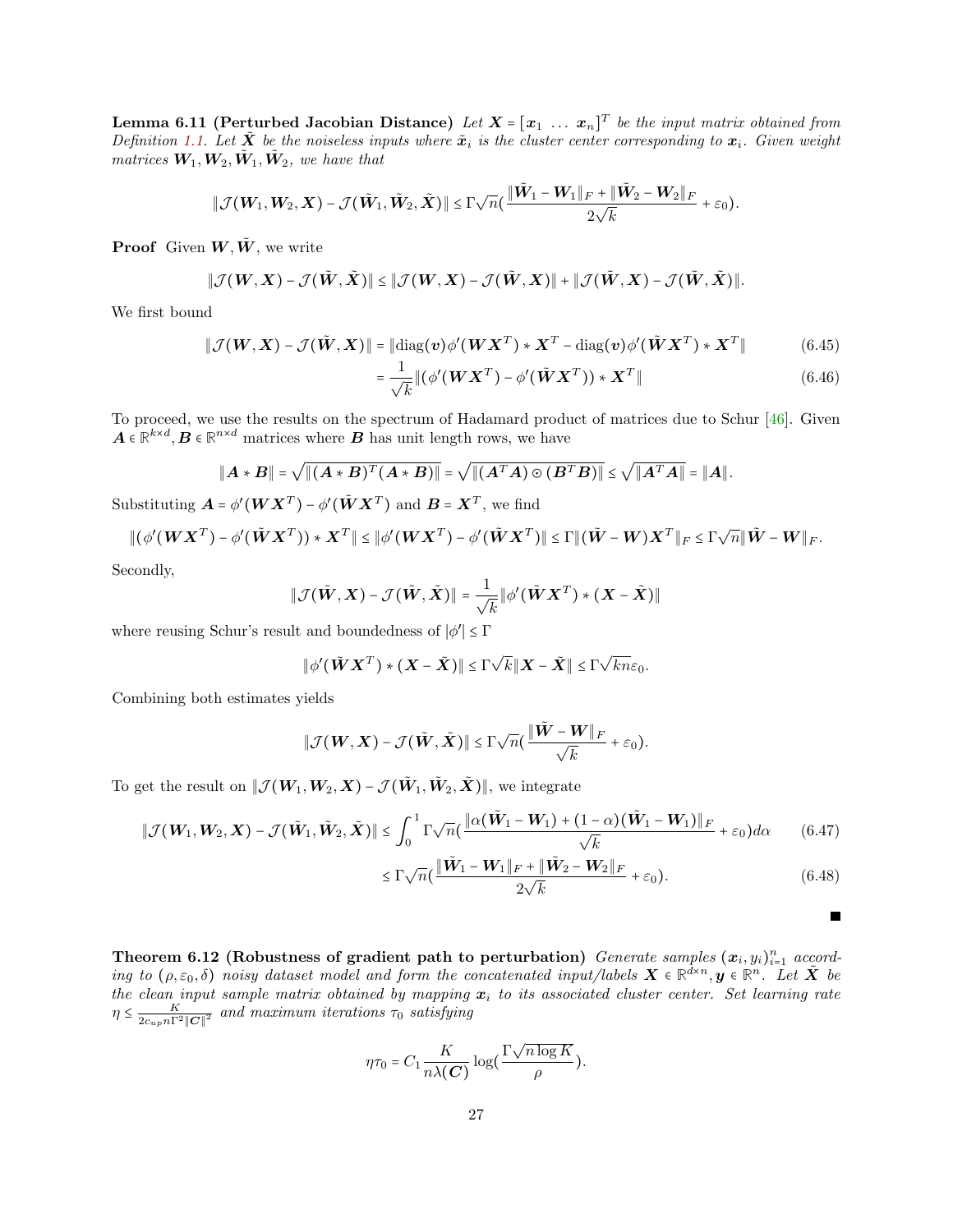where  $C_1 \geq 1$  is a constant of our choice. Suppose input noise level  $\varepsilon_0$  and number of hidden nodes obey

$$
\varepsilon_0 \leq \mathcal{O}\left(\frac{\lambda(C)}{\Gamma^2 K \log\left(\frac{\Gamma \sqrt{n \log K}}{\rho}\right)}\right) \quad \text{and} \quad k \geq \mathcal{O}\left(\Gamma^{10} \frac{K^2 \|C\|^4}{\lambda(C)^4} \log\left(\frac{\Gamma \sqrt{n \log K}}{\rho}\right)^6\right).
$$

Set  $W_0$ <sup>i.i.d.</sup>  $\mathcal{N}(0,1)$ . Starting from  $W_0 = \tilde{W}_0$  consider the gradient descent iterations over the losses

$$
\boldsymbol{W}_{\tau+1} = \boldsymbol{W}_{\tau} - \eta \nabla \mathcal{L}(\boldsymbol{W}_{\tau}) \quad where \quad \mathcal{L}(\boldsymbol{W}) = \frac{1}{2} \sum_{i=1}^{n} (y_i - f(\boldsymbol{W}, \tilde{\boldsymbol{x}}_i))^2 \tag{6.49}
$$

$$
\tilde{\mathbf{W}}_{\tau+1} = \tilde{\mathbf{W}}_{\tau} - \nabla \tilde{\mathcal{L}}(\tilde{\mathbf{W}}_{\tau}) \quad where \quad \tilde{\mathcal{L}}(\tilde{\mathbf{W}}) = \frac{1}{2} \sum_{i=1}^{n} (y_i - f(\tilde{\mathbf{W}}, \tilde{\mathbf{x}}_i))^2
$$
\n(6.50)

Then, for all gradient descent iterations satisfying  $\tau \leq \tau_0$ , we have that

$$
\|f(\boldsymbol{W}_{\tau},\boldsymbol{X})-f(\tilde{\boldsymbol{W}}_{\tau},\tilde{\boldsymbol{X}})\|_{\ell_2}\leq c_0\tau\eta\varepsilon_0\Gamma^3n^{3/2}\sqrt{\log K},
$$

and

$$
\|\mathbf{W}_{\tau}-\tilde{\mathbf{W}}_{\tau}\|_{F}\leq \mathcal{O}(\tau\eta\varepsilon_0\frac{\Gamma^4Kn}{\lambda(\mathbf{C})}\log(\frac{\Gamma\sqrt{n\log K}}{\rho})^2).
$$

**Proof** Since  $\tilde{W}_{\tau}$  are the noiseless iterations, with probability  $1 - 2K^{-100}$ , the statements of Theorem [2.3](#page-6-0) hold on  $\tilde{W}_{\tau}$ . To proceed with proof, we first introduce short hand notations. We use

$$
\boldsymbol{r}_i = f(\boldsymbol{W}_i, \boldsymbol{X}) - \boldsymbol{y}, \ \ \tilde{\boldsymbol{r}}_i = f(\tilde{\boldsymbol{W}}_i, \tilde{\boldsymbol{X}}_i) - \boldsymbol{y}
$$
\n
$$
(6.51)
$$

$$
\mathcal{J}_i = \mathcal{J}(\boldsymbol{W}_i, \boldsymbol{X}), \ \mathcal{J}_{i+1,i} = \mathcal{J}(\boldsymbol{W}_{i+1}, \boldsymbol{W}_i, \boldsymbol{X}), \ \tilde{\mathcal{J}}_i = \mathcal{J}(\tilde{\boldsymbol{W}}_i, \tilde{\boldsymbol{X}}), \ \tilde{\mathcal{J}}_{i+1,i} = \mathcal{J}(\tilde{\boldsymbol{W}}_{i+1}, \tilde{\boldsymbol{W}}_i, \tilde{\boldsymbol{X}})
$$
(6.52)

$$
d_i = \|\mathbf{W}_i - \tilde{\mathbf{W}}_i\|_F, \ \ p_i = \|\mathbf{r}_i - \tilde{\mathbf{r}}_i\|_F, \ \ \beta = \Gamma\|\mathbf{C}\|\sqrt{c_{up}n/K}, \ \ L = \Gamma\|\mathbf{C}\|\sqrt{c_{up}n/Kk}.\tag{6.53}
$$

Here  $\beta$  is the upper bound on the Jacobian spectrum and L is the spectral norm Lipschitz constant as in Theorem [6.8.](#page-20-0) Applying Lemma [6.11,](#page-25-0) note that

$$
\|\mathcal{J}(\boldsymbol{W}_{\tau}, \boldsymbol{X}) - \mathcal{J}(\tilde{\boldsymbol{W}}_{\tau}, \tilde{\boldsymbol{X}})\| \le L \|\tilde{\boldsymbol{W}} - \boldsymbol{W}\|_{F} + \Gamma \sqrt{n} \varepsilon_{0} \le L d_{\tau} + \Gamma \sqrt{n} \varepsilon_{0}
$$
(6.54)

$$
\|\mathcal{J}(\boldsymbol{W}_{\tau+1},\boldsymbol{W}_{\tau},\boldsymbol{X})-\mathcal{J}(\tilde{\boldsymbol{W}}_{\tau+1},\tilde{\boldsymbol{W}}_{\tau},\tilde{\boldsymbol{X}})\| \le L(d_{\tau}+d_{\tau+1})/2+\Gamma\sqrt{n}\varepsilon_0.
$$
\n(6.55)

Following this and using that noiseless residual is non-increasing and satisfies  $\|\tilde{r}_\tau\|_{\ell_2} \le \|\tilde{r}_0\|_{\ell_2}$ , note that parameter satisfies

<span id="page-27-0"></span>
$$
\boldsymbol{W}_{i+1} = \boldsymbol{W}_i - \eta \mathcal{J}_i \boldsymbol{r}_i \quad , \quad \tilde{\boldsymbol{W}}_{i+1} = \tilde{\boldsymbol{W}}_i - \eta \tilde{\mathcal{J}}_i^T \tilde{\boldsymbol{r}}_i \tag{6.56}
$$

$$
\|\mathbf{W}_{i+1} - \tilde{\mathbf{W}}_{i+1}\|_F \le \|\mathbf{W}_i - \tilde{\mathbf{W}}_i\|_F + \eta \|\mathcal{J}_i - \tilde{\mathcal{J}}_i\| \|\tilde{\mathbf{r}}_i\|_{\ell_2} + \eta \|\mathcal{J}_i\| \|\mathbf{r}_i - \tilde{\mathbf{r}}_i\|_{\ell_2}
$$
\n(6.57)

$$
d_{i+1} \le d_i + \eta \big( \big( L d_i + \Gamma \sqrt{n} \varepsilon_0 \big) \| \tilde{\mathbf{r}}_0 \|_{\ell_2} + \beta p_i \big), \tag{6.58}
$$

and residual satisfies (using  $\mathbf{I} \ge \tilde{J}_{i+1,i} \tilde{J}_i^T / \beta^2 \ge 0$ )

$$
\boldsymbol{r}_{i+1} = \boldsymbol{r}_i - \eta \mathcal{J}_{i+1,i} \mathcal{J}_i^T \boldsymbol{r}_i \implies (6.59)
$$

$$
\boldsymbol{r}_{i+1} - \tilde{\boldsymbol{r}}_{i+1} = (\boldsymbol{r}_i - \tilde{\boldsymbol{r}}_i) - \eta (\mathcal{J}_{i+1,i} - \tilde{\mathcal{J}}_{i+1,i}) \mathcal{J}_i^T \boldsymbol{r}_i - \eta \tilde{\mathcal{J}}_{i+1,i} (\mathcal{J}_i^T - \tilde{\mathcal{J}}_i^T) \boldsymbol{r}_i - \eta \tilde{\mathcal{J}}_{i+1,i} \tilde{\mathcal{J}}_i^T (\boldsymbol{r}_i - \tilde{\boldsymbol{r}}_i). \tag{6.60}
$$

$$
\boldsymbol{r}_{i+1} - \tilde{\boldsymbol{r}}_{i+1} = (\boldsymbol{I} - \eta \tilde{\mathcal{J}}_{i+1,i} \tilde{\mathcal{J}}_i^T)(\boldsymbol{r}_i - \tilde{\boldsymbol{r}}_i) - \eta (\mathcal{J}_{i+1,i} - \tilde{\mathcal{J}}_{i+1,i}) \mathcal{J}_i^T \boldsymbol{r}_i - \eta \tilde{\mathcal{J}}_{i+1,i} (\mathcal{J}_i^T - \tilde{\mathcal{J}}_i^T) \boldsymbol{r}_i.
$$
(6.61)

$$
\|\boldsymbol{r}_{i+1}-\boldsymbol{\tilde{r}}_{i+1}\|_{\ell_2} \leq \|\boldsymbol{r}_i-\boldsymbol{\tilde{r}}_i\|_{\ell_2}+\eta\beta\|\boldsymbol{r}_i\|_{\ell_2}\big(L(3d_{\tau}+d_{\tau+1})/2+2\Gamma\sqrt{n}\varepsilon_0\big).
$$
\n(6.62)

$$
\|\boldsymbol{r}_{i+1} - \tilde{\boldsymbol{r}}_{i+1}\|_{\ell_2} \leq \|\boldsymbol{r}_i - \tilde{\boldsymbol{r}}_i\|_{\ell_2} + \eta \beta (\|\tilde{\boldsymbol{r}}_0\|_{\ell_2} + p_i) (L(3d_{\tau} + d_{\tau+1})/2 + 2\Gamma \sqrt{n}\varepsilon_0).
$$
\n(6.63)

where we used  $||\mathbf{r}_i||_{\ell_2} \leq p_i + ||\tilde{\mathbf{r}}_0||_{\ell_2}$  and  $||(\mathbf{I} - \eta \tilde{\mathcal{J}}_{i+1,i}\tilde{\mathcal{J}}_i^T)\mathbf{v}||_{\ell_2} \leq ||\mathbf{v}||_{\ell_2}$  which follows from [\(6.28\)](#page-17-0). This implies

<span id="page-27-1"></span>
$$
p_{i+1} \le p_i + \eta \beta (\|\tilde{\bm{r}}_0\|_{\ell_2} + p_i) (L(3d_{\tau} + d_{\tau+1})/2 + 2\Gamma\sqrt{n}\varepsilon_0).
$$
 (6.64)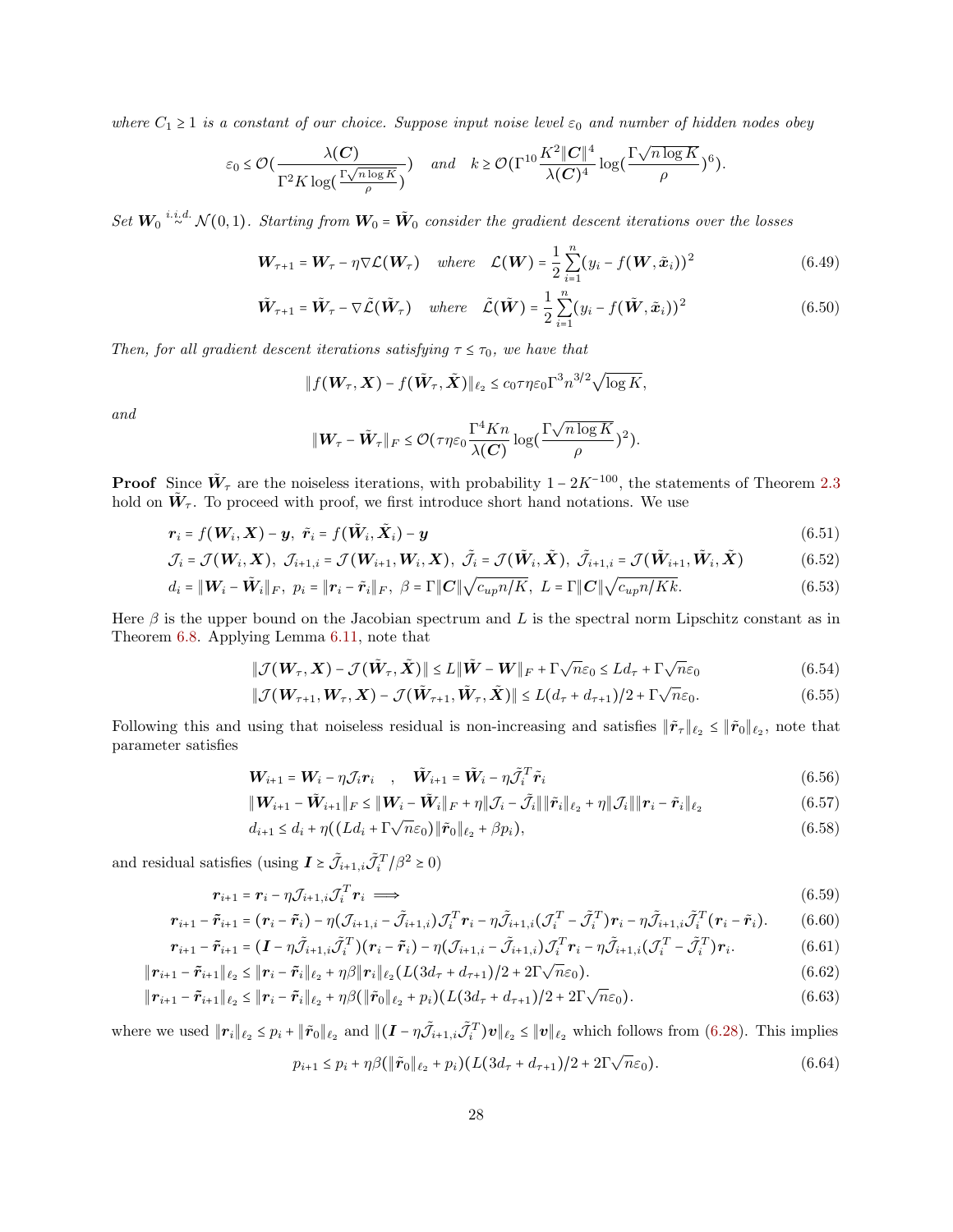**Finalizing proof:** Next, using Lemma [6.9,](#page-21-0) we have  $\|\tilde{\mathbf{r}}_0\|_{\ell_2} \leq \Theta := C_0 \Gamma \sqrt{n \log K}$ . We claim that if

$$
\varepsilon_0 \le \mathcal{O}\left(\frac{1}{\tau_0 \eta \Gamma^2 n}\right) \le \frac{1}{8\tau_0 \eta \beta \Gamma \sqrt{n}} \quad \text{and} \quad L \le \frac{2}{5\tau_0 \eta \Theta \left(1 + 8\eta \tau_0 \beta^2\right)} \le \frac{1}{30(\tau_0 \eta \beta)^2 \Theta},\tag{6.65}
$$

(where we used  $\eta \tau_0 \beta^2 \ge 1$ ), for all  $t \le \tau_0$ , we have that

$$
p_t \le 8t\eta \Gamma \sqrt{n}\varepsilon_0 \Theta \beta \le \Theta \quad , \quad d_t \le 2t\eta \Gamma \sqrt{n}\varepsilon_0 \Theta \left(1 + 8\eta \tau_0 \beta^2\right). \tag{6.66}
$$

The proof is by induction. Suppose it holds until  $t \leq \tau_0 - 1$ . At  $t + 1$ , via [\(6.58\)](#page-27-0) we have that

$$
\frac{d_{t+1} - d_t}{\eta} \le L d_t \Theta + \Gamma \sqrt{n} \varepsilon_0 \Theta + 8\tau_0 \eta \beta^2 \Gamma \sqrt{n} \varepsilon_0 \Theta \stackrel{?}{\le} 2\Gamma \sqrt{n} \varepsilon_0 \Theta \left(1 + 8\eta \tau_0 \beta^2\right).
$$

Right hand side holds since  $L \leq \frac{1}{2\eta\tau_0\Theta}$ . This establishes the induction for  $d_{t+1}$ .

Next, we show the induction on  $p_t$ . Observe that  $3d_t + d_{t+1} \leq 10\tau_0\eta \Gamma \sqrt{n}\epsilon_0 \Theta (1 + 8\eta \tau_0 \beta^2)$ . Following [\(6.64\)](#page-27-1) and using  $p_t \leq \Theta$ , we need

$$
\frac{p_{t+1} - p_t}{\eta} \le \beta \Theta \left( L \left( 3d_\tau + d_{\tau+1} \right) + 4\Gamma \sqrt{n} \varepsilon_0 \right) \stackrel{?}{\le} 8\Gamma \sqrt{n} \varepsilon_0 \Theta \beta \iff (6.67)
$$

$$
L(3d_{\tau} + d_{\tau+1}) + 4\Gamma \sqrt{n}\varepsilon_0 \stackrel{?}{\leq} 8\Gamma \sqrt{n}\varepsilon_0 \iff (6.68)
$$

$$
L(3d_{\tau} + d_{\tau+1}) \overset{?}{\leq} 4\Gamma \sqrt{n}\varepsilon_0 \iff (6.69)
$$

$$
10L\tau_0\eta(1+8\eta\tau_0\beta^2)\Theta\overset{?}{\leq}4\iff\tag{6.70}
$$

<span id="page-28-1"></span>
$$
L \stackrel{?}{\leq} \frac{2}{5\tau_0 \eta (1 + 8\eta \tau_0 \beta^2) \Theta}.
$$
\n(6.71)

Concluding the induction since L satisfies the final line. Consequently, for all  $0 \le t \le \tau_0$ , we have that

$$
p_t \le 8t\eta \Gamma \sqrt{n}\varepsilon_0 \Theta \beta = c_0 t\eta \varepsilon_0 \Gamma^3 n^{3/2} \sqrt{\log K}.
$$

Next, note that, condition on  $L$  is implied by

$$
k \ge 1000\Gamma^2 n(\tau_0 \eta \beta)^4 \Theta^2 \tag{6.72}
$$

$$
= \mathcal{O}(\Gamma^4 n \frac{K^4}{n^4 \lambda (C)^4} \log(\frac{\Gamma \sqrt{n \log K}}{\rho})^4 (\|C\| \Gamma \sqrt{n/K})^4 (\Gamma \sqrt{n \log K})^2)
$$
(6.73)

$$
= \mathcal{O}(\Gamma^{10} \frac{K^2 \|C\|^4}{\lambda (C)^4} \log(\frac{\Gamma \sqrt{n \log K}}{\rho})^4 \log^2(K))
$$
\n(6.74)

which is implied by  $k \geq \mathcal{O}(\Gamma^{10} \frac{K^2 ||C||^4}{\lambda(C)^4})$  $\frac{K^2 \|C\|^4}{\lambda(C)^4} \log\left(\frac{\Gamma \sqrt{n \log K}}{\rho}\right)$  $\frac{\log K}{\rho}$  $)$ <sup>6</sup>). Finally, following [\(6.66\)](#page-28-1), distance satisfies

<span id="page-28-0"></span>
$$
d_t \leq 20 t \eta^2 \tau_0 \Gamma \sqrt{n} \varepsilon_0 \Theta \beta^2 \leq \mathcal{O}\left(t \eta \varepsilon_0 \frac{\Gamma^4 K n}{\lambda(C)} \log\left(\frac{\Gamma \sqrt{n \log K}}{\rho}\right)^2\right).
$$

П

### 6.3.1 Completing the Proof of Theorem [2.2](#page-5-1)

Theorem [2.2](#page-5-1) is obtained by the theorem below when we ignore the log terms, and treating Γ,  $\lambda(C)$  as constants. We also plug in  $\eta = \frac{K}{2c_{up}n\Gamma^2 ||\mathbf{C}||^2}$ .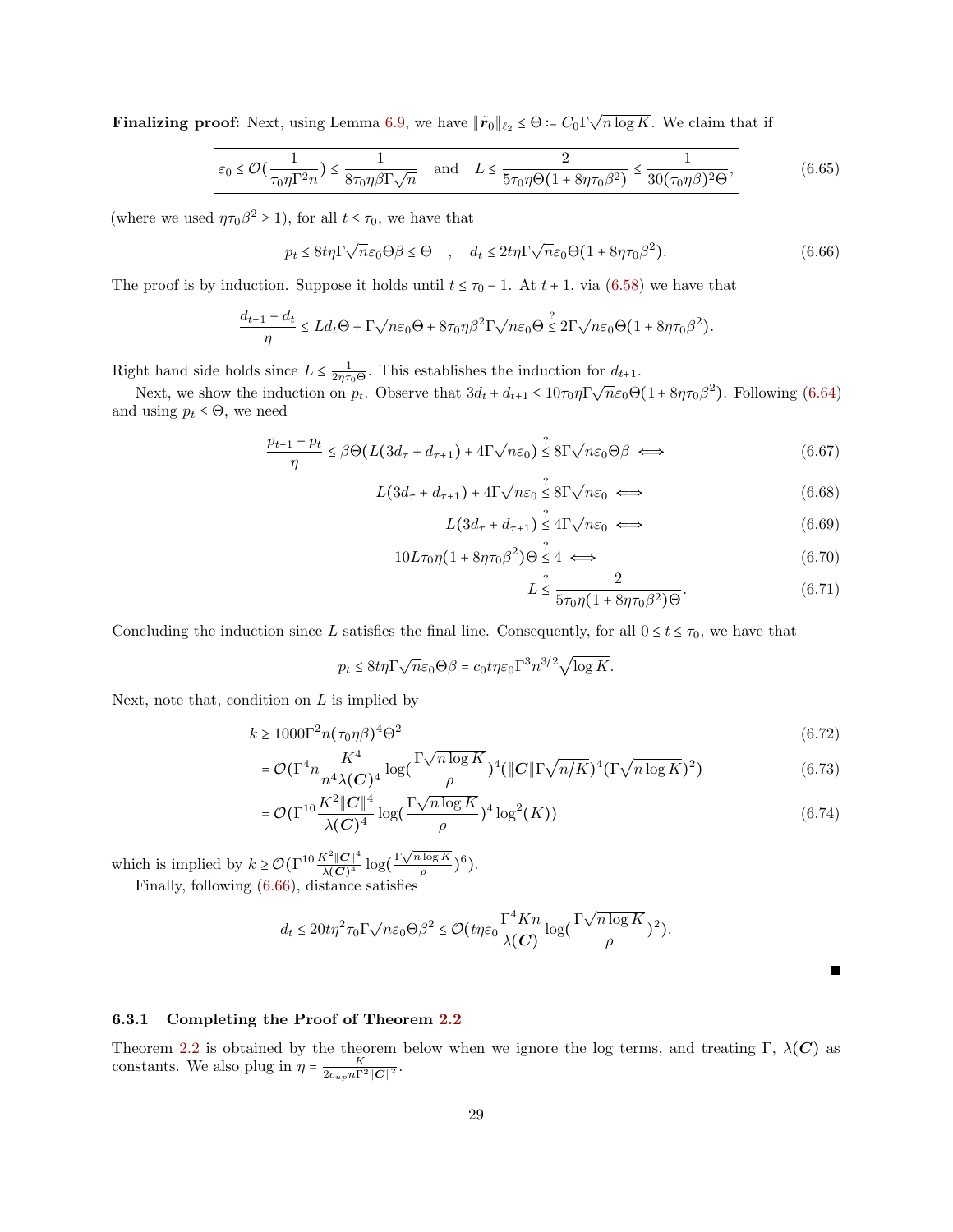Theorem 6.13 (Training neural nets with corrupted labels) Let  $\{(x_i, y_i)\}_{i=1}^n$  be an  $(s, \varepsilon_0, \delta)$  cluster-able noisy dataset as described in Definition [1.2.](#page-4-2) Let  $\{\tilde{y}_i\}_{i=1}^n$  be the corresponding noiseless labels. Suppose  $|\phi(0)|, |\phi'|, |\phi''| \leq \Gamma$  for some  $\Gamma \geq 1$ , input noise and the number of hidden nodes satisfy

$$
\varepsilon_0 \leq \mathcal{O}\left(\frac{\lambda(\boldsymbol{C})}{\Gamma^2 K \log\left(\frac{\Gamma \sqrt{n \log K}}{\rho}\right)}\right) \quad \text{and} \quad k \geq \mathcal{O}\left(\Gamma^{10} \frac{K^2 \|\boldsymbol{C}\|^4}{\lambda(\boldsymbol{C})^4} \log\left(\frac{\Gamma \sqrt{n \log K}}{\rho}\right)^6\right).
$$

where  $C \in \mathbb{R}^{K \times d}$  is the matrix of cluster centers. Set learning rate  $\eta \leq \frac{K}{2c_{up}n\Gamma^2||C||^2}$  and randomly initialize  $W_0 \stackrel{i.i.d.}{\sim} \mathcal{N}(0,1)$ . With probability  $1-3/K^{100}$ , after  $\tau = \mathcal{O}(\frac{K}{\eta n \lambda(C)}) \log(\frac{\Gamma \sqrt{n \log K}}{\rho})$  $\frac{\log n}{\rho}$ ) iterations, for all  $1 \leq i \leq n$ , we have that

• The per sample normalized  $\ell_2$  norm bound satisfies

$$
\frac{\|f(\mathbf{W}_{\tau}, \mathbf{X}) - \tilde{\mathbf{y}}\|_{\ell_2}}{\sqrt{n}} \leq 4\rho + c \frac{\varepsilon_0 \Gamma^3 K \sqrt{\log K}}{\lambda(C)} \log(\frac{\Gamma \sqrt{n \log K}}{\rho}).
$$

• Suppose  $\rho \leq \delta/8$ . Denote the total number of prediction errors with respect to true labels (i.e. not satisfying [\(2.2\)](#page-7-1)) by err(W). With same probability,  $err(\mathbf{W}_{\tau})$  obeys

<span id="page-29-0"></span>
$$
\frac{err(\boldsymbol{W}_{\tau})}{n} \leq c \frac{\varepsilon_0 K}{\delta} \frac{\Gamma^3 \sqrt{\log K}}{\lambda(C)} \log \Big(\frac{\Gamma \sqrt{n \log K}}{\rho}\Big).
$$

- Suppose  $\rho \leq \delta/8$  and  $\varepsilon_0 \leq c' \frac{\delta \lambda(C)^2}{\Gamma^5 K^2 \log(\frac{\Gamma \sqrt{n}}{K})}$  $\frac{\delta A(\mathbf{C})}{\Gamma^5 K^2 \log(\frac{\Gamma \sqrt{n \log K}}{\rho})^3}$ , then,  $\mathbf{W}_{\tau}$  assigns all input samples  $\mathbf{x}_i$  to correct ground truth labels  $\tilde{y}_i$  i.e. [\(2.2\)](#page-7-1) holds for all  $1 \leq i \leq n$ .
- Finally, for any iteration count  $0 \le t \le \tau$  the total distance to initialization is bounded as

$$
\|\mathbf{W}_{\tau} - \mathbf{W}_0\|_F \leq \mathcal{O}(\Gamma \sqrt{\frac{K \log K}{\lambda(C)}} + t\eta \varepsilon_0 \frac{\Gamma^4 K n}{\lambda(C)} \log(\frac{\Gamma \sqrt{n \log K}}{\rho})^2). \tag{6.75}
$$

**Proof** Note that proposed number of iterations  $\tau$  is set so that it is large enough for Theorem [2.3](#page-6-0) to achieve small error in the clean input model  $(\varepsilon_0 = 0)$  and it is small enough so that Theorem [6.12](#page-26-0) is applicable. In light of Theorems [6.12](#page-26-0) and [2.3](#page-6-0) consider two gradient descent iterations starting from  $W_0$  where one uses clean dataset (as if input vectors are perfectly cluster centers)  $\tilde{X}$  and other uses the original dataset X. Denote the prediction residual vectors of the noiseless and original problems at time  $\tau$  with respect true ground truth labels  $\tilde{\mathbf{y}}$  by  $\tilde{\mathbf{r}}_{\tau} = f(\tilde{\mathbf{W}}_{\tau}, \tilde{\mathbf{X}}) - \tilde{\mathbf{y}}$  and  $\mathbf{r}_{\tau} = f(\mathbf{W}_{\tau}, \mathbf{X}) - \tilde{\mathbf{y}}$  respectively. Applying Theorems [6.12](#page-26-0) and [2.3,](#page-6-0) under the stated conditions, we have that

$$
\|\tilde{\boldsymbol{r}}_{\tau}\|_{\ell_{\infty}} \le 4\rho \quad \text{and} \tag{6.76}
$$

$$
\|\boldsymbol{r}_{\tau} - \tilde{\boldsymbol{r}}_{\tau}\|_{\ell_2} \leq c\varepsilon_0 \frac{K}{n\lambda(C)} \log\left(\frac{\Gamma\sqrt{n\log K}}{\rho}\right) \Gamma^3 n^{3/2} \sqrt{\log K} \tag{6.77}
$$

$$
= c \frac{\varepsilon_0 \Gamma^3 K \sqrt{n \log K}}{\lambda(C)} \log(\frac{\Gamma \sqrt{n \log K}}{\rho})
$$
\n(6.78)

First statement: The latter two results imply the  $\ell_2$  error bounds on  $r_\tau = f(\boldsymbol{W}_\tau, \boldsymbol{X}) - \tilde{\boldsymbol{y}}$ . **Second statement:** To assess the classification rate we count the number of entries of  $r_\tau = f(W_\tau, X) - \tilde{y}$ that is larger than the class margin  $\delta/2$  in absolute value. Suppose  $\rho \leq \delta/8$ . Let  $\mathcal I$  be the set of entries obeying this. For  $i \in \mathcal{I}$  using  $\|\tilde{r}_\tau\|_{\ell_\infty} \leq 4\rho \leq \delta/4$ , we have

$$
|r_{\tau,i}| \ge \delta/2 \implies |r_{\tau,i}| + |r_{\tau,i} - \bar{r}_{\tau,i}| \ge \delta/2 \implies |r_{\tau,i} - \bar{r}_{\tau,i}| \ge \delta/4.
$$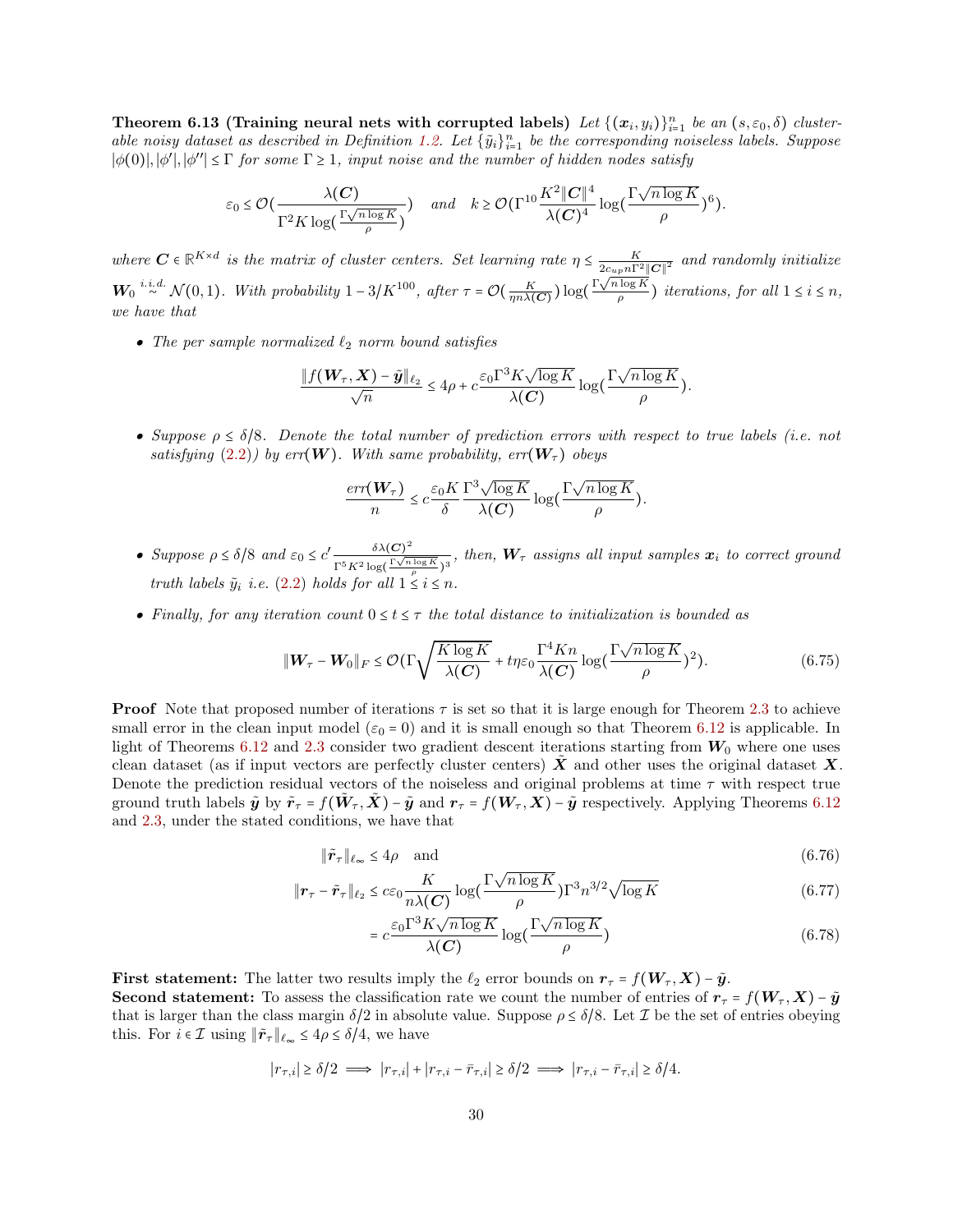Consequently, we find that

$$
\|\boldsymbol{r}_{\tau}-\boldsymbol{\bar{r}}_{\tau}\|_{\ell_1}\geq |\mathcal{I}|\delta/4.
$$

Converting  $\ell_2$  upper bound on the left hand side to  $\ell_1$ , we obtain

$$
c\sqrt{n} \frac{\varepsilon_0 \Gamma^3 K \sqrt{n \log K}}{\lambda(C)} \log\big(\frac{\Gamma \sqrt{n \log K}}{\rho}\big) \geq |\mathcal{I}| \delta/4.
$$

Hence, the total number of errors is at most

$$
|\mathcal{I}| \le c' \frac{\varepsilon_0 nK}{\delta} \frac{\Gamma^3 \sqrt{\log K}}{\lambda(C)} \log \Big(\frac{\Gamma \sqrt{n \log K}}{\rho}\Big)
$$

Third statement – Showing zero error: Pick an input sample  $x$  from dataset and its clean version  $\tilde{x}$ . We will argue that  $f(\bm{W}_{\tau},x) - f(\tilde{\bm{W}}_{\tau},\tilde{x})$  is smaller than  $\delta/4$  when  $\varepsilon_0$  is small enough. We again write

$$
|f(\boldsymbol{W}_{\tau}, \boldsymbol{x}) - f(\tilde{\boldsymbol{W}}_{\tau}, \tilde{\boldsymbol{x}})| \leq |f(\boldsymbol{W}_{\tau}, \boldsymbol{x}) - f(\tilde{\boldsymbol{W}}_{\tau}, \boldsymbol{x})| + |f(\tilde{\boldsymbol{W}}_{\tau}, \boldsymbol{x}) - f(\tilde{\boldsymbol{W}}_{\tau}, \tilde{\boldsymbol{x}})|
$$

The first term can be bounded via

$$
|f(\boldsymbol{W}_{\tau}, \boldsymbol{x}) - f(\tilde{\boldsymbol{W}}_{\tau}, \boldsymbol{x})| = |\boldsymbol{v}^T \phi(\boldsymbol{W}_{\tau} \boldsymbol{x}) - \boldsymbol{v}^T \phi(\tilde{\boldsymbol{W}}_{\tau} \boldsymbol{x})| \leq ||\boldsymbol{v}||_{\ell_2} ||\phi(\boldsymbol{W}_{\tau} \boldsymbol{x}) - \phi(\tilde{\boldsymbol{W}}_{\tau} \boldsymbol{x})||_{\ell_2}
$$
(6.79)  
\$\leq \Gamma || \boldsymbol{W}\_{\tau} - \tilde{\boldsymbol{W}}\_{\tau} ||\_F\$ (6.80)

$$
V_{\tau} - \mathbf{W}_{\tau} \|_{F} \tag{6.80}
$$

$$
\leq \mathcal{O}\left(\varepsilon_0 \frac{\Gamma^5 K^2}{\lambda(C)^2} \log\left(\frac{\Gamma \sqrt{n \log K}}{\rho}\right)^3\right) \tag{6.81}
$$

Next, we need to bound

$$
|f(\tilde{\mathbf{W}}_{\tau}, \mathbf{x}) - f(\tilde{\mathbf{W}}_{\tau}, \tilde{\mathbf{x}})| \leq |\mathbf{v}^T \phi(\tilde{\mathbf{W}}_{\tau} \mathbf{x}) - \mathbf{v}^T \phi(\tilde{\mathbf{W}}_{\tau} \tilde{\mathbf{x}})|
$$
(6.82)

where  $\Vert \tilde{\bm{W}}_{\tau} - \bm{W}_0 \Vert_F \leq \mathcal{O}(\Gamma \sqrt{\frac{K \log K}{\lambda(C)}}$  $\frac{\widehat{\zeta \log K}}{\lambda(C)}$ ,  $\|\boldsymbol{x} - \tilde{\boldsymbol{x}}\|_{\ell_2} \leq \varepsilon_0$  and  $\boldsymbol{W}_0 \stackrel{\text{i.i.d.}}{\sim} \mathcal{N}(0, \boldsymbol{I})$ . Consequently, using by assumption we have

$$
k \geq \mathcal{O}(\|\tilde{\boldsymbol{W}} - \boldsymbol{W}_0\|_F^2) = \mathcal{O}(\Gamma^2 \frac{K \log K}{\lambda(\boldsymbol{C})}),
$$

and applying an argument similar to Theorem [2.4](#page-7-0) (detailed in Appendix [B\)](#page-35-1), with probability at  $1 - 1/n^{100}$ , we find that

$$
|f(\tilde{\boldsymbol{W}}_{\tau}, \boldsymbol{x}) - f(\tilde{\boldsymbol{W}}_{\tau}, \tilde{\boldsymbol{x}})| \le C' \Gamma \varepsilon_0 \left( \|\tilde{\boldsymbol{W}}_{\tau} - \boldsymbol{W}_0\|_F + \sqrt{\log n} \right) \tag{6.83}
$$

$$
C\Gamma\varepsilon_0\left(\Gamma\sqrt{\frac{K\log K}{\lambda(C)}} + \sqrt{\log n}\right). \tag{6.84}
$$

Combining the two bounds above we get

$$
|f(\boldsymbol{W}_{\tau}, \boldsymbol{x}) - f(\tilde{\boldsymbol{W}}_{\tau}, \tilde{\boldsymbol{x}})| \leq \varepsilon_0 \mathcal{O}\left(\frac{\Gamma^5 K^2}{\lambda(\boldsymbol{C})^2} \log\left(\frac{\Gamma \sqrt{n \log K}}{\rho}\right)^3 + \Gamma \left(\Gamma \sqrt{\frac{K \log K}{\lambda(\boldsymbol{C})}} + \sqrt{\log n}\right)\right) \tag{6.85}
$$

$$
\leq \varepsilon_0 \mathcal{O}\left(\frac{\Gamma^5 K^2}{\lambda(C)^2} \log\left(\frac{\Gamma \sqrt{n \log K}}{\rho}\right)^3\right). \tag{6.86}
$$

Hence, if  $\varepsilon_0 \leq c' \frac{\delta \lambda(C)^2}{\Gamma^5 K^2 \log(\frac{\Gamma \sqrt{n}}{2})}$  $\frac{\delta A(\mathbf{C})}{\Gamma^5 K^2 \log(\frac{\Gamma \sqrt{n \log K}}{\rho})^3}$ , we obtain that, for all  $1 \leq i \leq n$ ,

$$
|f(\boldsymbol{W}_{\tau},\boldsymbol{x}_i)-\tilde{y}_i|<|f(\tilde{\boldsymbol{W}}_{\tau},\tilde{\boldsymbol{x}}_i)-f(\boldsymbol{W}_{\tau},\boldsymbol{x}_i)|+|f(\tilde{\boldsymbol{W}}_{\tau},\tilde{\boldsymbol{x}}_i)-\tilde{y}_i|\tilde{y}_i|\leq 4\rho+\frac{\delta}{4}.
$$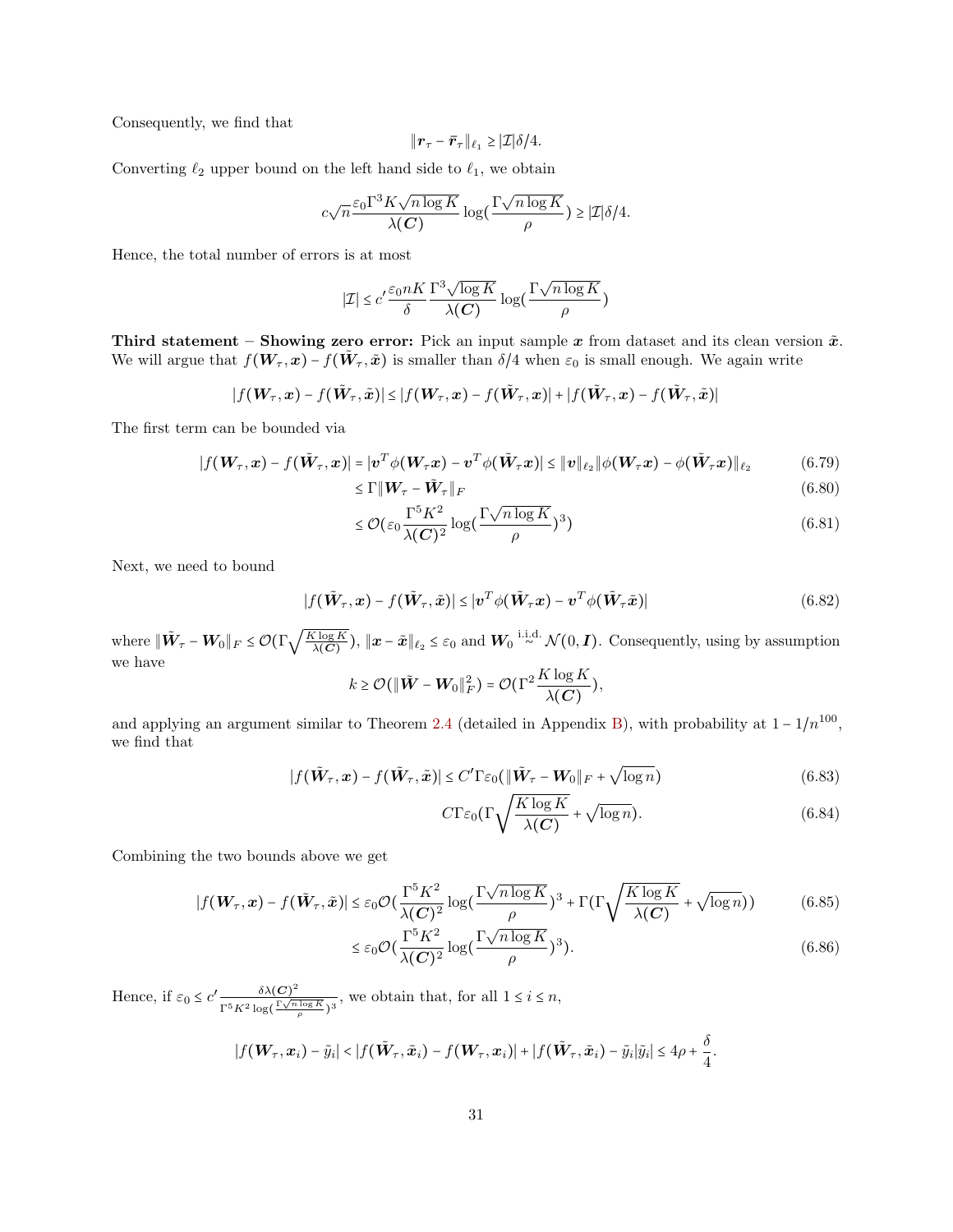If  $\rho \leq \delta/8$ , we obtain

$$
|f(\boldsymbol{W}_{\tau},\boldsymbol{x}_i)-\tilde{y}_i|<\delta/2
$$

hence,  $W_{\tau}$  outputs the correct decision for all samples.

Fourth statement – Distance: This follows from the triangle inequality

$$
\|\boldsymbol{W}_\tau - \boldsymbol{W}_0\|_F \leq \|\boldsymbol{W}_\tau - \tilde{\boldsymbol{W}}_\tau\|_F + \|\tilde{\boldsymbol{W}}_\tau - \boldsymbol{W}_0\|_F
$$

We have that right hand side terms are at most  $\mathcal{O}(\Gamma \sqrt{\frac{K \log K}{\lambda(C)}})$  $\frac{\overline{\chi \log K}}{\lambda(C)}$  and  $\mathcal{O}(t \eta \varepsilon_0 \frac{\Gamma^4 K n}{\lambda(C)}$  $\frac{\Gamma^4 K n}{\lambda(C)} \log \left( \frac{\Gamma \sqrt{n \log K}}{\rho} \right)$  $(\frac{\log K}{\rho})^2$ ) from Theorems [6.12](#page-26-0) and [2.3](#page-6-0) respectively. This implies [\(6.75\)](#page-29-0).

# Acknowledgements

M. Soltanolkotabi is supported by the Packard Fellowship in Science and Engineering, a Sloan Research Fellowship in Mathematics, an NSF-CAREER under award #1846369, the Air Force Office of Scientific Research Young Investigator Program (AFOSR-YIP) under award #FA9550-18-1-0078, an NSF-CIF award #1813877, and a Google faculty research award.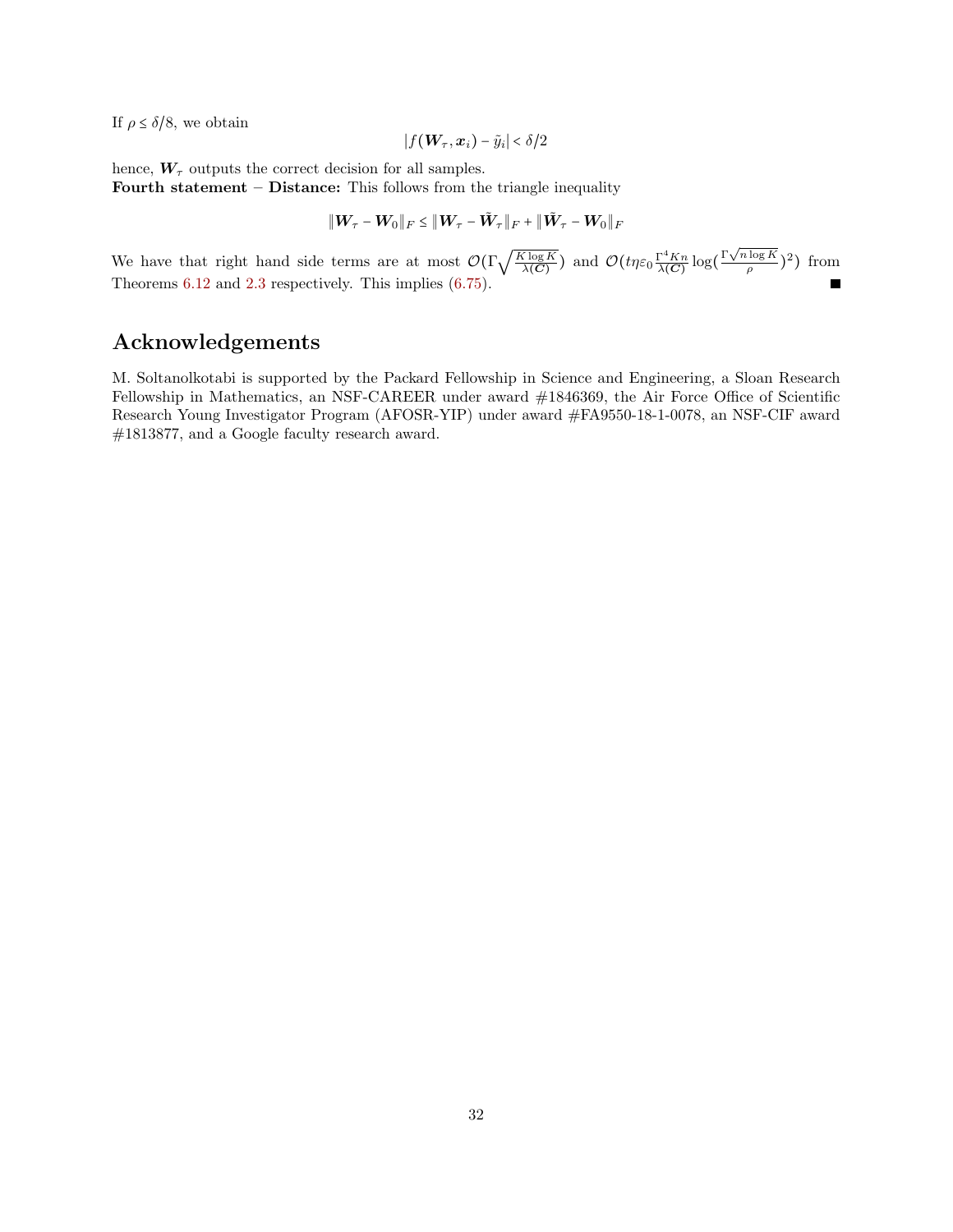# References

- <span id="page-32-1"></span>[1] Abbe, E., Bandeira, A. S., and Hall, G. Exact recovery in the stochastic block model. IEEE Transactions on Information Theory 62, 1 (2016), 471–487.
- <span id="page-32-11"></span>[2] Allen-Zhu, Z., Li, Y., and Liang, Y. Learning and generalization in overparameterized neural networks, going beyond two layers. arXiv preprint arXiv:1811.04918 (2018).
- <span id="page-32-12"></span>[3] Allen-Zhu, Z., Li, Y., and Song, Z. A convergence theory for deep learning via over-parameterization. arXiv preprint arXiv:1811.03962 (2018).
- <span id="page-32-7"></span>[4] Arora, S., Cohen, N., and Hazan, E. On the optimization of deep networks: Implicit acceleration by overparameterization. arXiv preprint arXiv:1802.06509 (2018).
- <span id="page-32-13"></span>[5] Arora, S., Ge, R., Neyshabur, B., and Zhang, Y. Stronger generalization bounds for deep nets via a compression approach.
- <span id="page-32-3"></span>[6] Balakrishnan, S., Du, S. S., Li, J., and Singh, A. Computationally efficient robust sparse estimation in high dimensions. In Conference on Learning Theory (2017), pp. 169–212.
- <span id="page-32-14"></span>[7] Bartlett, P., Foster, D. J., and Telgarsky, M. Spectrally-normalized margin bounds for neural networks.
- [8] Belkin, M., Hsu, D., and Mitra, P. Overfitting or perfect fitting? risk bounds for classification and regression rules that interpolate.
- <span id="page-32-15"></span>[9] Belkin, M., Rakhlin, A., and Tsybakov, A. B. Does data interpolation contradict statistical optimality?
- <span id="page-32-4"></span>[10] Bhatia, K., Jain, P., and Kar, P. Robust regression via hard thresholding. In Advances in Neural Information Processing Systems (2015), pp. 721–729.
- <span id="page-32-8"></span>[11] Brutzkus, A., and Globerson, A. Over-parameterization improves generalization in the xor detection problem.
- <span id="page-32-9"></span>[12] Brutzkus, A., Globerson, A., Malach, E., and Shalev-Shwartz, S. Sgd learns overparameterized networks that provably generalize on linearly separable data. arXiv preprint  $arXiv:1710.10174$  (2017).
- <span id="page-32-16"></span>[13] Brutzkus, A., Globerson, A., Malach, E., and Shalev-Shwartz, S. Sgd learns overparameterized networks that provably generalize on linearly separable data.
- <span id="page-32-2"></span>[14] CAI, T. T., LI, X., ET AL. Robust and computationally feasible community detection in the presence of arbitrary outlier nodes. The Annals of Statistics 43, 3 (2015), 1027–1059.
- <span id="page-32-5"></span>[15] CANDÈS, E. J., Li, X., MA, Y., AND WRIGHT, J. Robust principal component analysis? Journal of the ACM (JACM) 58, 3 (2011), 11.
- <span id="page-32-0"></span>[16] Chaudhari, P., Choromanska, A., Soatto, S., LeCun, Y., Baldassi, C., Borgs, C., Chayes, J., SAGUN, L., AND ZECCHINA, R. Entropy-sgd: Biasing gradient descent into wide valleys. arXiv preprint arXiv:1611.01838 (2016).
- <span id="page-32-6"></span>[17] Chen, Y., Caramanis, C., and Mannor, S. Robust sparse regression under adversarial corruption. In International Conference on Machine Learning (2013), pp. 774–782.
- <span id="page-32-10"></span>[18] Chizat, L., and Bach, F. On the global convergence of gradient descent for over-parameterized models using optimal transport. arXiv preprint arXiv:1805.09545 (2018).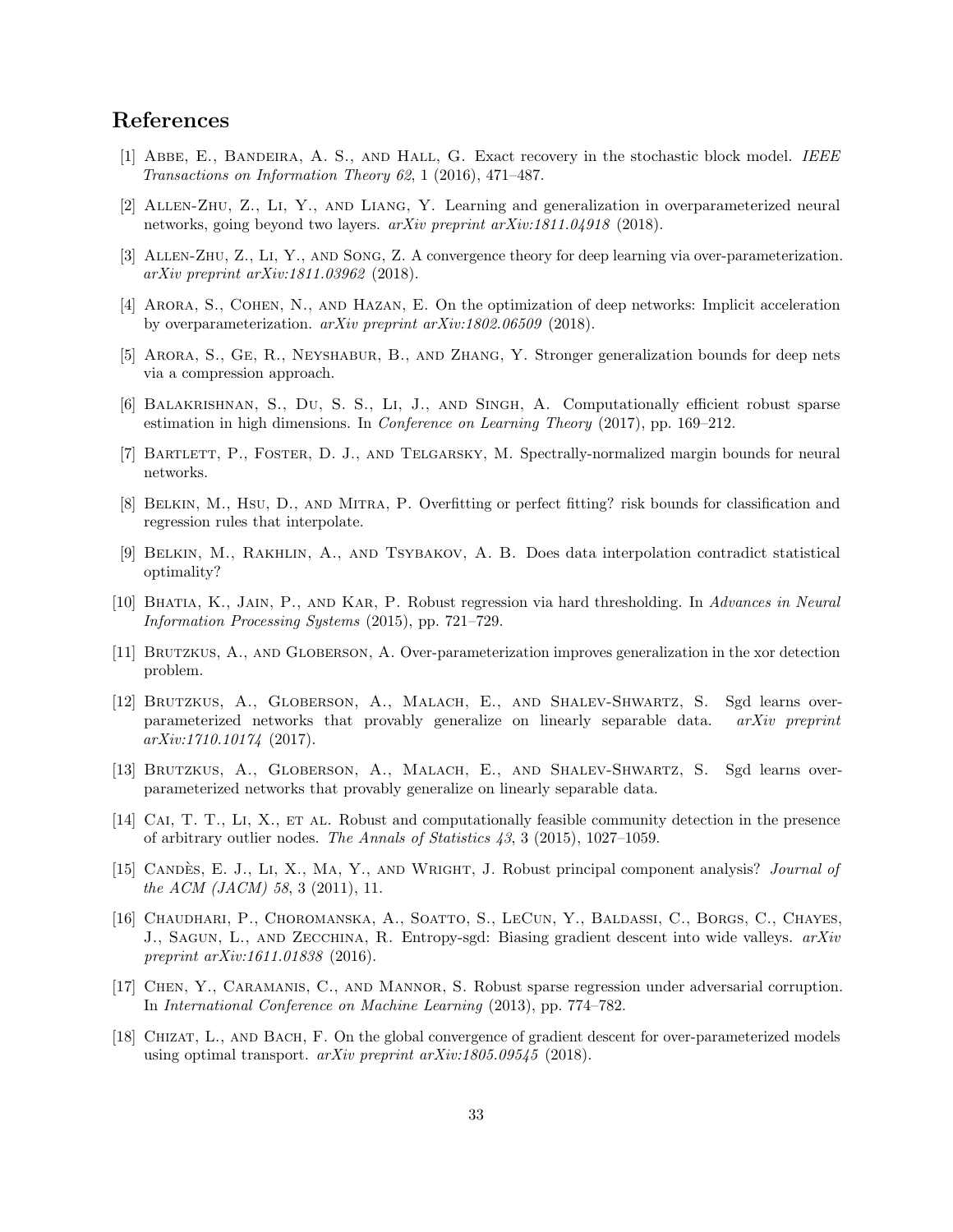- <span id="page-33-8"></span>[19] Diakonikolas, I., Kamath, G., Kane, D. M., Li, J., Steinhardt, J., and Stewart, A. Sever: A robust meta-algorithm for stochastic optimization. arXiv preprint arXiv:1803.02815 (2018).
- <span id="page-33-11"></span>[20] Du, S. S., Lee, J. D., Li, H., Wang, L., and Zhai, X. Gradient descent finds global minima of deep neural networks. arXiv preprint arXiv:1811.03804 (2018).
- <span id="page-33-12"></span>[21] Du, S. S., ZHAI, X., POCZOS, B., AND SINGH, A. Gradient descent provably optimizes overparameterized neural networks. arXiv preprint arXiv:1810.02054 (2018).
- <span id="page-33-5"></span>[22] Foygel, R., and Mackey, L. Corrupted sensing: Novel guarantees for separating structured signals. IEEE Transactions on Information Theory 60, 2 (2014), 1223–1247.
- <span id="page-33-3"></span>[23] FRÉNAY, B., KABÁN, A., ET AL. A comprehensive introduction to label noise. In ESANN (2014).
- <span id="page-33-17"></span>[24] GOLOWICH, N., RAKHLIN, A., AND SHAMIR, O. Size-independent sample complexity of neural networks.
- <span id="page-33-20"></span>[25] GUR-ARI, G., ROBERTS, D. A., AND DYER, E. Gradient descent happens in a tiny subspace.  $arXiv$ preprint arXiv:1812.04754 (2018).
- <span id="page-33-0"></span>[26] Han, B., Yao, Q., Yu, X., Niu, G., Xu, M., Hu, W., Tsang, I., and Sugiyama, M. Co-teaching: Robust training of deep neural networks with extremely noisy labels. In Advances in Neural Information Processing Systems (2018), pp. 8536–8546.
- <span id="page-33-19"></span>[27] HOCHREITER, S., AND SCHMIDHUBER, J. Flat minima. Neural Computation 9, 1 (1997), 1–42.
- <span id="page-33-10"></span>[28] Ji, Z., and Telgarsky, M. Gradient descent aligns the layers of deep linear networks.
- <span id="page-33-16"></span>[29] Keskar, N. S., Mudigere, D., Nocedal, J., Smelyanskiy, M., and Tang, P. T. P. On large-batch training for deep learning: Generalization gap and sharp minima. arXiv preprint arXiv:1609.04836 (2016).
- <span id="page-33-1"></span>[30] KHETAN, A., LIPTON, Z. C., AND ANANDKUMAR, A. Learning from noisy singly-labeled data.  $arXiv$ preprint arXiv:1712.04577 (2017).
- <span id="page-33-9"></span>[31] KLIVANS, A., KOTHARI, P. K., AND MEKA, R. Efficient algorithms for outlier-robust regression.  $arXiv$ preprint arXiv:1803.03241 (2018).
- <span id="page-33-6"></span>[32] Li, X. Compressed sensing and matrix completion with constant proportion of corruptions. Constructive Approximation 37, 1 (2013), 73–99.
- <span id="page-33-13"></span>[33] Li, Y., and Liang, Y. Learning overparameterized neural networks via stochastic gradient descent on structured data. In Advances in Neural Information Processing Systems (2018), pp. 8168–8177.
- <span id="page-33-18"></span>[34] Liang, T., and Rakhlin, A. Just interpolate: Kernel "ridgeless" regression can generalize.
- <span id="page-33-7"></span>[35] LIU, L., SHEN, Y., LI, T., AND CARAMANIS, C. High dimensional robust sparse regression.  $arXiv$ preprint arXiv:1805.11643 (2018).
- <span id="page-33-2"></span>[36] Malach, E., and Shalev-Shwartz, S. Decoupling" when to update" from" how to update". In Advances in Neural Information Processing Systems (2017), pp. 960–970.
- <span id="page-33-4"></span>[37] Menon, A. K., van Rooyen, B., and Natarajan, N. Learning from binary labels with instancedependent noise. Machine Learning (2018), 1–35.
- <span id="page-33-14"></span>[38] Oymak, S., and Soltanolkotabi, M. Overparameterized nonlinear learning: Gradient descent takes the shortest path? arXiv preprint arXiv:1812.10004 (2018).
- <span id="page-33-15"></span>[39] Oymak, S., and Soltanolkotabi, M. Overparameterized nonlinear learning: Gradient descent takes the shortest path? arXiv preprint arXiv:1812.10004 (2018).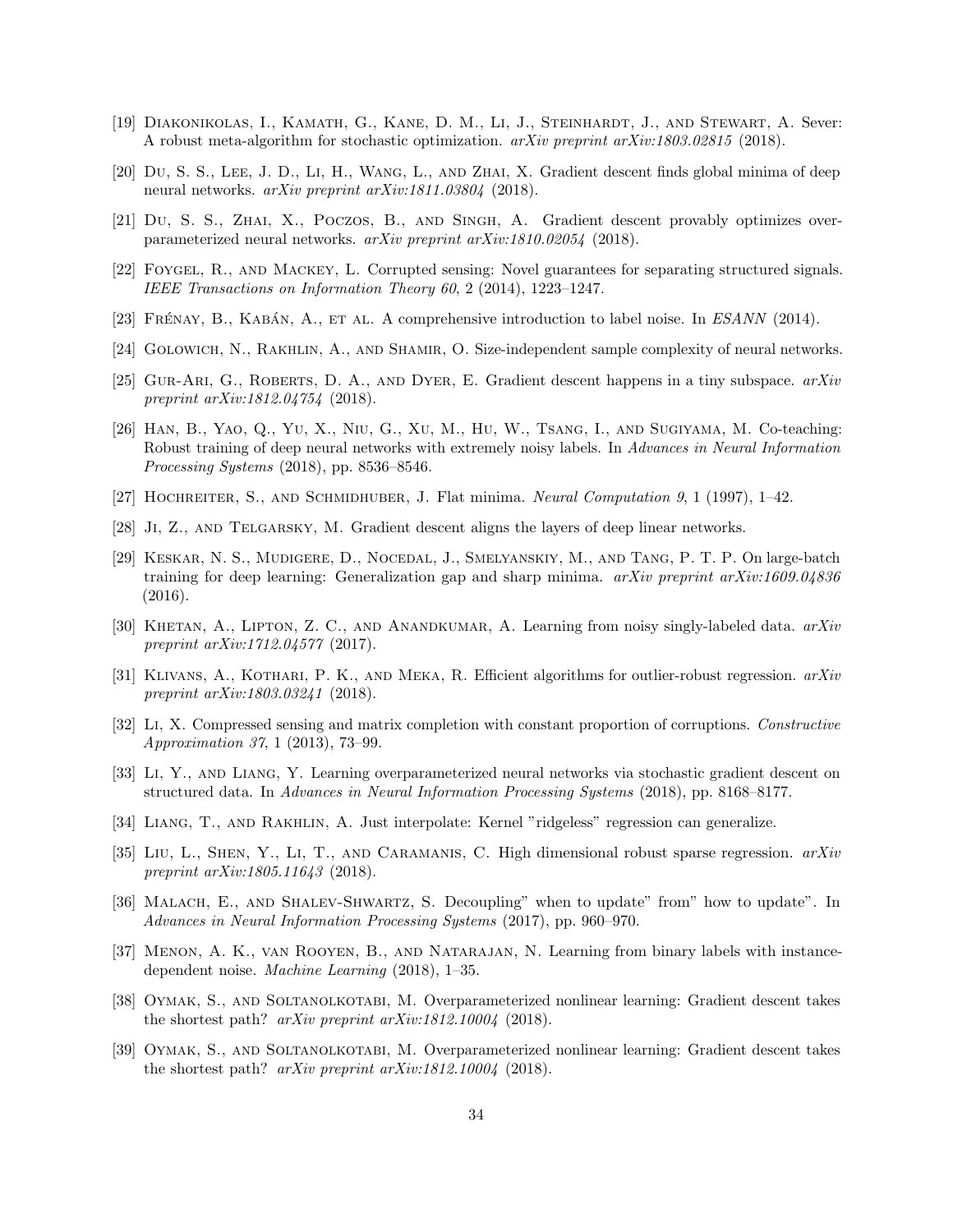- <span id="page-34-15"></span>[40] Oymak, S., and Soltanolkotabi, M. Towards moderate overparameterization: global convergence guarantees for training shallow neural networks.  $arXiv$  preprint  $arXiv:1902.04674$  (2019).
- <span id="page-34-9"></span>[41] Prasad, A., Suggala, A. S., Balakrishnan, S., and Ravikumar, P. Robust estimation via robust gradient estimation. arXiv preprint arXiv:1802.06485 (2018).
- <span id="page-34-3"></span>[42] Reed, S., Lee, H., Anguelov, D., Szegedy, C., Erhan, D., and Rabinovich, A. Training deep neural networks on noisy labels with bootstrapping. arXiv preprint arXiv:1412.6596 (2014).
- <span id="page-34-6"></span>[43] Ren, M., Zeng, W., Yang, B., and Urtasun, R. Learning to reweight examples for robust deep learning. arXiv preprint arXiv:1803.09050 (2018).
- <span id="page-34-2"></span>[44] ROLNICK, D., VEIT, A., BELONGIE, S., AND SHAVIT, N. Deep learning is robust to massive label noise. arXiv preprint arXiv:1705.10694 (2017).
- <span id="page-34-16"></span>[45] SAGUN, L., EVCI, U., GUNEY, V. U., DAUPHIN, Y., AND BOTTOU, L. Empirical analysis of the hessian of over-parametrized neural networks.  $arXiv$  preprint  $arXiv:1706.04454$  (2017).
- <span id="page-34-19"></span>[46] SCHUR, J. Bemerkungen zur theorie der beschränkten bilinearformen mit unendlich vielen veränderlichen. Journal für die reine und angewandte Mathematik  $140$  (1911), 1–28.
- <span id="page-34-4"></span>[47] SCOTT, C., BLANCHARD, G., AND HANDY, G. Classification with asymmetric label noise: Consistency and maximal denoising. In Conference On Learning Theory (2013), pp. 489–511.
- <span id="page-34-7"></span>[48] SHEN, Y., AND SANGHAVI, S. Iteratively learning from the best. arXiv preprint arXiv:1810.11874 (2018).
- <span id="page-34-10"></span>[49] Soltanolkotabi, M., Javanmard, A., and Lee, J. D. Theoretical insights into the optimization landscape of over-parameterized shallow neural networks. IEEE Transactions on Information Theory (2018).
- <span id="page-34-17"></span>[50] Song, M., Montanari, A., and Nguyen, P. A mean field view of the landscape of two-layers neural networks. In Proceedings of the National Academy of Sciences (2018), vol. 115, pp. E7665–E7671.
- <span id="page-34-11"></span>[51] SOUDRY, D., AND CARMON, Y. No bad local minima: Data independent training error guarantees for multilayer neural networks.
- <span id="page-34-1"></span>[52] SOUDRY, D., HOFFER, E., NACSON, M. S., GUNASEKAR, S., AND SREBRO, N. The implicit bias of gradient descent on separable data.  $arXiv$  preprint  $arXiv:1710.10345$  (2017).
- <span id="page-34-12"></span>[53] Venturi, L., Bandeira, A., and Bruna, J. Spurious valleys in two-layer neural network optimization landscapes. arXiv preprint arXiv:1802.06384 (2018).
- <span id="page-34-8"></span>[54] VINAYAK, R. K., OYMAK, S., AND HASSIBI, B. Graph clustering with missing data: Convex algorithms and analysis. In Advances in Neural Information Processing Systems (2014), pp. 2996–3004.
- <span id="page-34-18"></span>[55] Xie, B., Liang, Y., and Song, L. Diverse neural network learns true target functions. arXiv preprint arXiv:1611.03131 (2016).
- <span id="page-34-0"></span>[56] ZHANG, C., BENGIO, S., HARDT, M., RECHT, B., AND VINYALS, O. Understanding deep learning requires rethinking generalization. International Conference on Learning Representations (2016).
- <span id="page-34-5"></span>[57] Zhang, Z., and Sabuncu, M. R. Generalized cross entropy loss for training deep neural networks with noisy labels. *arXiv preprint arXiv:1805.07836* (2018).
- <span id="page-34-13"></span>[58] Zhu, Z., Soudry, D., Eldar, Y. C., and Wakin, M. B. The global optimization geometry of shallow linear neural networks.
- <span id="page-34-14"></span>[59] Zou, D., Cao, Y., Zhou, D., and Gu, Q. Stochastic gradient descent optimizes over-parameterized deep relu networks. arXiv preprint arXiv:1811.08888 (2018).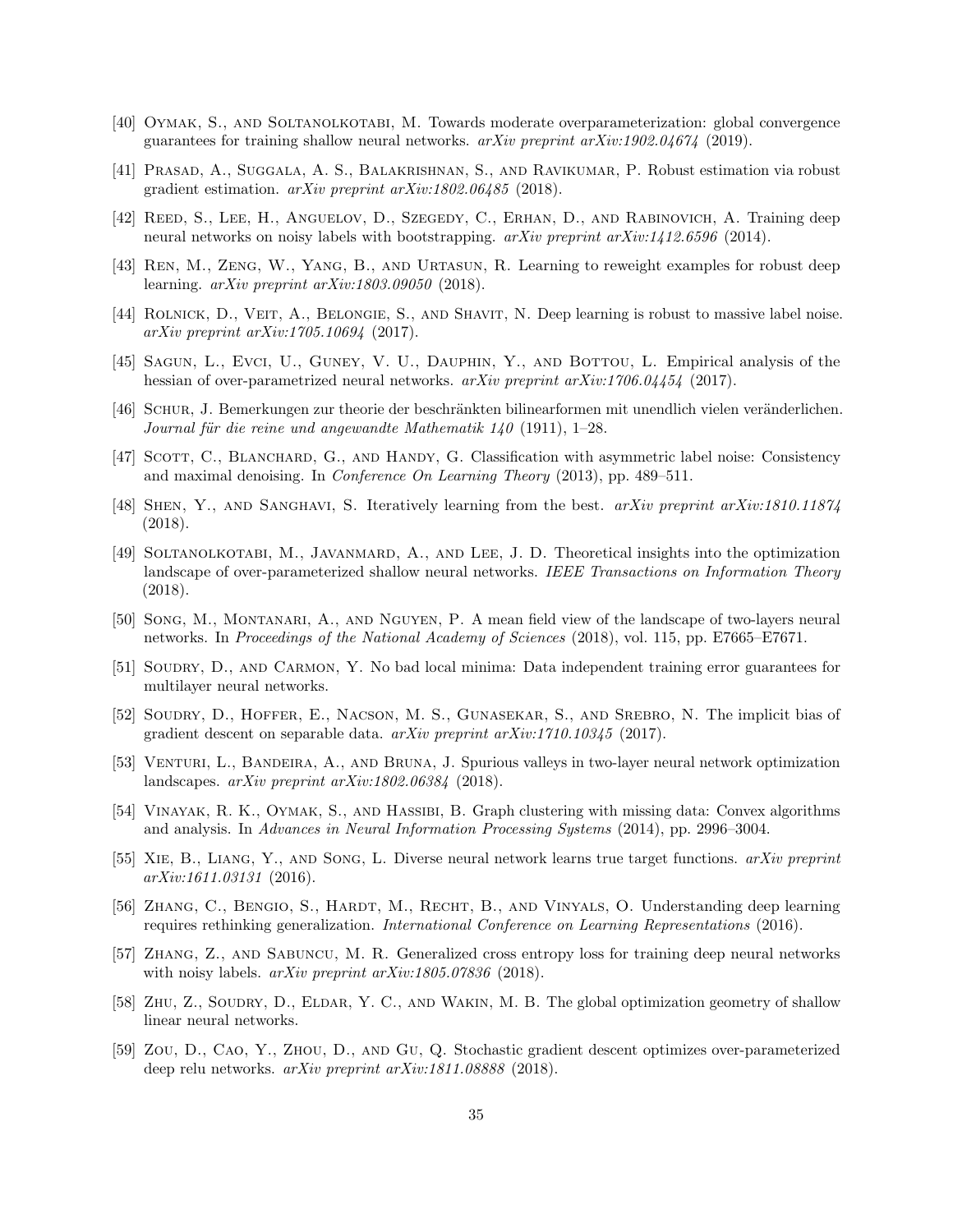# A Proof of Lemma [2.5](#page-7-2)

Create two matrices  $\mathbf{X} \in \mathbb{R}^{s \times d}$  and  $\tilde{\mathbf{X}} \in \mathbb{R}^{s \times d}$  by concatenating the input samples. Note that the matrix  $\mathbf{X} - \tilde{\mathbf{X}}$  has i.i.d.  $\mathcal{N}(0, 2\varepsilon_0^2/d)$  entries. Thus, using standard results regarding the concentration of the spectral norm with probability at least  $1 - e^{-d/2}$ , we have

$$
\|\boldsymbol{X}-\tilde{\boldsymbol{X}}\| \leq \sqrt{2}\left(\sqrt{\frac{s}{d}}+2\right)\varepsilon_0 \leq 5\varepsilon_0.
$$

Define the vectors  $y, \tilde{y} \in \mathbb{R}^s$  with entries given by  $y_i$  and  $\tilde{y}_i$ , respectively. Suppose W fits these labels perfectly. Using the fact that  $||v||_{\ell_2} = 1$ , we can conclude that

$$
\sqrt{s}\delta \leq \|\mathbf{y} - \tilde{\mathbf{y}}\|_{\ell_2} = \|f(\mathbf{W}, \mathbf{X}) - f(\mathbf{W}, \tilde{\mathbf{X}})\|_{\ell_2},
$$
  
\n
$$
= \|\mathbf{v}^T(\phi(\mathbf{W}\mathbf{X}) - \phi(\mathbf{W}\tilde{\mathbf{X}}))\|_{\ell_2},
$$
  
\n
$$
\leq \Gamma \|\mathbf{v}\|_{\ell_2} \|\mathbf{W}(\mathbf{X} - \tilde{\mathbf{X}})\|_F,
$$
  
\n
$$
\leq \Gamma \|\mathbf{X} - \tilde{\mathbf{X}}\| \|\mathbf{W}\|_F \leq 5\Gamma\varepsilon_0 \|\mathbf{W}\|_F.
$$

This implies the desired lower bound on  $||W||_F$ .

### <span id="page-35-1"></span>B Single label perturbation

Note that

$$
\begin{aligned} |f(\boldsymbol{W},\boldsymbol{x})-f(\boldsymbol{W},\widetilde{\boldsymbol{x}})|&= \left|\boldsymbol{v}^T\left(\phi\left(\boldsymbol{W}\boldsymbol{x}\right)-\phi\left(\boldsymbol{W}\widetilde{\boldsymbol{x}}\right)\right)\right|\\ &\leq \left|\boldsymbol{v}^T\left(\phi\left(\boldsymbol{W}\boldsymbol{x}\right)-\phi\left(\boldsymbol{W}\widetilde{\boldsymbol{x}}\right)\right)-\boldsymbol{v}^T\left(\phi\left(\boldsymbol{W}_0\boldsymbol{x}\right)-\phi\left(\boldsymbol{W}_0\widetilde{\boldsymbol{x}}\right)\right)\right|+\left|\boldsymbol{v}^T\left(\phi\left(\boldsymbol{W}_0\boldsymbol{x}\right)-\phi\left(\boldsymbol{W}_0\widetilde{\boldsymbol{x}}\right)\right)\right| \end{aligned}
$$

To continue note that by the general mean value theorem there exists a point  $(\overline{W}, \overline{x})$  in the square  $(W_0, x), (W_0, \widetilde{x}), (W, x),$  and  $(W, \widetilde{x})$  such that

$$
(f(\boldsymbol{W}, \boldsymbol{x}) - f(\boldsymbol{W}_0, \boldsymbol{x})) - (f(\boldsymbol{W}, \widetilde{\boldsymbol{x}}) - f(\boldsymbol{W}_0, \widetilde{\boldsymbol{x}}))
$$
  
=  $(\boldsymbol{x} - \widetilde{\boldsymbol{x}})^T \overline{\boldsymbol{W}}^T \text{diag}(\boldsymbol{v}) \text{diag}(\phi''(\overline{\boldsymbol{W}} \overline{\boldsymbol{x}})) (\boldsymbol{W} - \boldsymbol{W}_0) \overline{\boldsymbol{x}} + \boldsymbol{v}^T \text{diag}(\phi'(\overline{\boldsymbol{W}} \overline{\boldsymbol{x}})) (\boldsymbol{W} - \boldsymbol{W}_0) (\boldsymbol{x} - \widetilde{\boldsymbol{x}})$ 

Using the above we have that

<span id="page-35-0"></span>
$$
\left| (f(\boldsymbol{W}, \boldsymbol{x}) - f(\boldsymbol{W}_0, \boldsymbol{x})) - (f(\boldsymbol{W}, \widetilde{\boldsymbol{x}}) - f(\boldsymbol{W}_0, \widetilde{\boldsymbol{x}})) \right| \stackrel{(a)}{\leq} \left| (\boldsymbol{x} - \widetilde{\boldsymbol{x}})^T \overline{\boldsymbol{W}}^T \operatorname{diag} (\boldsymbol{v}) \operatorname{diag} (\phi'(\overline{\boldsymbol{W}} \overline{\boldsymbol{x}})) (\boldsymbol{W} - \boldsymbol{W}_0) \overline{\boldsymbol{x}} \right|
$$
\n
$$
+ |\boldsymbol{v}^T \operatorname{diag} (\phi'(\overline{\boldsymbol{W}} \overline{\boldsymbol{x}})) (\boldsymbol{W} - \boldsymbol{W}_0) (\boldsymbol{x} - \widetilde{\boldsymbol{x}}) |
$$
\n
$$
\stackrel{(b)}{\leq} (||\boldsymbol{v}||_{\ell_{\infty}} ||\overline{\boldsymbol{w}}|| + ||\boldsymbol{v}||_{\ell_2}) \Gamma ||\boldsymbol{x} - \widetilde{\boldsymbol{x}}||_{\ell_2} ||\boldsymbol{W} - \boldsymbol{W}_0||
$$
\n
$$
\stackrel{(c)}{\leq} \left( \frac{1}{\sqrt{k}} ||\overline{\boldsymbol{w}}|| + 1 \right) \Gamma ||\boldsymbol{x} - \widetilde{\boldsymbol{x}}||_{\ell_2} ||\boldsymbol{W} - \boldsymbol{W}_0||
$$
\n
$$
\stackrel{(d)}{\leq} \left( \frac{1}{\sqrt{k}} ||\overline{\boldsymbol{w}}|| + 1 \right) \Gamma ||\boldsymbol{x} - \widetilde{\boldsymbol{x}}||_{\ell_2} ||\boldsymbol{W} - \boldsymbol{W}_0||
$$
\n
$$
\stackrel{(e)}{\leq} \left( \frac{1}{\sqrt{k}} ||\overline{\boldsymbol{w}}|| + \frac{1}{\sqrt{k}} ||\overline{\boldsymbol{W}} - \boldsymbol{W}_0|| + 1 \right) \Gamma ||\boldsymbol{x} - \widetilde{\boldsymbol{x}}||_{\ell_2} ||\boldsymbol{W} - \boldsymbol{W}_0||
$$
\n
$$
\stackrel{(f)}{\leq} \left( \frac{1}{\sqrt{k}} ||\overline{\boldsymbol{W}}|| + \frac{1}{\sqrt{k}} ||\overline{\boldsymbol{W}} - \boldsymbol{W}_0||_{F} + 1 \right) \Gamma ||\boldsymbol{x} - \widetilde{\boldsymbol{x}}||_{\ell_2
$$